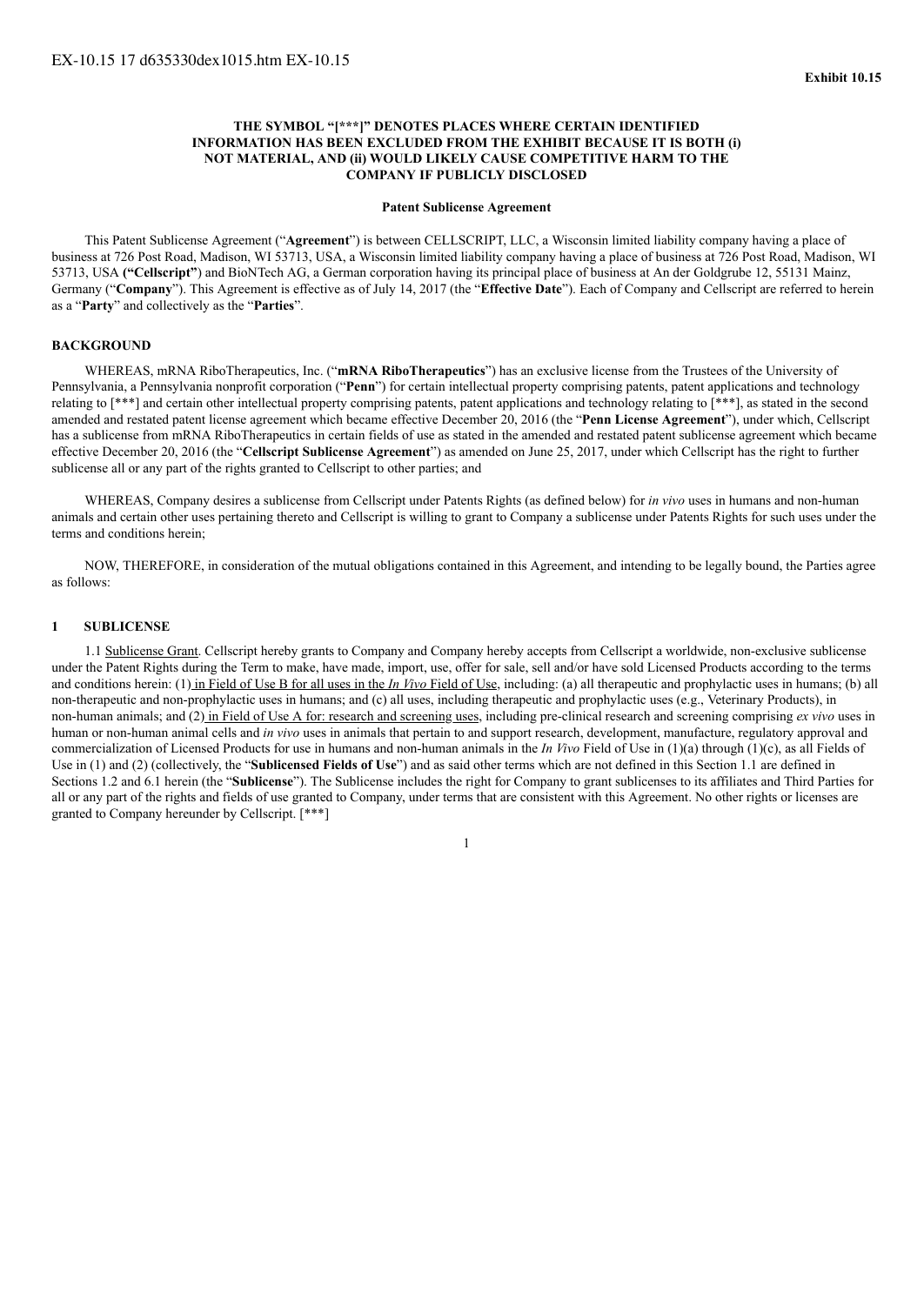### 1.2 Related Definitions.

Whenever the words or terms "comprising," "containing," "having," "includes," includes," "including," "such as," "for example," "an example," "examples," "e.g.," "for further clarification" or the like are used in this Agreement, they shall be understood to be followed by the words "without limitation" or "but without limitation". The terms "a," "an," and "the" and the use of such terms or nouns in definitions in either the singular or the plural are to be construed to cover both the singular and the plural unless otherwise noted.

"**Licensed Products**" means products that are made, made for, used, imported, offered for sale or sold by Company or its Affiliates or Third Party sublicensees and that, in the absence of a license to Patent Rights, (i) would infringe (or, in the case of pending patent applications, upon issuance, would infringe) at least one claim of the Patent Rights or (ii) use a process or machine covered by a claim of Patent Rights, whether the claim is issued or pending. For clarity, Licensed Products includes any method, procedure or process, the use of which by Company or its Affiliates or Third Party sublicensees, in the absence of a license to Patent Rights by the user, would infringe, induce to infringe or contribute to infringing one or more claims of Patent Rights whether the claim is issued or pending.

"**Exhibit A-1 Patent Rights**" means [\*\*\*]

"**Exhibit A-2 Patent Rights**" means [\*\*\*]

"**Patent Rights**" means Exhibit A-1 Patent Rights and/or Exhibit A-2 Patent Rights.

"**Exhibit D Patents**" means all of Penn's patent rights represented by or issuing from: (a) the United States patents and patent applications listed in Exhibit D; (b) any continuation, divisional, reexamination, and re-issue applications of (a); and (c) any extensions (a) or (b).

"**Affiliate**" means a legal entity that is controlling, controlled by or under common control with Company and that has executed either this Agreement, a sublicense for at least a portion of the rights granted to Company under this Agreement, or a written joinder agreement agreeing to be bound by all of the terms and conditions of this Agreement. The uncapitalized term "**affiliate**" means, with respect to a first legal entity, any other legal entity that is controlling, controlled by or under common control with said first legal entity. For purposes of the definitions of "Affiliate" and "affiliate" herein, the word "**control**" means (x) the direct or indirect ownership of fifty percent (50%) or more of the outstanding voting securities of a legal entity, (y) the right to receive fifty percent (50%) or more of the profits or earnings of a legal entity, or (z) the right to determine the policy decisions of a legal entity.

"**Field of Use A**" means and is limited to internal laboratory research or screening [\*\*\*] For clarity, Field of Use A includes laboratory research use in animals or human or animal cells, living or dead, from any source, including for pre-clinical laboratory research in laboratory animals or cultured human or non-human animal cells for the purpose of generating data and information prior to use in clinical trials for a use that requires approval by the FDA or another regulatory organization. For further clarity, a party that has a sublicense in Field of Use A pertaining to a sublicensed therapeutic or prophylactic or diagnostic or prognostic use in Field of Use B shall have the right to perform pre-clinical research in Field of Use A comprising *in vivo* uses in non-human animals or *ex vivo* uses in human or non-human animal cells in order to obtain data and information to support pre-clinical development of such therapeutic, prophylactic, diagnostic or prognostic products.

 $\mathcal{L}$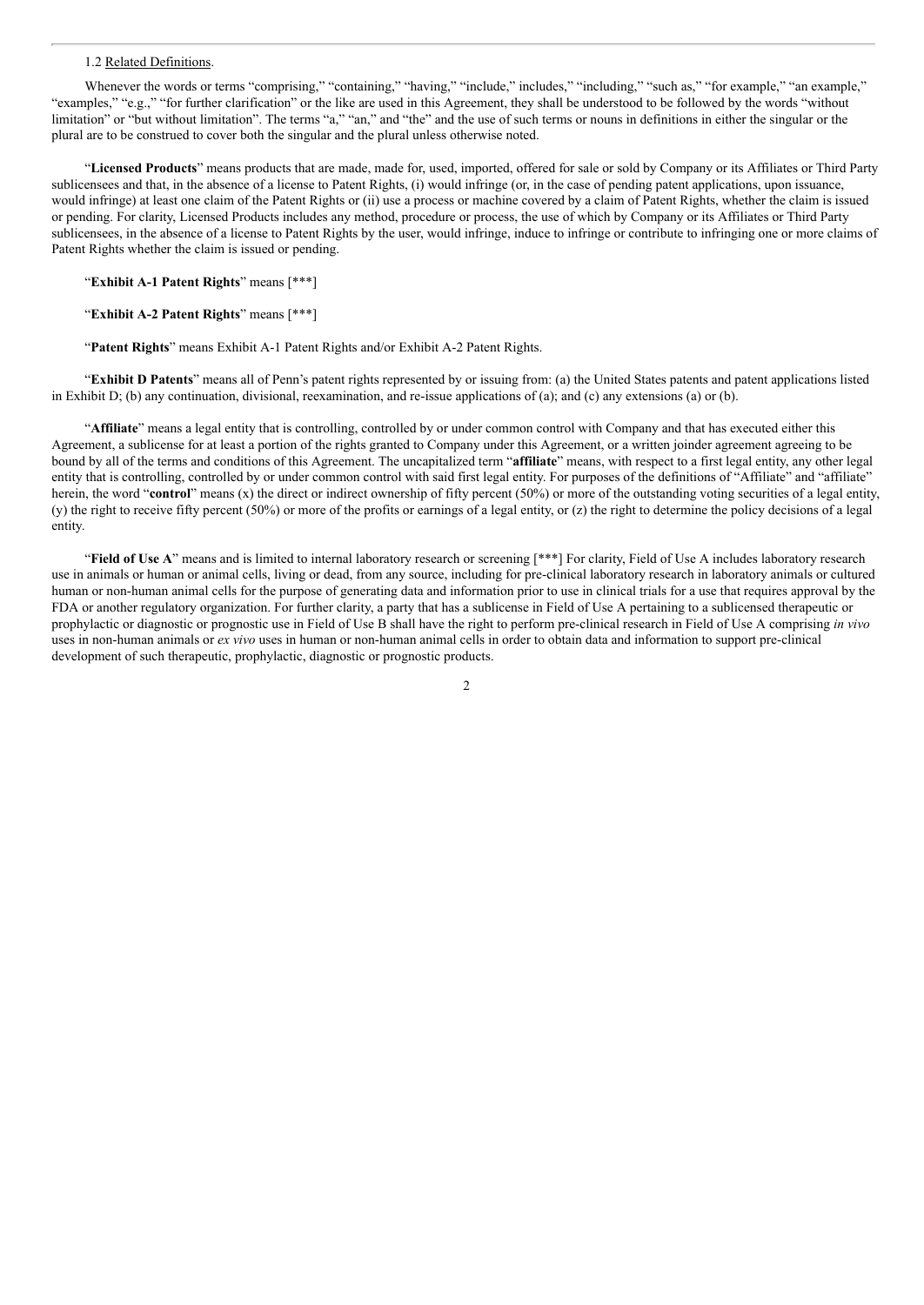## [\*\*\*]

"**Field of Use B**" means the field other than Field of Use A and includes but is not limited to therapeutic, prophylactic, diagnostic, prognostic and cosmetic uses in humans and agricultural, animal improvement and veterinary uses in animals. For clarity, Field of Use B includes any and all fields of use, including the *In Vivo* Field of Use and *Ex Vivo* Field of Use, other than for Field of Use A.

"**Fields of Use**" means Field of Use A and Field of Use B.

"*Ex Vivo* **Field of Use**" is a subfield of Field of Use A or Field of Use B wherein a product or method that is covered by Patent Rights (or Exhibit D Patents) is used in cells, tissues or organs that are *ex vivo* or outside of a living human or animal body or organism, whether those cells, tissues or organs are subsequently used only *ex vivo*, such as in culture, or are subsequently introduced into, used in or administered or applied to or on a living body or organism. [\*\*\*]

"*In Vivo* **Field of Use**" is a subfield of Field of Use A or Field of Use B wherein a product or method that is covered by Patent Rights (or Exhibit D Patents) is used *in vivo*, [\*\*\*]

"**Diagnostic and Prognostic Field of Use**" is a subfield of use within Field of Use B wherein a product or service covered by Patent Rights (or Exhibit D Patents) is used for diagnosis, prognosis or testing of a human or non-human animal or a sample therefrom in order to detect, identify, determine a cause, evaluate, analyze, understand, predict, rule in, or rule out a medical condition or disease or to predict an effect or response to treatment, and/or to monitor the effect of a treatment of such medical condition or disease. For clarity, a party that has a sublicense to make, have made, import, use, offer to sell and/or sell a Licensed Product for the Diagnostic and Prognostic Field of Use in conjunction with or pertaining to a product covered by Patent Rights (or Exhibit D Patents) for the *In Vivo* Field of Use in Field of Use B shall have the right to use said Licensed Product for diagnosis, prognosis or testing of a human or non-human animal or a sample therefrom, whether said diagnosis, prognosis or testing is performed *in vitro*, *in vivo* and/or *ex vivo*.

"**Veterinary Product**" means a product that is covered by Patent Rights (or Exhibit D Patents) which is used for the care, treatment, breeding or use of livestock or companion animals.

"**Third Party**" means any person, corporation, partnership, association, consortium or business, legal or governmental entity other than Penn, Cellscript, Company or any of their respective affiliates.

"**Infectious Disease Vaccine Subfield**" is a subfield of Field of Use B wherein a product that is covered by Patent Rights is used as a vaccine for prevention or treatment of one or more infectious disease(s) caused by an infectious agent or agents consisting of viruses, bacteria, fungi, protozoa or parasites. For clarity, the Infectious Disease Vaccine Subfield does not include the right to use Patent Rights to make, have made, import, use, offer for sale, sell and/or have sold any product that is covered by Patent Rights for prevention or treatment of any cancer (e.g., as a therapeutic or prophylactic cancer vaccine) in humans or animals.

1.3 Reservation of Rights by Penn. Penn reserves the right to use, and to permit other non-commercial entities to use, the Patent Rights for educational and non-commercial research purposes.

[*Remainder of page left blank*]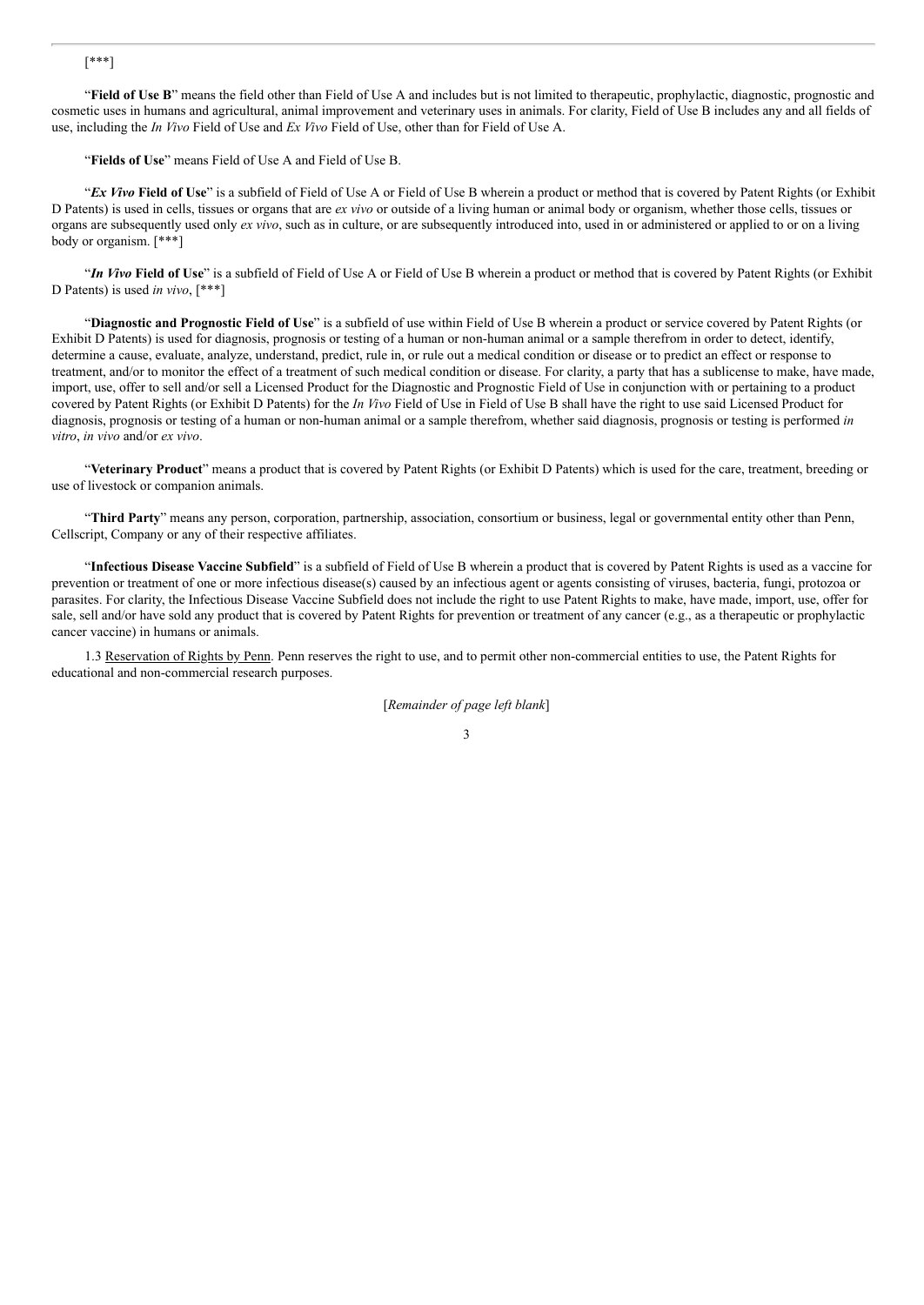1.4 U.S. Government Rights. The Parties acknowledge that the United States government retains rights in intellectual property funded under any grant or similar contract with a Federal agency. The License is expressly subject to all applicable United States government rights, including, but not limited to, any applicable requirement that products, which result from such intellectual property and are sold in the United States, must be substantially manufactured in the United States. To the extent any such U.S. manufacturing requirements apply, Cellscript shall, upon request of Company, use commercially reasonable efforts to cause Penn to seek a waiver from the United States government for Company in respect of such U.S. manufacturing requirements.

1.5 Sublicense Conditions. Company's right to extend any or all of the rights granted to Company by Cellscript via a sublicense to affiliates or Third Parties is subject to each of the following conditions:

1.5.1 Company will have the right to grant further sublicenses to its affiliates and to Third Parties ("**sub-sublicensees**") that permit multiple levels of sublicensing, including in Third Party sub-sublicenses that permit further levels of sublicensing (e.g., to "sub-sub-sublicensees"). In each further sub-sublicense agreement to an affiliate or Third Party, Company will require the sub-sublicensee to comply with terms and conditions that are consistent with this Agreement, and in each agreement for further sublicensing  $(e.g., by a sub-sublicense of Company to a sub-sub-sub-sublicensee)$ , the party granting the further sublicense will require the party receiving the further sublicense to comply with terms and conditions that are consistent with its sub-sublicense agreement from Company. Except when used to clarify the meaning of the different terms in this Section 1.5.1, the term sublicense in this Agreement includes any permitted sub-sublicense, sub-sub-sublicense, etc. and the term sublicensee includes any permitted sub-sublicensee, sub-sub-sublicensee, etc.

1.5.2 Within [\*\*\*] days after Company enters into a sublicense agreement, Company will deliver to Cellscript a complete and accurate copy of the entire sublicense agreement written in the English language, provided that Company will have the right to redact the terms and conditions of such sublicense agreement that are not necessary for Cellscript to confirm compliance with all terms and conditions required under this Sublicense, including Section 1.5 hereof. Cellscript's receipt of the sublicense agreement will not constitute a waiver of any right or obligation of Cellscript or of Company under this Agreement.

1.5.3 In the event that Company causes or experiences a Trigger Event (as defined in Section 6.4), to the extent permissible by law, all payments due to Company from its direct sublicensees pursuant to a sublicense to this Agreement that are payable by Company to Cellscript hereunder, including milestone payments and royalty payments, will, upon notice from Cellscript to such sublicensees, become payable directly to Cellscript for the account of Company. Upon receipt of any such funds, Cellscript will remit to mRNA RiboTherapeutics the amounts owed to mRNA RiboTherapeutics and will remit to Company the amount (if any) by which such payments from such sublicensees exceed the amounts owed by Company to Cellscript hereunder. Still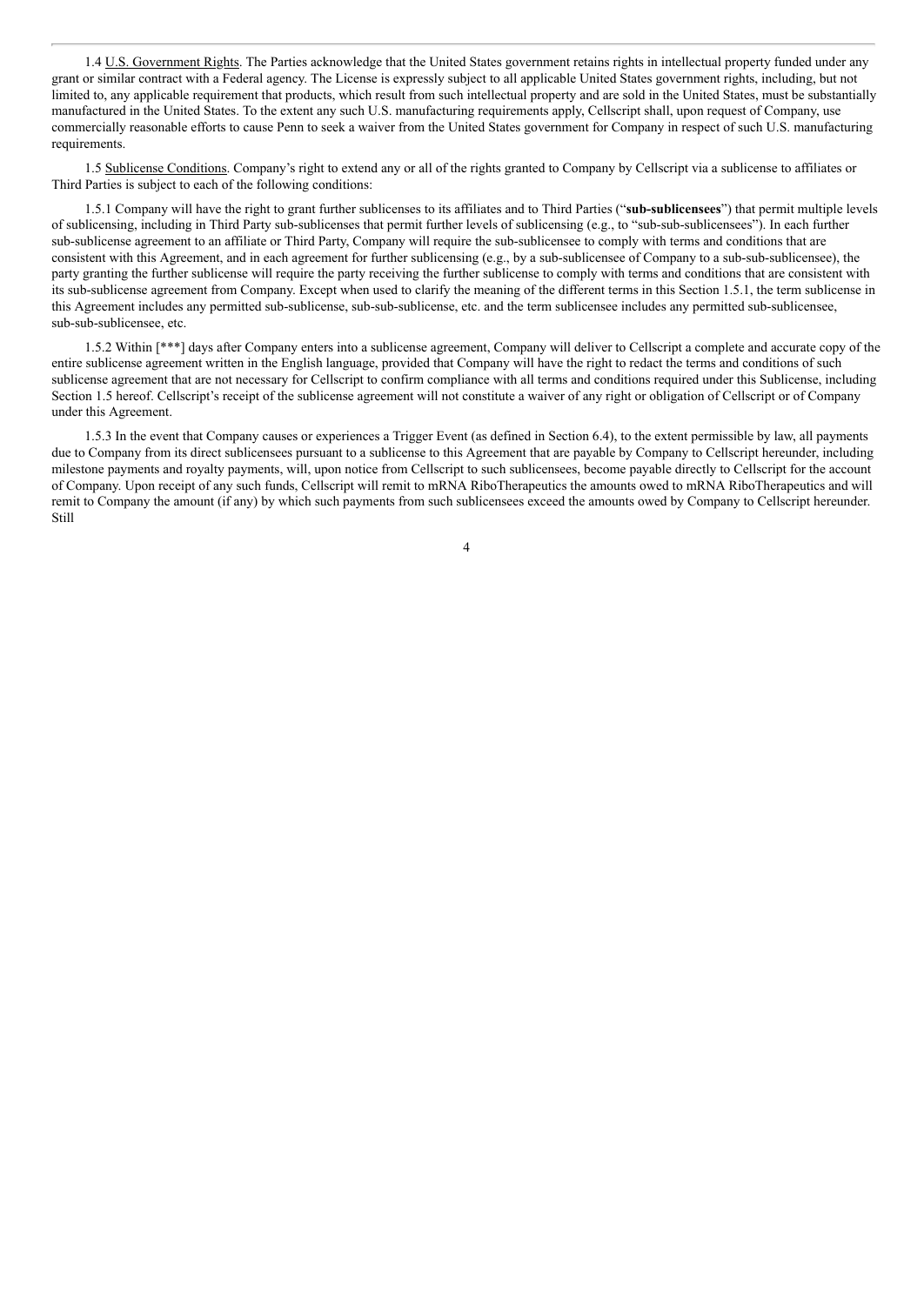further, in the event that mRNA RiboTherapeutics causes or experiences a trigger event according to the terms of the Penn License Agreement. Cellscript agrees that, upon notification from Penn, Cellscript will remit to Penn all amounts payable by Cellscript to mRNA RiboTherapeutics under the Cellscript Sublicense Agreement (including but not limited to all milestone payments and royalty payments) for the account of mRNA RiboTherapeutics.

1.5.4 Company's execution of a sublicense agreement will not relieve Company of any of its obligations under this Agreement. Company is primarily liable to Cellscript for any act or omission of a sublicensee that would be a breach of this Agreement if performed or omitted by Company, and Company will be deemed to be in breach of this Agreement as a result of such act or omission. Upon learning of any such breach of this Agreement due to an act or omission of a sublicensee of Company, Company will immediately take appropriate actions to stop such act or omission, including termination of the sublicense by Company. Provided that Company takes such appropriate actions and stops such act or omission, a breach by said sublicensee shall not be considered a breach by Company that will be considered a cause for termination of this Agreement under Section 6.3.

1.5.5 A sublicense granted by the Company or a further sublicensee thereof will not be assignable or transferable by said sublicensee or further sublicensee thereof without the prior written consent of Cellscript, except to an affiliate of the sublicensee of Company or an affiliate of said further sublicensee thereof, or to a Third Party company that: (i) can demonstrate based on reliable financial information that it has all technical knowledge, capabilities and/or financial resources needed to perform in all respects in the place and stead of said sublicensee or further sublicensee thereof; (ii) agrees to assume all duties and responsibilities under the sublicense; (iii) warrants that it will invest an amount of money that Company agrees is sufficient to develop and/or commercialize the sublicensed Licensed Product(s); (iv) purchases more than fifty percent (50%) of all of the sublicensee's or the further sublicensee's shares or assets to which the sublicense pertains; and (v) agrees in writing to be bound by all of the terms and conditions of the sublicense and a copy of such written undertaking is promptly provided to Company, which will provide a copy to Cellscript, which, in turn, will provide a copy to mRNA RiboTherapeutics.

1.6 No License by Implication. Nothing in this Agreement confers by estoppel implication or otherwise, any license or rights under any Penn patent other than rights granted under patents included in the Patent Rights and Exhibit D Patents, regardless whether such patents are dominant or subordinate to the Patent Rights and Exhibit D Patents.

1.7 License to the Exhibit D Patents. Whereas Cellscript has an exclusive license from Penn for certain other U.S. patents and patent applications listed in Exhibit D attached hereto, including any continuation, divisional, reexamination, and re-issue applications and any patents or extensions of any of the foregoing (collectively referred to as "**Exhibit D Patents**" herein), which Exhibit D Patents are not included in Patent Rights herein; and whereas, Company desires a sublicense to Exhibit D Patents in the Sublicensed Fields of Use during the Term and Cellscript is willing to grant such a sublicense in the Sublicensed Fields of Use according to the terms and conditions herein, now, therefore, Cellscript hereby grants to Company and Company hereby accepts from Cellscript a limited worldwide, non-exclusive sublicense under Exhibit D Patents during the Term to make, have made, import, use, offer for sale, sell and/or have sold products comprising mRNA containing pseudouridine solely in the Sublicensed Fields of Use, and according to the terms and conditions herein**.** The sublicense includes the right for Company to grant sublicenses to its Affiliates and Third Parties for all or any part of the rights granted to Company in the Sublicensed Fields of Use, under terms that are consistent with this Agreement.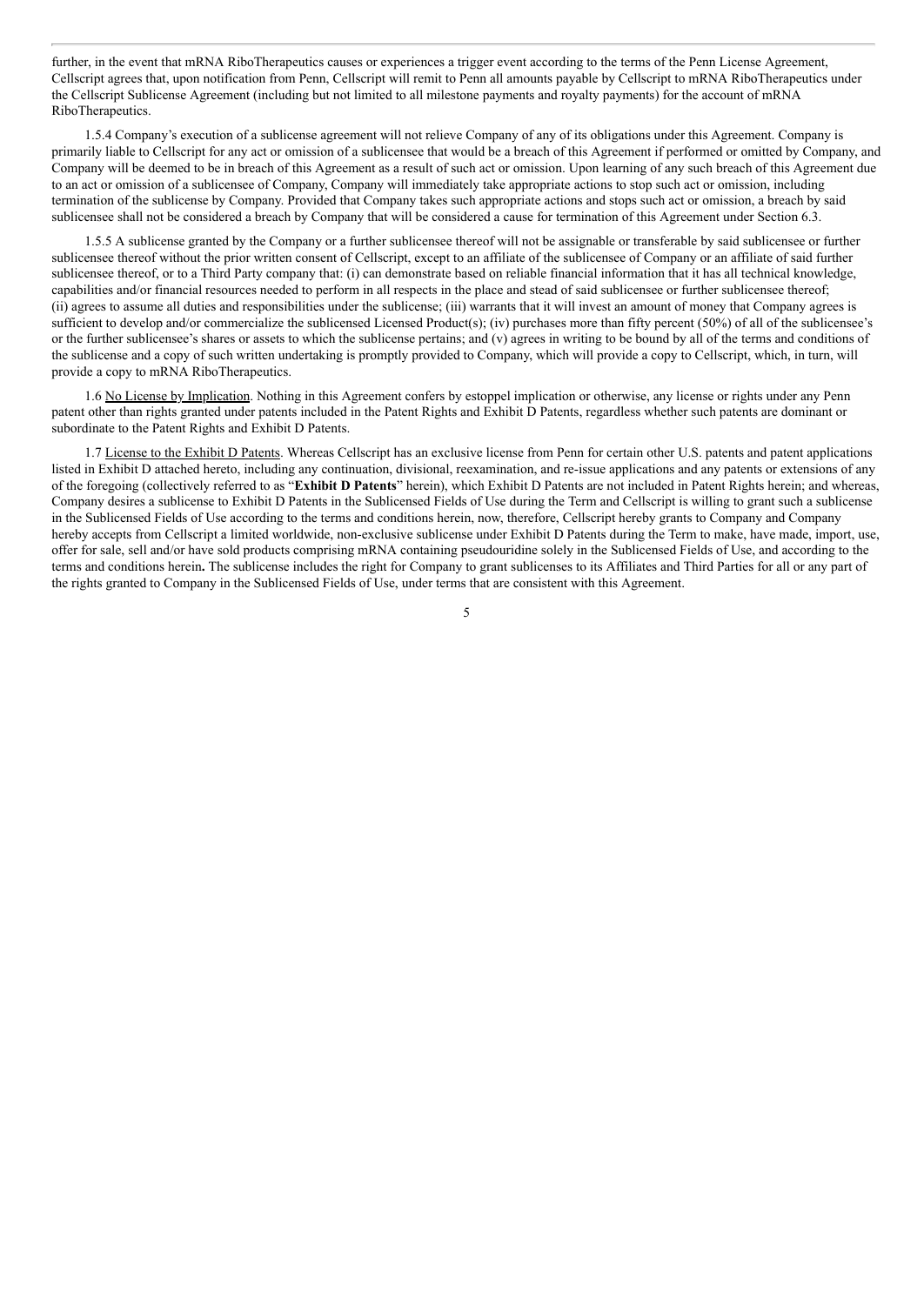No other rights or licenses pertaining to Exhibit D Patents are granted by Cellscript to Company under this Agreement. For clarity, no rights or licenses are granted by Cellscript to Company: (x) in Field of Use A for the Research Products Field of Use; or (y) in Field of Use B for any use in humans or non-human animals for (i) the *Ex Vivo* Field of Use, or (ii) the Diagnostic and Prognostic Field of Use, or (iii) to make, have made, import, use, offer for sale, sell and/or have sold any product covered by Exhibit D Patents which does not comprise or use mRNA comprising pseudouridine. Company understands and agrees that, since the products sublicensed to Company pursuant to this Section 1.7 comprise or use mRNA comprising pseudouridine (which products are also covered by Patent Rights), Company shall pay to Cellscript the same milestone and other fees and royalties owed by Company pursuant to Article 3 of this Agreement; however, Company shall not owe any additional milestone or other fees or royalties for products covered by Exhibit D Patents in addition to the amounts owed by Company pursuant to Article 3 of this Agreement.

1.8 Relation of this Agreement to mRNA RiboTherapeutics Sublicense Agreement. Concurrent with the execution of this Agreement, Company is entering into a separate sublicense agreement with mRNA RiboTherapeutics (the "**mRNA RiboTherapeutics Sublicense Agreement**"), pursuant to which mRNA RiboTherapeutics is granting Company a sublicense under Patent Rights with respect to certain fields of use that are different from and are not included within the scope of the Sublicense granted to Company in this Agreement**.**

#### **2 DILIGENCE**

2.1 Development Plan and Sublicense Disclosure Report. By [\*\*\*] and by [\*\*\*] of every calendar year thereafter that encompasses the Term, Company will deliver to Cellscript: (1) a copy of an annual development plan, including a projected timeline, for the Patent Rights and a summary of material development efforts for Licensed Products since the last development plan ("**Development Plan**"); and [\*\*\*] certified as correct by the accounting services manager or chief financial officer, that includes all additional information as listed on Exhibit B for the period since the last SDR.

2.2 Company's Efforts. Company will use commercially reasonable efforts to develop, commercialize, market and sell Licensed Products in the Sublicensed Fields of Use in a manner consistent with the Development Plan. In addition to Company's own efforts to develop, commercialize, market and sell Licensed Products, the efforts of other parties, including Affiliates, Third Party sublicensees, contractors, Third Parties funded by Company under a research or service agreement, and distributors, will also be deemed as efforts of Company.

2.3 Diligence Events. Company, whether itself, or through its Affiliates, Third Party sublicensees, contractors, or Third Parties funded by Company under a research or service agreement, will use commercially reasonable efforts to achieve each of the milestone diligence events by the applicable completion date listed in the table below for the first Licensed Product for human therapeutic or prophylactic use in Field of Use B. Company will provide Cellscript with written notice within [\*\*\*] days of first completion of each milestone diligence event for a Licensed Product for human therapeutic or prophylactic use in Field of Use B by Company or an Affiliate or Third Party sublicensee.

[*Remainder of page left blank*]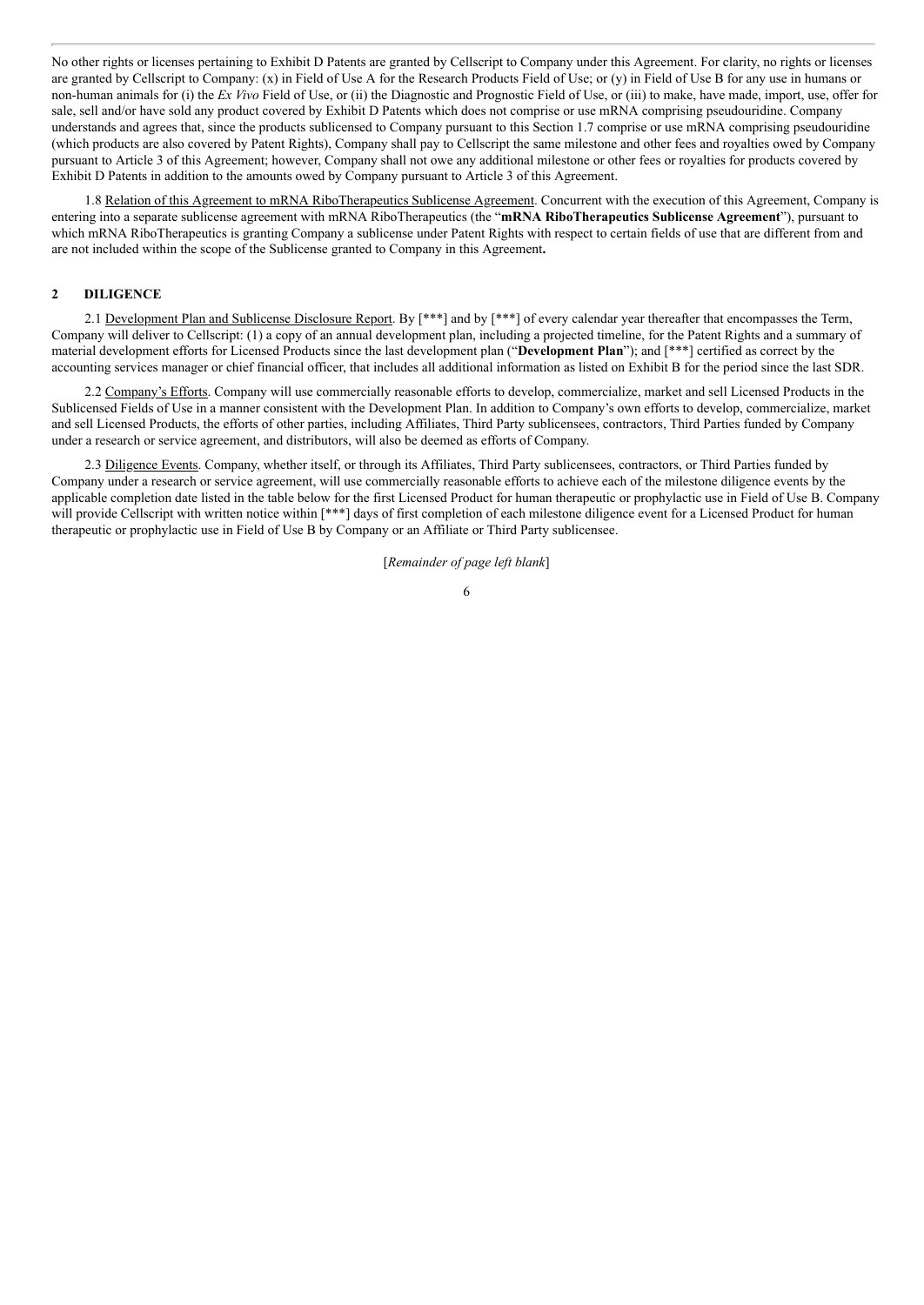# [\*\*\*]

2.4 Diligence Resources. Until the first Sale of the first Licensed Product in Field of Use B, Company will expend financial resources for the development and commercialization of the Licensed Products in amounts not less than the diligence minimums specified in the table below ("**Development Expenditures**") in each [\*\*\*] month period following the Effective Date. Development Expenditures shall include all research and development expenditures directly relating to Licensed Products, including salaries, overhead, sponsored research payments, contract research, regulatory expenses, and documented external consulting payments. Company's expenditures of financial resources for the development and commercialization of Licensed Products in Field of Use B in amounts not less than the specified Development Expenditures will be deemed commercially reasonable efforts to develop, commercialize, market and sell Licensed Products in Field of Use B. If Company's total expenditures for development and commercialization of Licensed Products in any [\*\*\*] month period ending on an anniversary of the Effective Date do not meet or exceed the applicable diligence minimum, then Company will pay to Cellscript the amount of the shortfall. Company will make any payments of the shortfall to Cellscript together with the next Development Plan due to Cellscript under Section 2.1.

[\*\*\*]

# **3 FEES AND ROYALTIES**

3.1 Sublicense Grant Fees. In partial consideration for the Sublicense, Company will pay to Cellscript: (i) [\*\*\*]; and (ii) [\*\*\*] and (iii) [\*\*\*]

[*Remainder of page left blank*] 7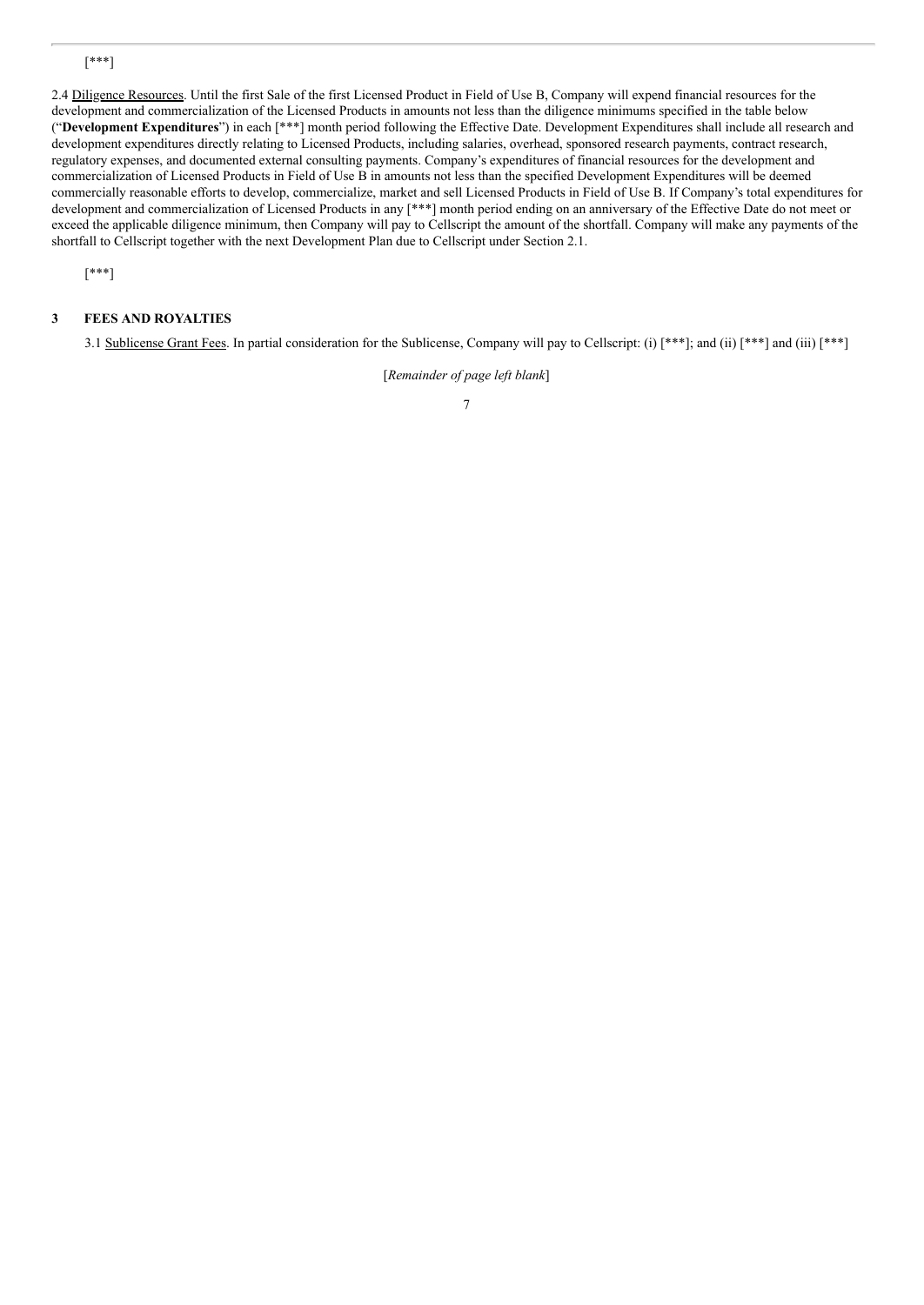3.2 Sublicense Maintenance Fees. In partial consideration of the Sublicense, Company will pay to Cellscript [\*\*\*] on each anniversary of the Effective Date during the Term until the date of first Sale of the first Licensed Product in Field of Use B, regardless of whether the Sale is achieved by Company, Cellscript, or an affiliate or sublicensee of any of the foregoing. For clarity, the next annual sublicense maintenance fee under this Agreement is payable to Cellscript on [\*\*\*] if no Sale of a Licensed Product in Field of Use B occurs prior to [\*\*\*]

3.3 Milestone Payments. In partial consideration of the Sublicense, Company will pay to Cellscript any milestone payment that is applicable to a Licensed Product developed by the Company under any of the tables in this Section 3.3 the first time after achieving each milestone event for each said Licensed Product in Field of Use B, regardless of whether the milestone is achieved by Company, an Affiliate or a Third Party sublicensee. Company will provide Cellscript with written notice within [\*\*\*] days after each milestone is achieved by Company or a sublicensee and Company will pay to Cellscript all applicable milestone payments owed therefor within [\*\*\*] days of the end of the calendar quarter in which the milestone event is achieved. For clarity, each time a milestone is achieved with respect to a Licensed Product, then any other milestone payments with respect to earlier milestones that have not yet been paid will be due and payable together with the milestone payment that is actually achieved. For clarity, if a Licensed Product being developed by Company or its sublicensees does not fall into one of the categories in the tables below, Company will notify Cellscript promptly after identifying the Licensed Product and the Parties will negotiate in good faith appropriate milestones based on the relative value of the product category and the development pathway.

> **Section 3.3 Table A MILESTONES for each Licensed Product for human therapeutic or prophylactic use in the** *In Vivo* **Field of Use**

> > [\*\*\*] 8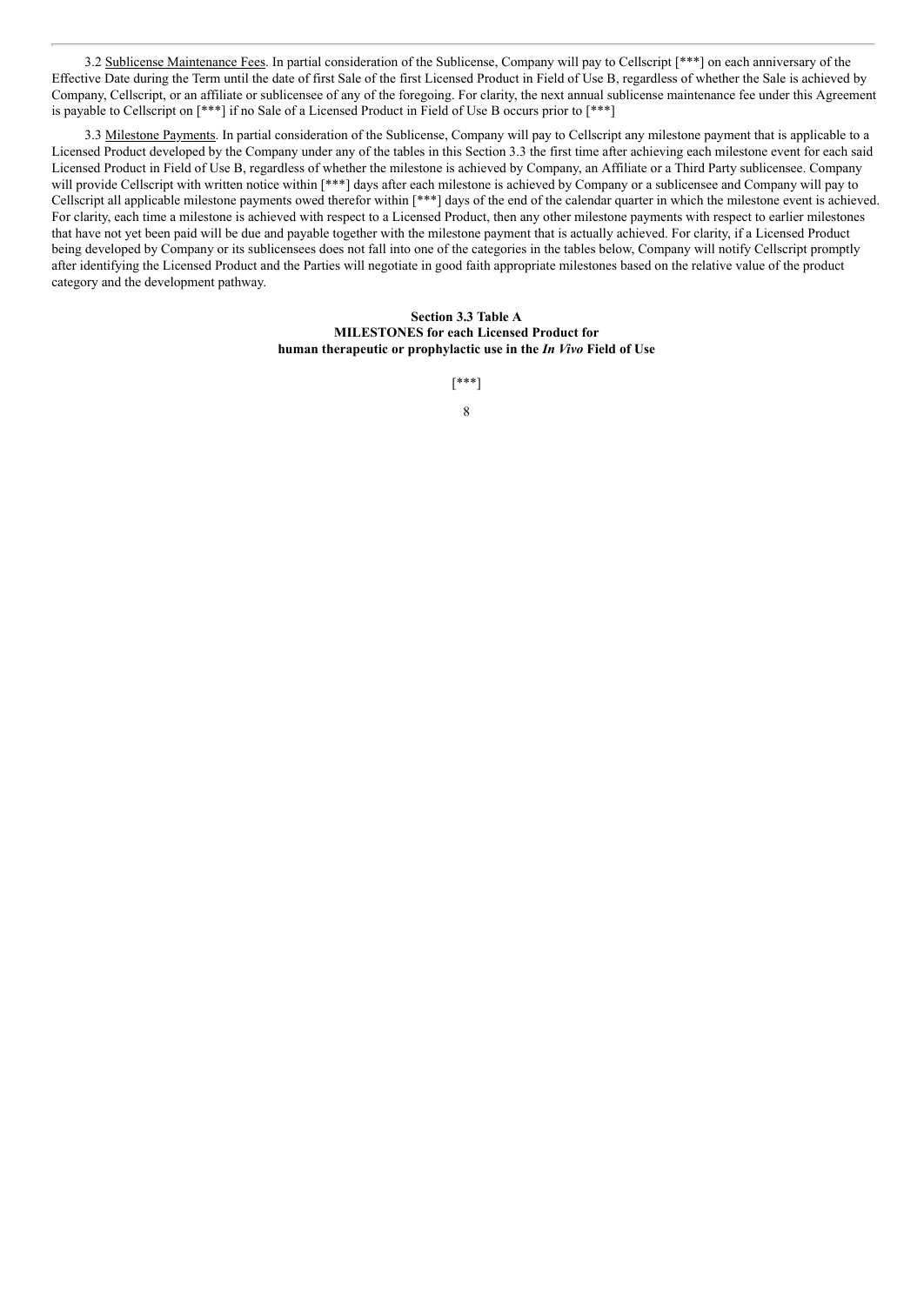#### **Section 3.3 Table C MILESTONES for each Licensed Product that is a Veterinary Product**

#### [\*\*\*]

3.4 Earned Royalties. In partial consideration of the Sublicense, Company will pay to Cellscript royalties on Net Sales of Licensed Products in the Sublicensed Fields of Use as stated below.

3.4.1 Earned Royalties on Licensed Products in Field of Use A. In partial consideration of the Sublicense, Company will pay to Cellscript a [\*\*\*] royalty on Net Sales of Licensed Products by Company or its Affiliates or Third Party sublicensees for use in the Sublicensed Fields of Use in Field of Use A during the Quarter. For the avoidance of doubt, if Company or any Affiliate or Third Party sublicensee sells or is reimbursed for the costs of providing a Licensed Product for use in Field of Use A to another party with which it has a contract to collaborate or work together on researching, developing or screening related to a product for human therapeutic or prophylactic use in the *In Vivo* Field of Use, then Company will pay to Cellscript a [\*\*\*] royalty on all such Net Sales of Licensed Products for use in Field of Use A by Company or by said sublicensees. For clarity, Company and its Affiliates or Third Party sublicensees shall only have the right to sell Licensed Products for use in Field of Use A to Third Parties that have either a sublicense from or a contract with Company or an Affiliate or Third Party sublicensee to research, develop, test, evaluate, screen, manufacture and/or commercialize a Licensed Product for use in the *In Vivo* Field of Use in Field of Use B.

3.4.2 Earned Royalties on Licensed Products Field of Use B. In partial consideration of the Sublicense, Company will pay to Cellscript a [\*\*\*] royalty on Net Sales of Licensed Products in Field of Use B for all uses in the *In Vivo* Field of Use, including: (a) all therapeutic or prophylactic uses in humans; (b) all non-therapeutic or non-prophylactic uses in humans; and (c) all uses, including therapeutic and prophylactic uses (e.g., Veterinary Products), in non-human animals during the Quarter. For the avoidance of doubt, if Company or its Affiliates or Third Party sublicensees grant sublicenses to sell Licensed Products for any such uses in Field of Use B, Company will pay to Cellscript a [\*\*\*] royalty on Net Sales of all such Licensed Products sold by said sublicensees. For clarity, no royalties are due under this Agreement for Sales of Licensed Products in the Diagnostic and Prognostic Field of Use, which are sublicensed to Company in the Sublicense Agreement from mRNA RiboTherapeutics.

3.4.3 Royalty Reduction. If Company or an Affiliate or Third Party sublicensee of Company is obligated to pay Third Party Royalties (defined below) for a Licensed Product in Field of Use B, then Company may deduct [\*\*\*] of such Third Party Royalties from any royalties on Net Sales in Field of Use B due to Cellscript under Section 3.4.2 of this Agreement, provided that:

(a) On an ongoing basis and prior to reduction of any royalty on Net Sales for a given calendar quarter, Company first provides written evidence to Cellscript of Company's or applicable sublicensee's obligation to pay such Third Party Royalties; and

 $\overline{Q}$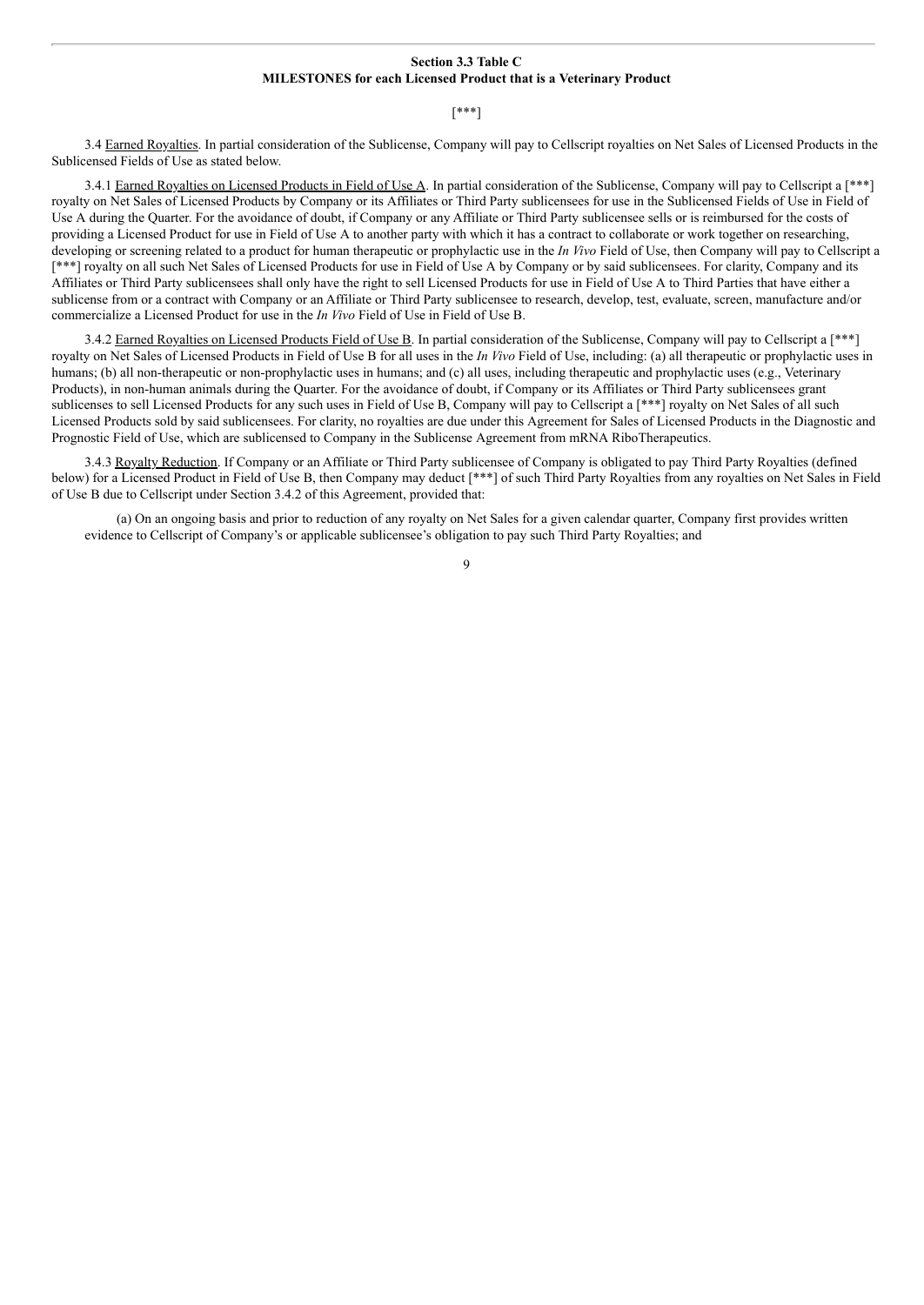(b) In no event shall royalties on Net Sales due to Cellscript in any reporting period be so reduced to less than [\*\*\*] for Licensed Products for use in the *In Vivo* Field of Use in Field of Use B.

"**Third Party Royalties**" means any royalty obligation in excess of [\*\*\*] that Company or an Affiliate or a Third Party sublicensee owes to one or more other parties pursuant to one or more licenses for patent rights comprising [\*\*\*] and that are determined to be necessary to avoid infringementrelated litigation with respect to the manufacture, use or sale of any Licensed Product.

#### 3.5 Related Definitions.

3.5.1 The term "**Sale**" means any bona fide transaction for which consideration is received or expected by Company or its Affiliates or Third Party sublicensees for the sale, use, lease, transfer or other disposition of a Licensed Product to a Third Party. A Sale is deemed completed at the time that Company or an Affiliate or Third Party sublicensee invoices, ships or receives payment for a Licensed Product, whichever occurs first.

3.5.2 The term "**Quarter**" means each three-month period beginning on the first day of January, April, July or October.

3.5.3 The term "**Net Sales**" means the consideration received or expected from, or the fair market value attributable to, each Sale, less Qualifying Costs that are directly attributable to a Sale, specifically identified on an invoice or other documentation and actually borne by Company or its Affiliates or Third Party sublicensees. For purposes of determining Net Sales, the words "**fair market value**" mean the cash consideration that Company or its Affiliates or Third Party sublicensees would realize from an unrelated buyer in an arm's length sale of an identical item sold in the same quantity and at the time and place of the transaction.

3.5.4 The term "**Qualifying Costs**" means: (a) credits or refunds for claims or returns that do not exceed the original invoice amount; (b) prepaid outbound transportation expenses and transportation insurance premiums; and (c) sales and use taxes and other fees imposed by and indefeasibly paid to a governmental agency.

3.6 Minimum Royalties. In partial consideration of the Sublicense, [\*\*\*] Company will pay to Cellscript the amount, if any, by which the applicable minimum royalties listed in the tables below exceed Company's or its Affiliates' or Third Party sublicensees' actual earned royalties under Section 3.4 for each Quarter after the first Sale of a Licensed Product by Company or its Affiliates or Third Party sublicensees in the applicable Categories. The minimum royalties are divided into two Categories and outlined in the tables below and are tiered, cumulative and individually payable after first Sale of Licensed Product in each of the three respective Categories. For clarity, the highest minimum royalty owed by Company to Cellscript under this Agreement would be [\*\*\*] For additional clarification, Company is not obligated to pay minimum royalties to Cellscript for Licensed Products in Category 1 until after the first Sale of a Licensed Product in Field of Use A by Company or its Affiliates or Third Party sublicensees; Company is not obligated to pay minimum royalties to Cellscript for Licensed Products in Category 2 until after the first Sale of a Licensed Product in Field of Use B for human therapeutic or prophylactic use in the *In Vivo* Field of Use by Company or its Affiliates or Third Party sublicensees; and Company is not obligated to pay minimum royalties to Cellscript for Licensed Products in a Category 3 until after the first Sale of Licensed Product in Field of Use B that is not a humans therapeutic or prophylactic by Company or its Affiliates or Third Party sublicensees.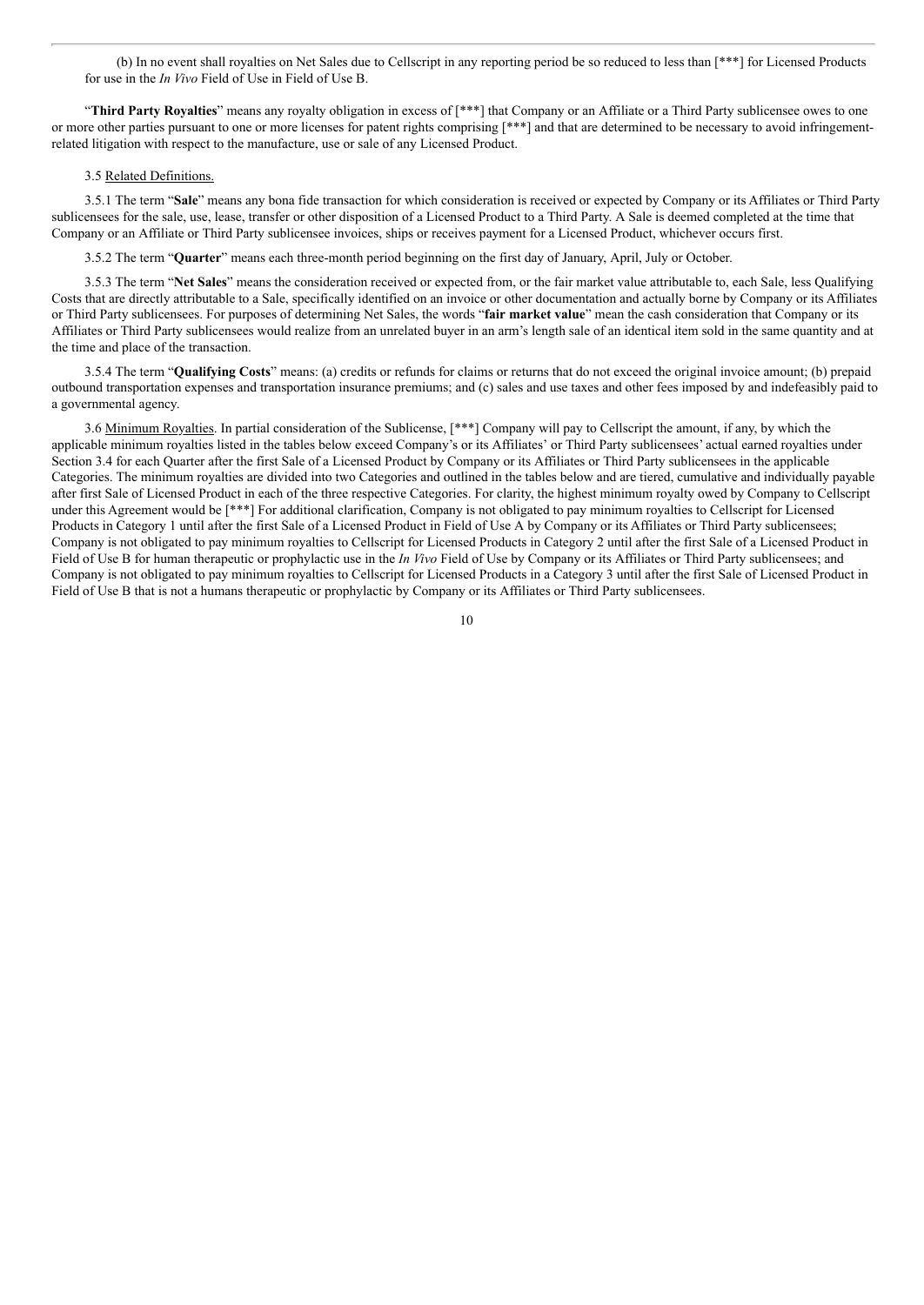|                                    | Category 1 - Licensed Products in Field of Use A                                                                         |                                        |                                            |  |
|------------------------------------|--------------------------------------------------------------------------------------------------------------------------|----------------------------------------|--------------------------------------------|--|
| <b>QUARTER:</b><br><b>MINIMUM:</b> |                                                                                                                          | <b>First Four</b><br>Quarters<br>[***] | All Subsequent<br><b>Quarters</b><br>[***] |  |
|                                    | Category 2 - Licensed Products in Field of Use B<br>For Therapeutic or Prophylactic Use in Humans                        |                                        |                                            |  |
| <b>OUARTER:</b><br><b>MINIMUM:</b> |                                                                                                                          | <b>First Four</b><br>Quarters<br>[***] | All Subsequent<br><b>Quarters</b><br>[***] |  |
|                                    | Category 3 - Licensed Products in Field of Use B<br><b>That Are NOT</b><br>For Therapeutic or Prophylactic Use in Humans |                                        |                                            |  |
| <b>OUARTER:</b><br><b>MINIMUM:</b> |                                                                                                                          | <b>First Four</b><br>Quarters<br>[***] | All Subsequent<br><b>Quarters</b><br>[***] |  |

# **4 REPORTS AND PAYMENTS**

4.1 Royalty Reports. Within [\*\*\*] days after the end of each Quarter following the first Sale, Company will deliver to Cellscript a report, certified as accurate by the accounting services manager or chief financial officer of Company, detailing the calculation of all royalties, fees and other payments due to Cellscript for such Quarter. The report will include, at a minimum, the following information for the Quarter, each listed by product, by country: [\*\*\*]

[*Remainder of page left blank*]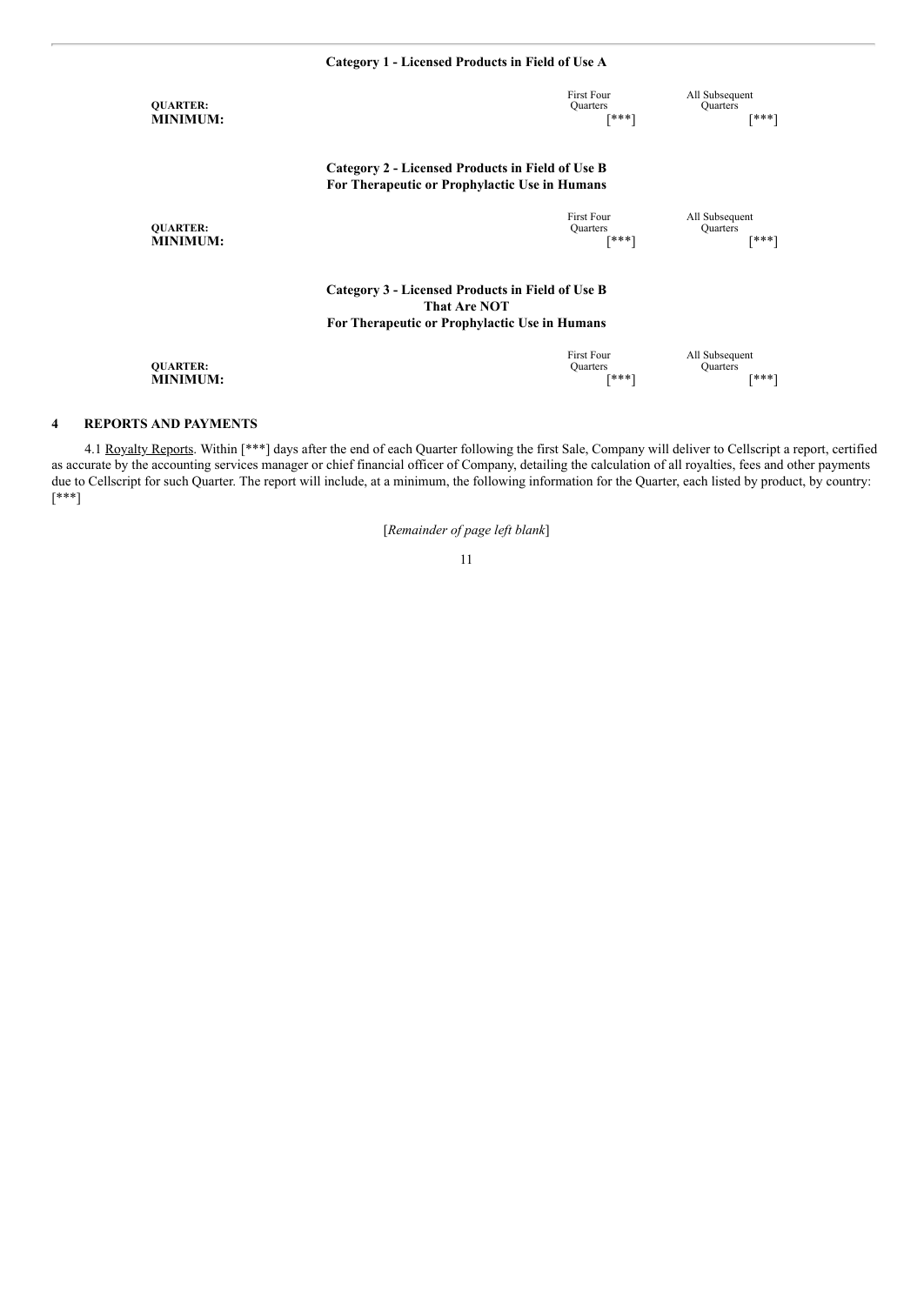4.2 Payments. Company will pay all royalties, fees and other payments due to Cellscript under Sections 3.3, 3.4 and 3.6 within [\*\*\*] days after the end of the Quarter in which the royalties, fees or other payments accrued. Cellscript agrees that it will pay all such amounts to mRNA RiboTherapeutics according to and within the time periods required by the Cellscript Sublicense Agreement, and mRNA RiboTherapeutics will pay to Penn all royalties, fees and other payments due to Penn according to and within the time periods required by the Penn License Agreement. For clarity, only one royalty will be due with respect to the Sale of the same unit of Licensed Product.

4.3 Records. Company will maintain, and will cause its Affiliates and Third Party sublicensees to maintain, complete and accurate books, records and related background information to verify Sales, Net Sales, and all of the royalties, fees, and other payments due or paid under this Agreement, as well as the various computations reported under Section 4.1. The records for each Quarter will be maintained for at least [\*\*\*] years after submission of the applicable report required for Section 4.1.

4.4 Audit Rights. Upon reasonable prior written notice to Company, Company and its Affiliates and Third Party sublicensees will provide Penn and its accountants (or Cellscript and its accountants in the event that Cellscript is Penn's designated auditor) with access to all of the books, records, key personnel and related background information required by Section 4.3 to conduct a review or audit of Sales, Net Sales, and all of the royalties, fees, and other payments payable under this Agreement. Access will be made available: (a) during normal business hours; (b) in a manner reasonably designed to facilitate such accountant's review or audit without unreasonable disruption to Company's business; and (c) no more than once each calendar year during the Term (as defined below) and for a period of [\*\*\*] years thereafter. Company will promptly pay to Cellscript the amount of any underpayment determined by the review or audit, plus accrued interest. If the review or audit determines that Company has underpaid any payment by [\*\*\*] or more, then Company will also promptly pay the costs and expenses of the auditing party's accountants in connection with the review or audit. In addition, once annual Sales of Licensed Products exceed [\*\*\*] Company will conduct, at least once every [\*\*\*] years at its own expense, an independent audit of Sales, Net Sales, and all of the royalties, fees, and other payments due or paid under this Agreement for the period since the last such audit. Promptly after completion of the audit, Company will provide to Cellscript a copy of the report of the independent auditors along with any underpayments and interest thereon.

4.5 Currency. All dollar amounts referred to in this Agreement are expressed in United States dollars. All payments will be made in United States dollars. If Company receives payment from a sublicensee in a currency other than United States dollars for which a royalty or fee is owed under this Agreement, then (a) the payment will be converted into United States dollars at the conversion rate for the foreign currency as published in the eastern edition of the Wall Street Journal as of the last business day of the Quarter in which the payment was received by Company, and (b) the conversion computation will be documented by Company in the applicable report delivered to Cellscript under Section 4.1.

[*Remainder of page left blank*]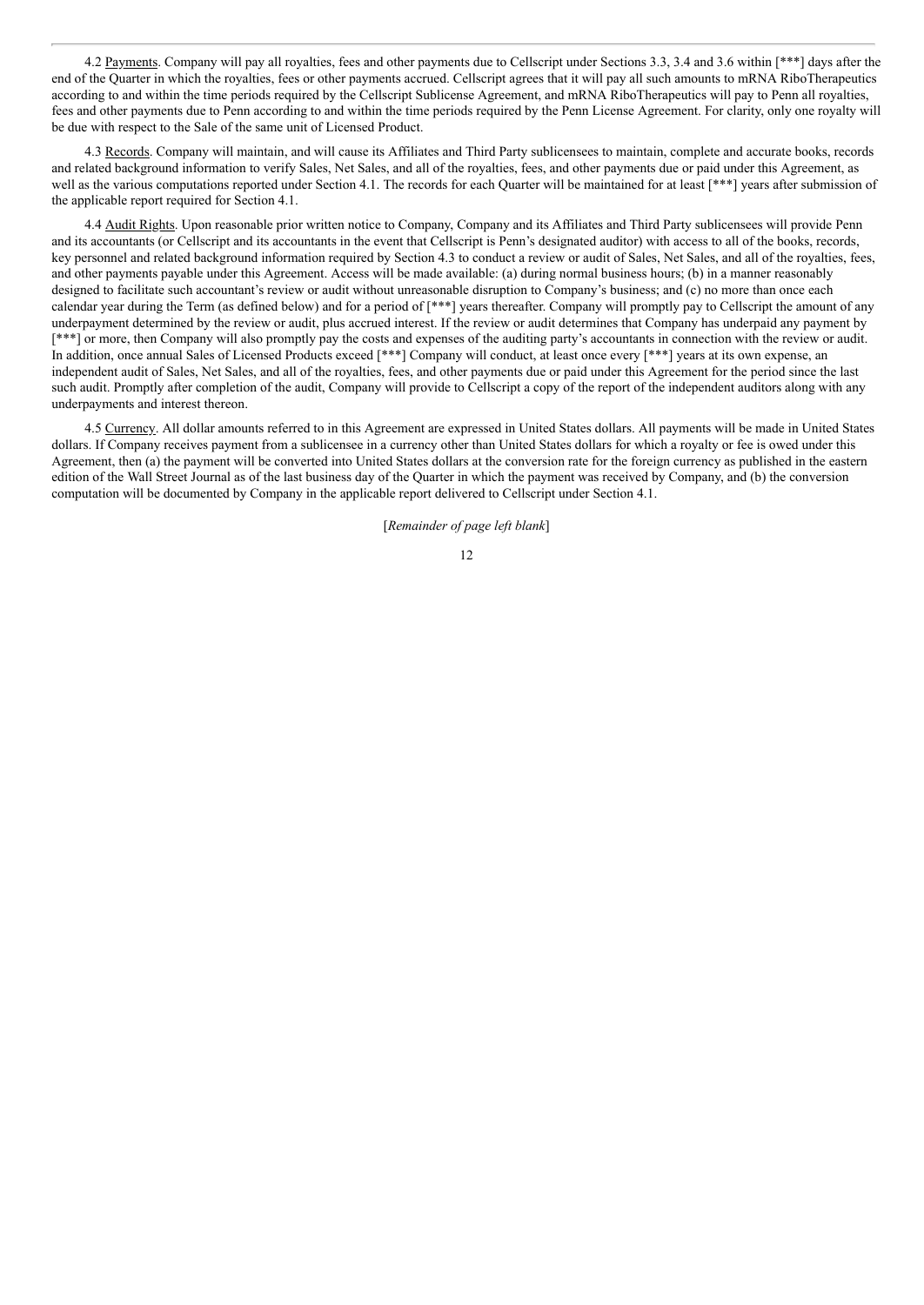4.6 Place of Payment. All payments by Company to CELLSCRIPT, LLC and will be made to the following addresses:

#### [\*\*\*]

4.7 Interest. All amounts that are not paid by Company when due will accrue interest from the date due until paid at a rate equal to [\*\*\*] (or the maximum allowed by law, if less).

## **5 CONFIDENTIALITY AND USE OF NAMES**

5.1 Confidentiality. Each Party agrees that it will not, under this Agreement, provide to the other Party or its affiliates any Confidential Information of such Party unless (i) such Party has first identified the general nature of such Confidential Information to such other Party in writing and such other Party has affirmatively agreed in writing to receive such Confidential Information, or (ii) such other Party has specifically requested such Confidential Information in writing. For clarity, any such consent or request issued by email or other written electronic means shall satisfy the foregoing "writing" requirements. Any Confidential Information disclosed by a Party to the other Party other than in accordance with this Section 5.1 will be deemed not to be Confidential Information of such Party. Notwithstanding the foregoing, Cellscript is obligated to accept and treat as confidential any Confidential Information disclosed by Company in the reports or notices required by Sections 2.1, 2.3, 3.3, 3.4.3(a), 4.1, 4.4, 4.5, 4.6 and 6.6, which information Company agrees Cellscript may disclose to mRNA RiboTherapeutics or Penn without the prior written consent of Company.

5.2 Confidential Information. Each Party ("**Disclosing Party**") may disclose to the other Party ("**Receiving Party**"), and Receiving Party may acquire during the course and conduct of activities under the Agreement, certain proprietary or confidential information of Disclosing Party in connection with this Agreement. The term "**Confidential Information**" shall mean all ideas and information of any kind, whether in written, oral, graphical, machine-readable or other form, whether or not marked as confidential or proprietary, which are transferred, disclosed or made available by Disclosing Party in accordance with Section 5.1.

5.3 Restrictions. During the Term and for **[\*\*\*]** years thereafter, Receiving Party shall keep all Disclosing Party's Confidential Information in confidence with the same degree of care with which Receiving Party holds its own confidential information. Receiving Party shall not use Disclosing Party's Confidential Information except in connection with the performance of its obligations and exercise of its rights under this Agreement. Receiving Party has the right to disclose Disclosing Party's Confidential Information without Disclosing Party's prior written consent, to the extent and only to the extent reasonably necessary, to Receiving Party's affiliates and their employees, subcontractors, consultants or agents who have a need to know such Confidential Information in order to perform Receiving Party's obligations or exercise Receiving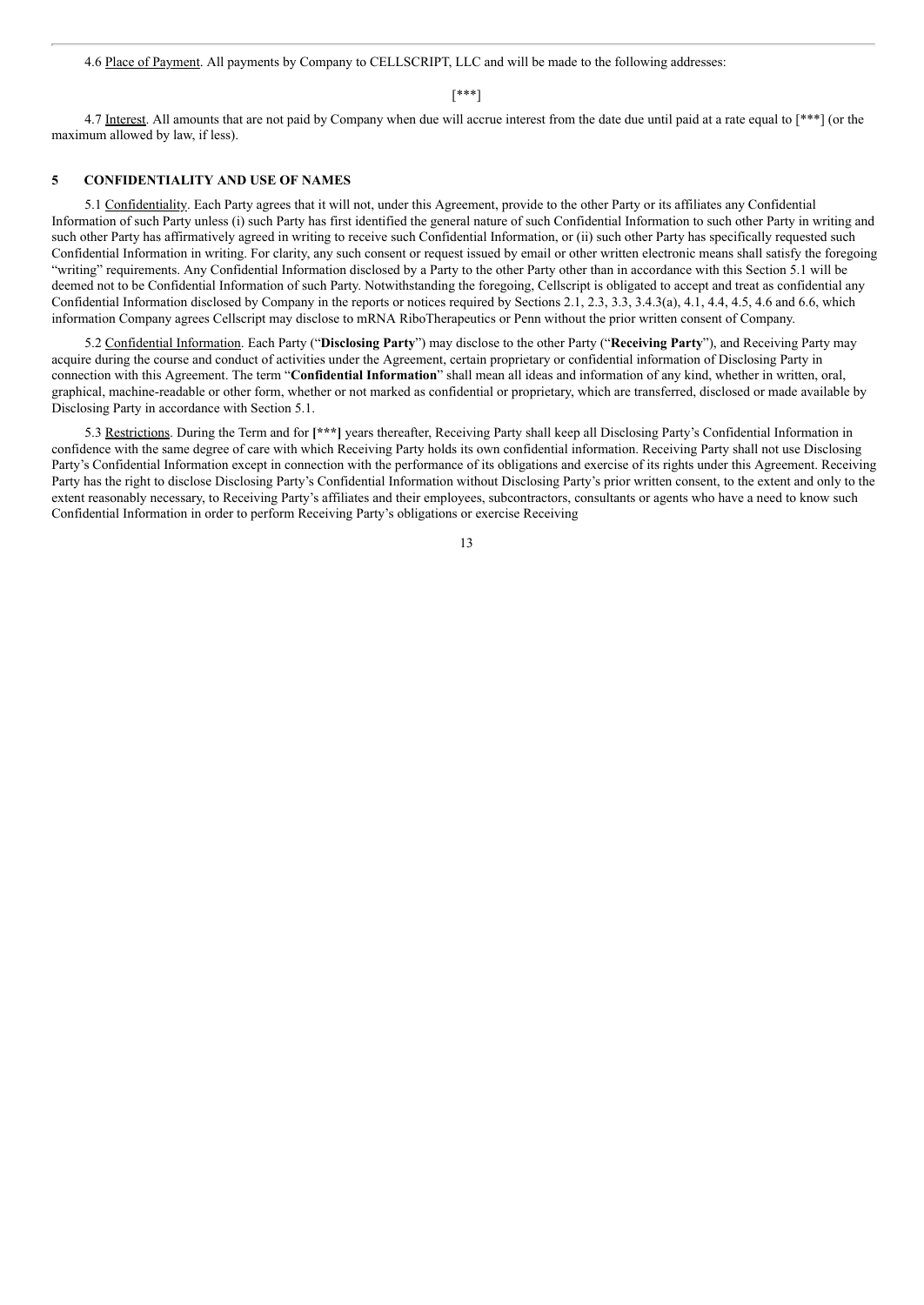Party's rights under this Agreement, provided said affiliates and their employees, subcontractors, consultants or agents are required to comply with a written confidentiality agreement having restrictions on use and disclosure of Disclosing Party's Confidential Information which are no less stringent than those in this Section 5.3. Receiving Party assumes responsibility for compliance with such restrictions by its affiliates and their employees, subcontractors, consultants or agents.

5.4 Exceptions. Receiving Party's obligation of nondisclosure and the limitations upon the right to use the Disclosing Party's Confidential Information shall not apply to the extent that Receiving Party can demonstrate, as evidenced by contemporaneous written records, that the Disclosing Party's information: (i) was known to Receiving Party or any of its affiliates prior to the time of disclosure; (ii) is or becomes public knowledge through no fault or omission of Receiving Party or any of its affiliates; (iii) is obtained by Receiving Party or any of its affiliates from a Third Party under no obligation of confidentiality to Disclosing Party; (iv) has been independently developed by employees, subcontractors, consultants or agents of Receiving Party or any of its affiliates without the aid, application or use of Disclosing Party's Confidential Information or (v) is not Confidential Information under Section 5.1.

5.5 Permitted Disclosures. Receiving Party may disclose Disclosing Party's Confidential Information to the extent (and only to the extent) such disclosure is reasonably necessary in the following instances:

5.5.1 in order to comply with applicable law (including any securities law or regulation or the rules of a securities exchange) or with a legal or administrative proceeding;

5.5.2 in connection with prosecuting or defending litigation, regulatory approvals and other regulatory filings and communications, and filing, prosecuting and enforcing Patents in connection with Receiving Party's rights and obligations pursuant to this Agreement; and

5.5.3 in connection with exercising its rights hereunder, to its affiliates; to potential and future collaborators and sublicensees; permitted acquirers or assignees; and investment bankers, investors and lenders, except that Cellscript will obtain the prior written consent of Company before disclosing any information disclosed to Cellscript pursuant to Sections 2.1, 2.3, 3.3, 3.4.3(a), 4.1, 4.4, 4.6 and 6.6;

provided that (1) with respect to Sections 5.5.1 or 5.5.2, where reasonably possible, Receiving Party shall notify Disclosing Party of Receiving Party's intent to make any disclosure pursuant thereto sufficiently prior to making such disclosure so as to allow Disclosing Party adequate time to take whatever action it may deem appropriate to protect the confidentiality of the information to be disclosed, and (2) with respect to Section 5.5.3, each of those named people and entities are required to comply with the restrictions on use and disclosure in Section 5.3 (other than investment bankers, investors and lenders, which must be bound prior to disclosure by commercially reasonable obligations of confidentiality).

5.6 Terms of this Agreement. The Parties agree that the terms of this Agreement shall be treated as Confidential Information of both Parties, and thus may be disclosed only as permitted by Section 5.5. Each Party agrees not to issue any press release or public statement disclosing information relating to this Agreement or the terms hereof without the prior written consent of the other Party not to be unreasonably withheld.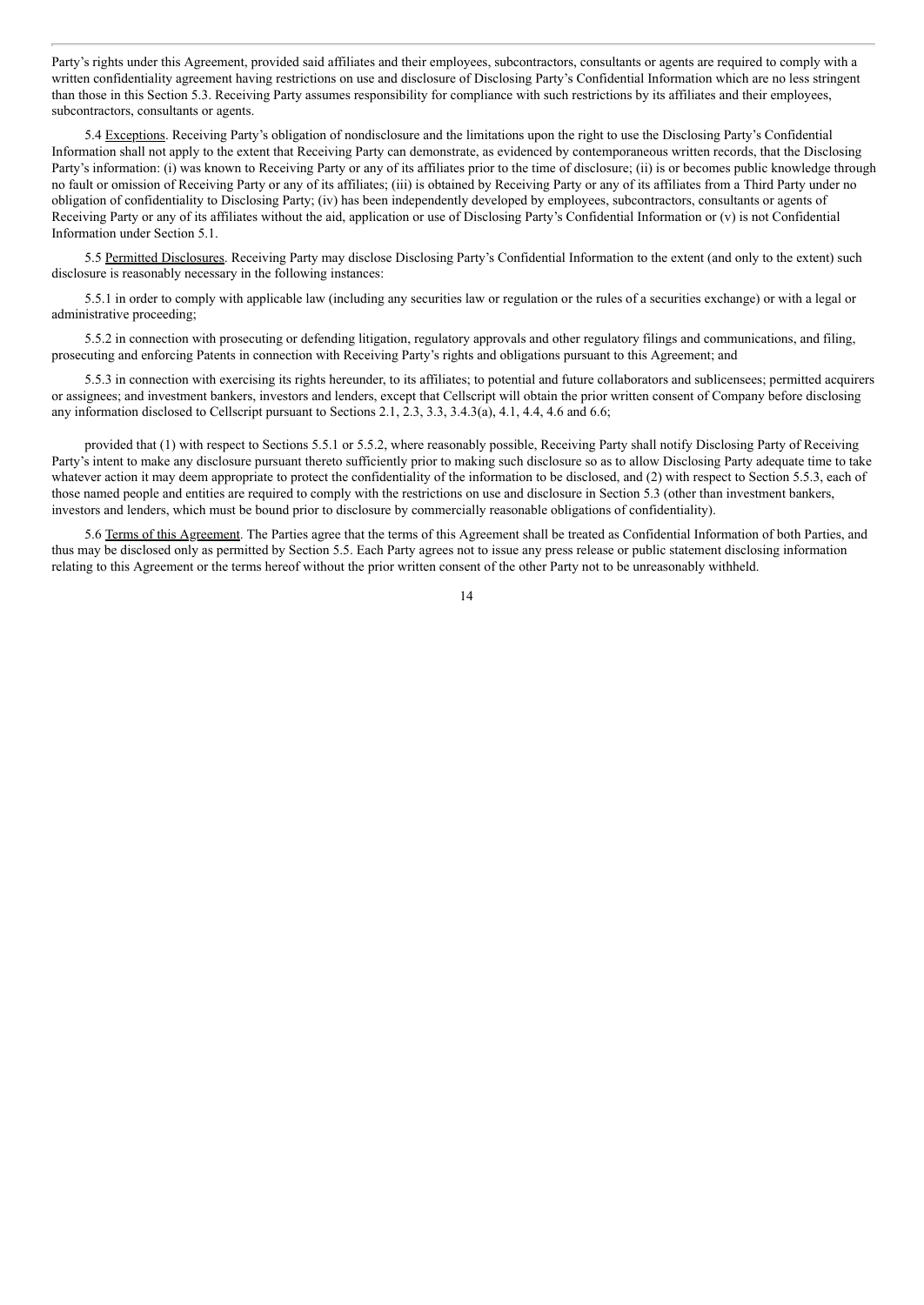5.7 Relationship to the Confidentiality Agreement. This Agreement is in addition to certain "**Confidentiality Agreements**" between the Parties dated the 1st of January, 2014, and the 4th of January, 2017, and (a) all "Confidential Information" as defined therein that is disclosed or received by the Parties prior to the Effective Date shall continue to be subject to the terms and conditions of the Confidentiality Agreement and (b) all Confidential Information disclosed or received by the Parties following the Effective Date shall be subject to the terms and conditions of this Agreement. For the avoidance of doubt, all other confidentiality agreements concluded between Cellscript and Company prior to the Effective Date of this Agreement shall be superseded by this Agreement.

5.8 Use of Penn's, Cellscript's or Company's Name. Company and its Affiliates, Third Party sublicensees, employees, and agents are not granted any rights hereunder to use the name, logo, seal, trademark, or service mark (including any adaptation of them) of Penn or any Penn school, or their respective organizations, employees, students or representatives, without the prior written consent of Penn. Except to the extent permitted pursuant to this Article 5, neither Party shall have any right, express or implied, to use in any manner the name or other designation of the other Party or any other trade name or trademark of the other Party for any Purpose, except as may be required by applicable law or regulation.

### **6 TERM AND TERMINATION**

6.1 Term. This Agreement will commence on the Effective Date and terminate upon the expiration or abandonment of the last patent to expire or become abandoned of the Patent Rights and Exhibit D Patents (the "**Term**").

6.2 Early Termination by Company. Company may terminate this Agreement at any time effective upon completion of each of the following conditions: (a) providing at least [\*\*\*] days prior written notice to Cellscript of such intention to terminate; (b) ceasing to make, have made, use, import, offer for sale and sell all Licensed Products under the Sublicense; (c) providing documentation stating that all sublicenses granted by Company which are still in force at the date of termination can be assigned to Cellscript and working with Cellscript to assign or terminate such sublicenses based on the specific circumstances related thereto; and (d) paying all amounts owed to Cellscript under this Agreement through the effective date of termination. For clarity, Company may individually terminate either the Sublicense to Exhibit A-1 Patent Rights or the Sublicense to Exhibit A-2 Patent Rights or the Sublicense to Exhibit D Patents provided that each of the conditions stipulated in Section 6.2 is met with respect to the Patent Rights and Exhibit D Patents terminated from the Sublicense. [\*\*\*]

6.3 Early Termination by Cellscript. Cellscript may, to the extent permissible by law, terminate this Agreement if: (a) Company is more than [\*\*\*] late in paying to Cellscript any amounts owed under this Agreement and does not pay Cellscript in full, including accrued interest, within [\*\*\*] after receiving written notice of the breach from Cellscript (a "**Payment Default**"); or (b) other than a Payment Default, Company materially breaches this Agreement and Company does not cure the breach within [\*\*\*] after receiving written notice of the breach from Cellscript; or (c) Company causes or experiences a Trigger Event, or an Affiliate or Third Party sublicensee of Company commences or causes a Patent Challenge (as defined Section in 6.4 below) and Company does not terminate the sublicense or cause the Patent Challenge to be terminated prior to or promptly upon learning of said Patent Challenge. It is understood that, with respect to both of (a) and (b), Company is also responsible for its Affiliates and Third Parties sublicensees.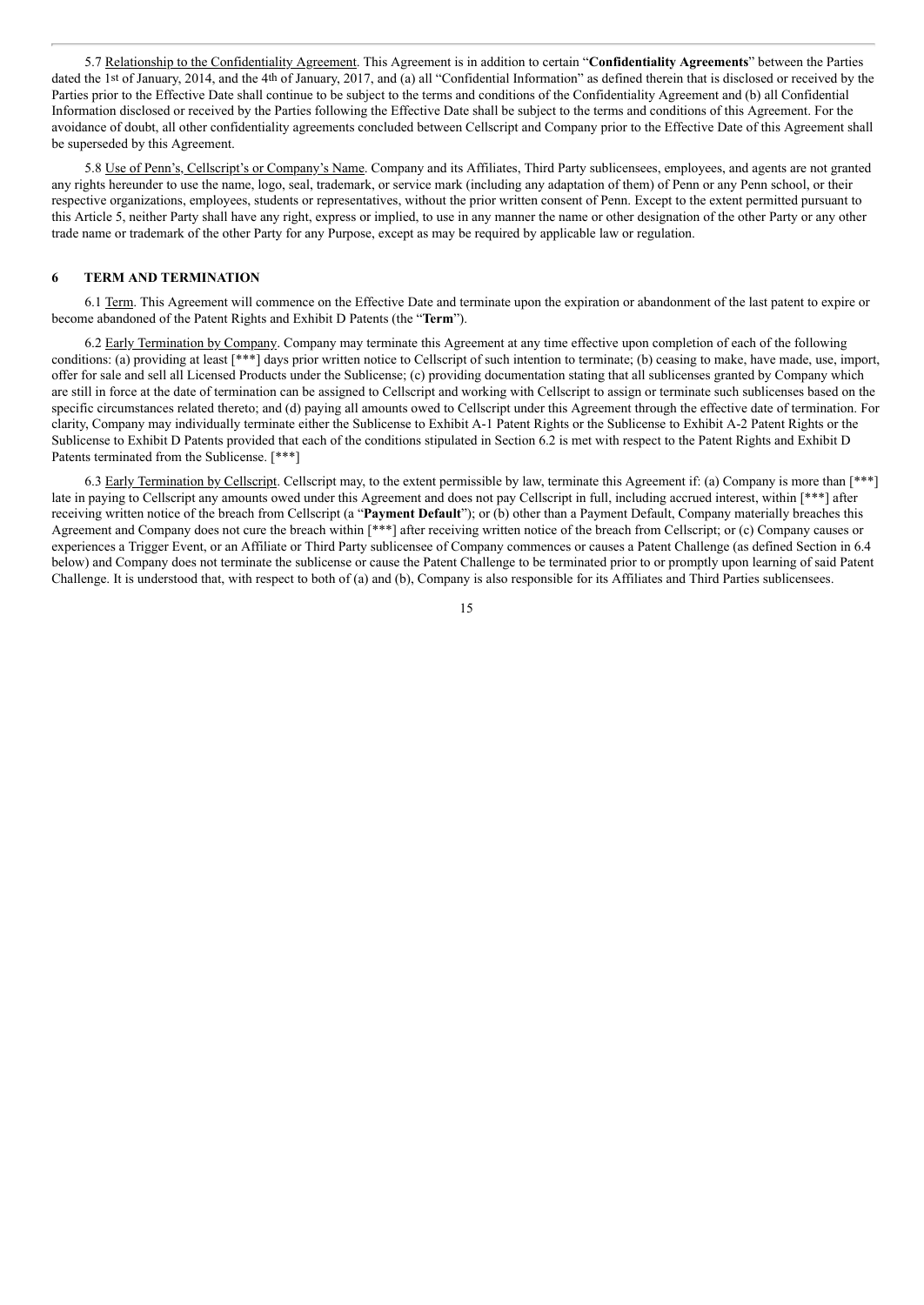6.4 Trigger Event. The term "**Trigger Event**" means any of the following: (a) Company (i) becomes insolvent, bankrupt or generally fails to pay its debts as such debts become due, (ii) is adjudicated insolvent or bankrupt, (iii) admits in writing its inability to pay its debts, (iv) suffers the appointment of a custodian, receiver or trustee for its assets and, if appointed without its consent, not discharged [\*\*\*], (v) makes an assignment of its assets for the benefit of creditors, or (vi) suffers proceedings being instituted against it under any law related to bankruptcy, insolvency, dissolution, liquidation or the reorganization, readjustment or release of multiple debtors and, if contested by it, not dismissed or stayed within [\*\*\*]; (b) the institution or commencement by Company of any proceeding under any law related to bankruptcy, insolvency, liquidation or the reorganization, readjustment or release of multiple debtors; (c) the entering of any order for relief relating to any of the proceedings described in Section 6.4(a) or (b) above; (d) the calling by Company of a meeting of multiple creditors with a view to arranging a composition of adjustment of its debts; (e) the act or failure to act by Company that results in its consent to, approval of, or acquiescence in any of the proceedings described in Section 6.4(a) - (d) above; or (f) the commencement by Company or an Affiliate or Third Party sublicensee of Company of any action against Penn to declare or render invalid or unenforceable the Patent Rights or Exhibit D Patents or any claim thereof, including but not limited to an action for declaratory judgment (a "**Patent Challenge**").

#### 6.5 Effect of Termination.

6.5.1 Effect of Termination Except under Section 6.2. Upon the termination of this Agreement prior to expiration of the Term for any reason except pursuant to Section 6.2: (a) the Sublicense to the Patent Rights and Exhibit D Patents will terminate; (b) Company and all its Affiliates will cease all making, having made, using, importing, offering for sale and selling of all Licensed Products with respect to Patent Rights and Exhibit D Patents under the Sublicense, except to the extent permitted by Section 6.5.1(f) and Section 6.6; (c) Company will pay to Cellscript all amounts, including accrued interest, owed to Cellscript under this Agreement through the date of termination, including royalties on Licensed Products invoiced or shipped through the date of termination and any sell off period permitted by Section 6.6, whether or not payment is received prior to termination or expiration of the sell off period permitted by Section 6.6; (d) Company will, at Cellscript's request, return to Cellscript all Confidential Information of Cellscript (if any) related to exploitation of Patent Rights and Exhibit D Patents and provide to Cellscript one summary of all work related thereto for Licensed Products generated by Company during the Term in order to facilitate the further development of the technology licensed under this Agreement; (e) in the case of termination under Section 6.3, all duties of Cellscript and all rights (but not duties) of Company under this Agreement immediately terminate without further action required by either Cellscript or Company; and (f) all outstanding Third Party sublicenses, to the extent each is not in default, will be assigned by Company to Cellscript, such assignment will be accepted by Cellscript, and each Third Party sublicense agreement will remain in full force and effect with Cellscript as the sublicensor instead of Company, but the duties and obligations of Cellscript under the assigned sublicense agreements will not be greater than the duties of Cellscript under this Agreement and the rights of Cellscript under the assigned sublicenses will not be less than those of Cellscript under this Agreement, including all financial consideration and other rights of Cellscript, and Cellscript may, at its sole discretion, amend such assigned agreements to contain terms and conditions found in this Agreement. [\*\*\*]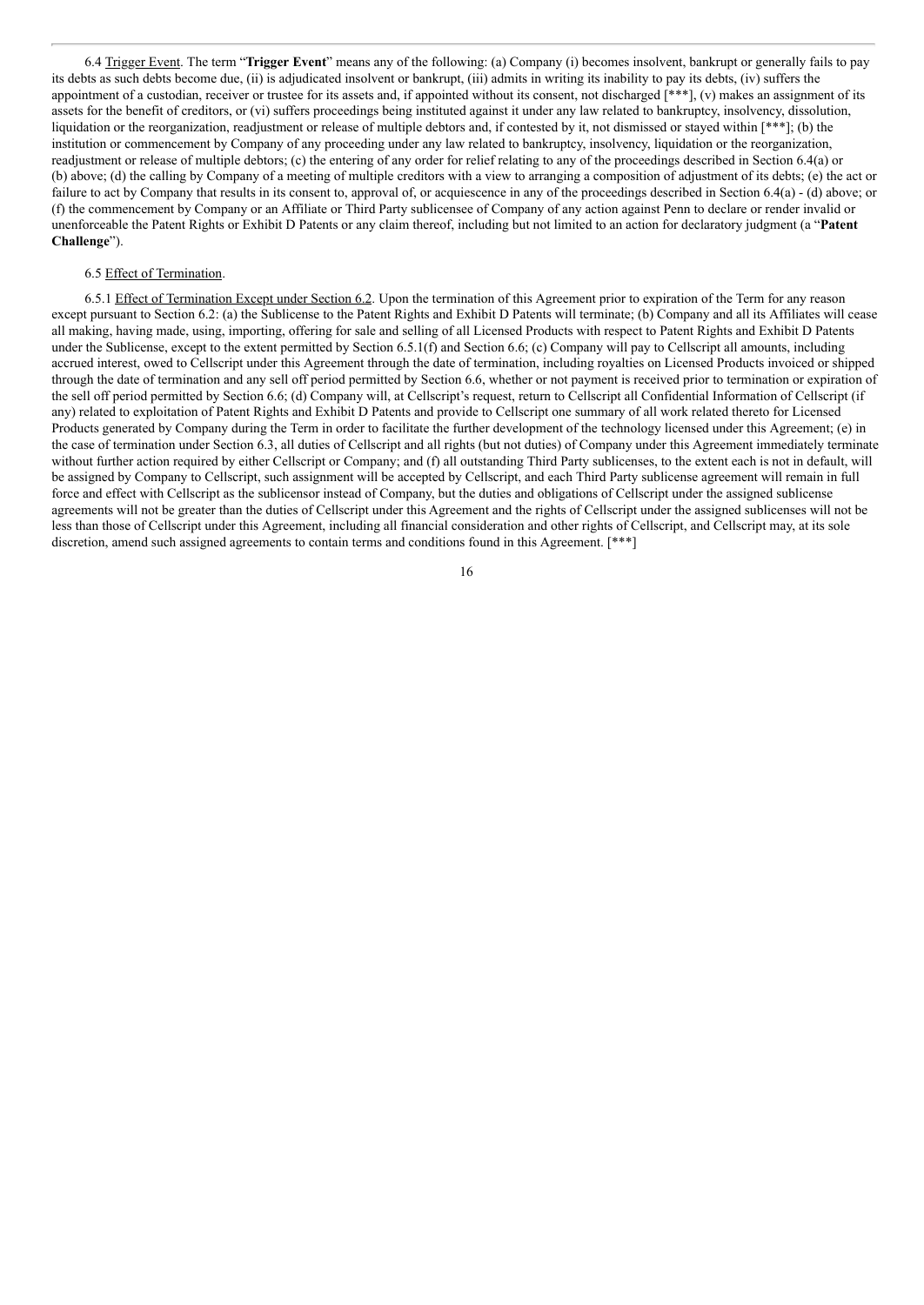6.5.2 Effect of Termination under Section 6.2. Upon the termination of this Agreement under Section 6.2: (a) the Sublicense to Company and all further sublicenses to Affiliates and Third Parties terminate (except to the extent that said Third Party sublicenses become direct sublicenses of Cellscript pursuant to Section 6.5.2(e)); (b) Company, its Affiliates and Third Party sublicensees will cease all making, having made, using, importing, offering for sale and selling all Licensed Products under the Sublicense, except to the extent permitted pursuant to Section 6.5.2(e) and Section 6.6; (c) Company will pay to Cellscript all amounts, including accrued interest, owed to Cellscript under this Agreement through the date of termination, including royalties on Licensed Products invoiced or shipped through the date of termination and any sell off period permitted by Section 6.6, whether or not payment is received prior to termination or expiration of the sell off period permitted by Section 6.6, and (d) Company will, at Cellscript's request, return to Cellscript all confidential information of Cellscript; and (e) all outstanding sublicenses of Company to Third Parties and all outstanding sublicenses of Company's Affiliates to Third Parties, to the extent each is not in default, will be assigned by Company or its Affiliates to Cellscript (and Company will contractually obligate its Affiliates to make or cause such assignments and work with Cellscript to effect such assignments), and each such assigned sublicense agreement will remain in full force and effect (including for sublicensed Exhibit A-1 Patent Rights and Exhibit A-2 Patent Rights and Exhibit D Patents) with Cellscript as the sublicensor instead of Company, but the duties and obligations of Cellscript under the assigned sublicense agreements will not be greater than the duties and obligations of Company under this Agreement, and the rights of Cellscript under the assigned sublicense agreements will not be less than the rights of Company under this Agreement, including all financial consideration and other rights of Company, and Cellscript may, at its sole discretion, amend such assigned sublicense agreements to contain financial or other terms and conditions found in this Agreement (excluding payment obligations which have already been satisfied by Company).

[*Remainder of page left blank*]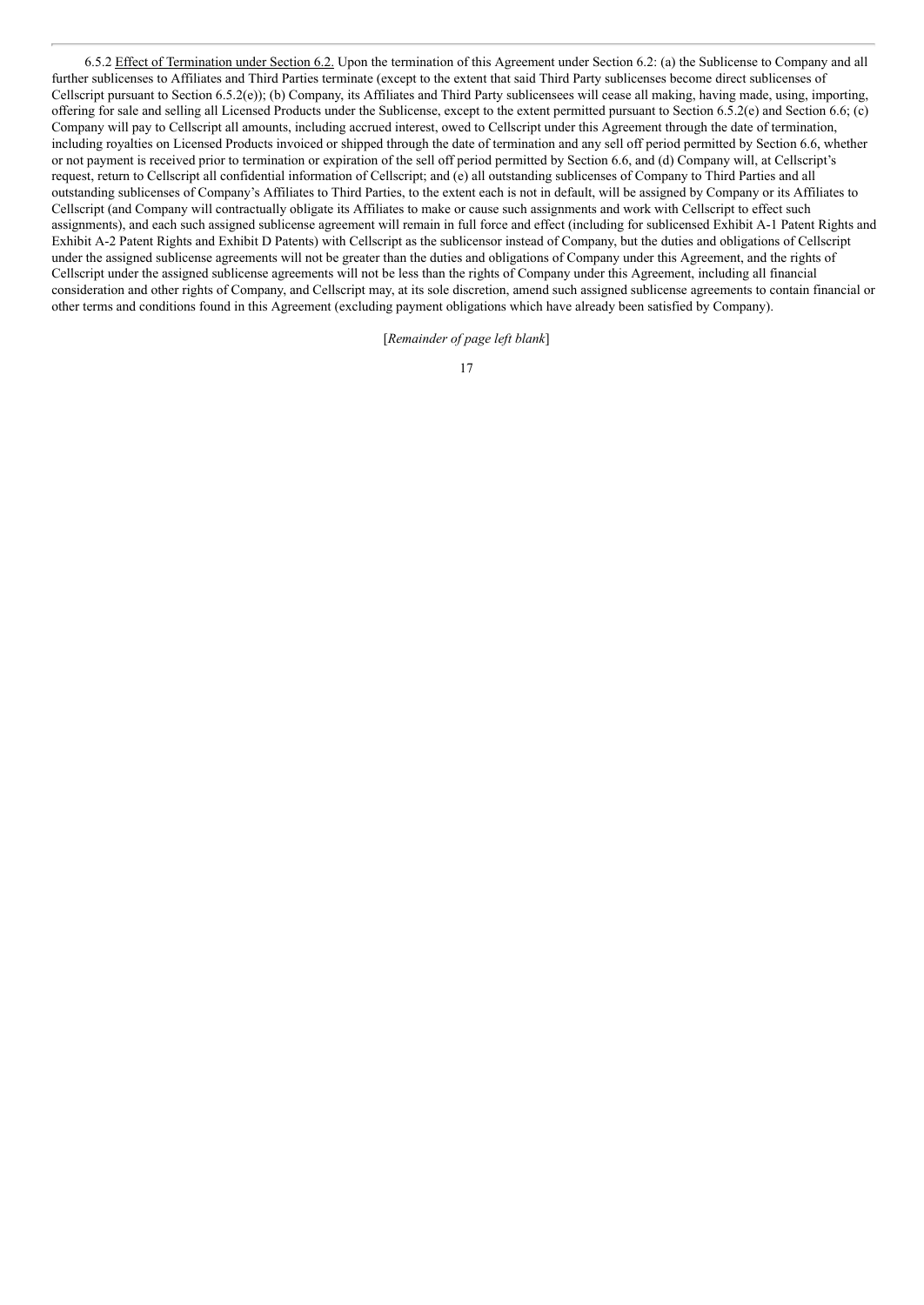6.6 Inventory & Sell Off. Subject to the remainder of this Section 6.6, upon the termination of this Agreement for any reason, Company will: (1) cause physical inventories to be taken immediately of: (a) all completed Licensed Products on hand under the control of Company and its Affiliates and Third Party sublicensees and (b) such Licensed Products as are in the process of manufacture and any component parts on the date of termination of this Agreement; (2) deliver promptly to Cellscript a copy of said written inventory, certified by an officer of Company; (3) promptly remove, efface or destroy or require or cause to be removed, effaced or destroyed all references to Penn and Cellscript from any advertising, labels, web sites or other materials used in the promotion of the business of Company or its Affiliates or Third Party sublicensees; and (4) not represent in any manner that it has rights in or to the Patent Rights or Exhibit D Patents or the Licensed Products under this Sublicense and cause its Affiliates and Third Party sublicensees not to represent that they have any rights in or to the Patent Rights or Exhibit D Patents or the Licensed Products. Subject to this Section 6.6, Company and its Affiliates and Third Party sublicensees may sell off its inventory of Licensed Products existing on the date of termination for a period of [\*\*\*] months and pay Cellscript royalties on Sales of such inventory within [\*\*\*] days following the expiration of such [\*\*\*] month period. Notwithstanding the foregoing: (i) Company's obligations under this Section 6.6 will not apply to the Sublicense or to Company's sublicense agreements if the Sublicense is assigned to mRNA RiboTherapeutics pursuant to Section 6.5.1; and (ii) the obligations of each of Company's sublicensees pursuant to this Section 6.6 will not apply to Company's or its Affiliates' or Third Party sublicensees' sublicense agreements that are assigned to Cellscript pursuant to Sections 6.5.1(f) or 6.5.2(e); and, (iii) Company's and its Affiliates' and Third Party sublicensees' obligations under this Section 6.6 will not apply with respect to any Licensed Product that is for use in a Field of Use for which Company (and its Affiliates or Third Party sublicensees) has a different sublicense agreement (e.g., under the mRNA RiboTherapeutics Sublicense Agreement).

6.7 Survival. Company's obligation to pay all amounts, including accrued interest, owed to Cellscript under this Agreement will survive the termination of this Agreement for any reason. Articles 5, 6, 11, 12 and 13 and Sections 4.1 (until all Licensed Products which have been manufactured during the Term have been Sold), 4.2, 4.3 (for the time period set forth therein for all Sales of Licensed Products which have been manufactured during the Term), 4.4 (for the time period set forth therein) and 4.5-4.7, 9.1.1, 9.1.4 (for all amounts paid by Company to Cellscript following termination that are payable to mRNA RiboTherapeutics), 9.2.2, 9.2.4 (for all amounts that are payable to Penn which are paid by Company and received by mRNA Therapeutics from Cellscript following termination), and 9.1.8, 9.2.7, 9.3.3, and 9.7 will survive the termination of this Agreement in accordance with their respective terms. The Parties acknowledge and agree that the Sublicense is, for the purposes of section 365(n) of the U.S. Bankruptcy Code, a license to "intellectual property" as defined under Section 101 of the U.S. Bankruptcy Code. The Parties intend that all payments under Article 3 of this Agreement constitute "royalties" within the meaning of section 365(n) of the U.S. Bankruptcy Code.

### **7 PATENT PROSECUTION AND MAINTENANCE**

7.1 Patent Control for Patent Rights. Penn and mRNA RiboTherapeutics control the preparation, prosecution and maintenance of the Patent Rights and the selection of patent counsel, subject to the remainder of this Section 7.1. For purposes of this Section 7.1, the word "maintenance" includes any interference negotiations, claims, or proceedings, in any forum, brought by Penn, or its exclusive licensee, mRNA RiboTherapeutics (if so authorized by Penn), a Third Party, or the United States Patent and Trademark Office or any foreign equivalent pertaining to Patent Rights, and any requests by Penn or mRNA RiboTherapeutics (if so authorized by Penn)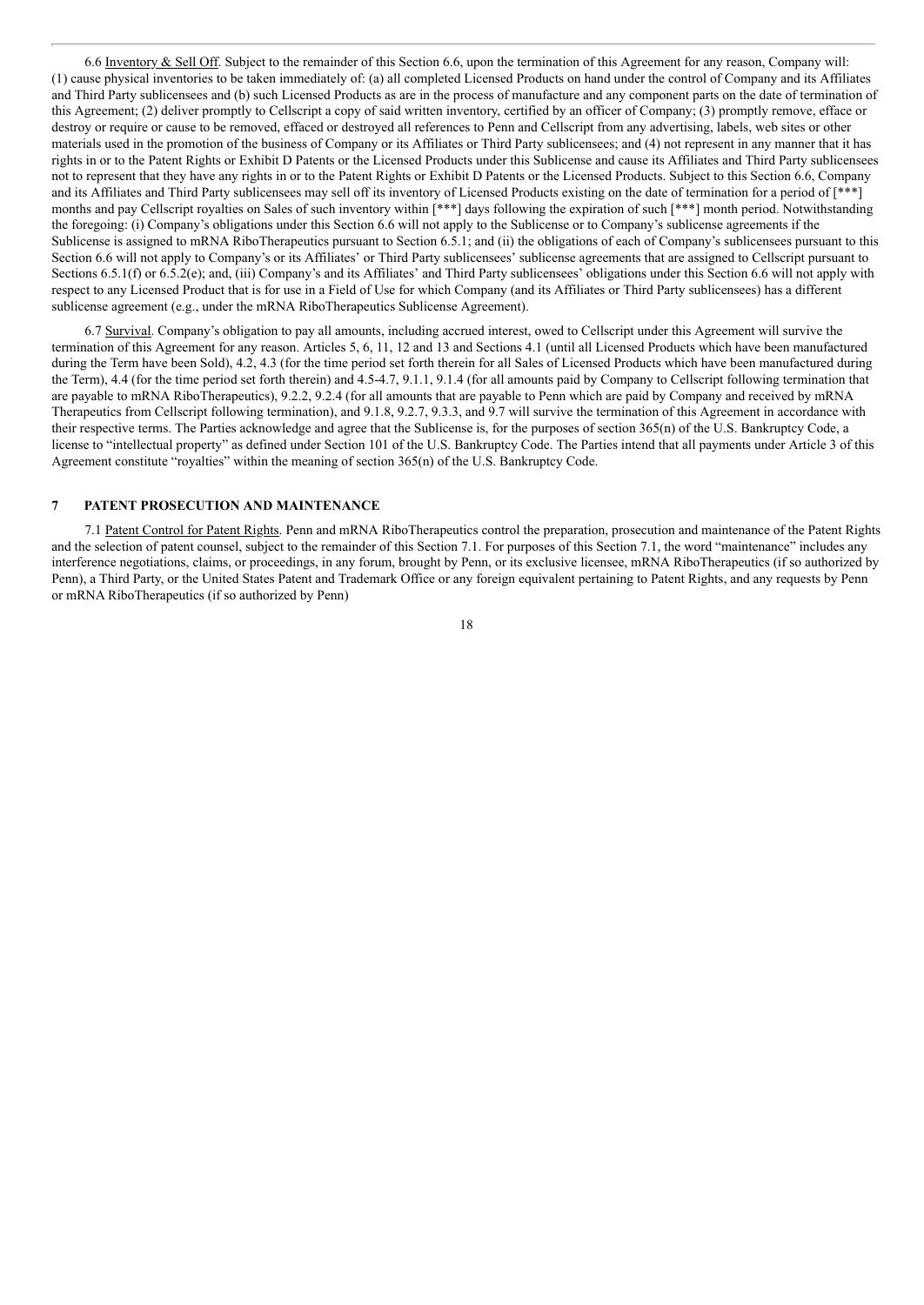that the United States Patent and Trademark Office or any foreign equivalent reexamine or reissue any patent in the Patent Rights. Notwithstanding the foregoing, Cellscript will provide Company and its counsel with reasonable opportunities to consult with Cellscript regarding prosecution and maintenance of Patent Rights.

7.2 Patent Control for Exhibit D Patents. Penn and Cellscript control the preparation, prosecution and maintenance of the Exhibit D Patents and the selection of patent counsel, subject to the remainder of this Section 7.2. For purposes of this Section 7.2, the word "maintenance" includes any interference negotiations, claims, or proceedings, in any forum, brought by Penn, or its exclusive licensee, Cellscript (if so authorized by Penn), a Third Party, or the United States Patent and Trademark Office pertaining to Exhibit D Patents, and any requests by Penn or Cellscript (if so authorized by Penn) that the United States Patent and Trademark Office reexamine or reissue any patent in the Exhibit D Patents. Notwithstanding the foregoing, Cellscript will provide Company and its counsel with reasonable opportunities to consult with Cellscript regarding prosecution and maintenance of Exhibit D Patents.

## **8 INFRINGEMENT**

8.1 Control. Company shall not have any right to initiate litigation with respect to infringement of the Patent Rights or Exhibit D Patents.

8.2 Cooperation. In any litigation under this Article 8, each Party, at the reasonable request and sole expense of the other Party, will provide reasonable cooperation to such other Party. This Article 8 will not be construed to require either Party to undertake any activities, including legal discovery, at the request of any Third Party, except as may be required by lawful process of a court of competent jurisdiction.

### **9 COVENANTS, REPRESENTATIONS, WARRANTIES AND DISCLAIMER OF WARRANTIES**

9.1 Covenants of Cellscript. Cellscript covenants to Company that, during the Term:

9.1.1 Cellscript will take all reasonable actions necessary to maintain Cellscript's rightsunder the Cellscript Sublicense Agreement and, to the extent within its power, will ensure that the rights granted to Company herein are maintained. In the event of termination of the Cellscript Sublicense Agreement, this Agreement will be assigned to mRNA RiboTherapeutics without any further action by the Parties, and the sublicenses granted hereunder, to the extent they are not in breach or default, will remain in full force and effect with respect to the sublicensed Exhibit A-1 Patent Rights, Exhibit A-2 Patent Rights.

9.1.2 Cellscript will use diligent efforts not to breach the Cellscript Sublicense Agreement in any manner that could result in mRNA RiboTherapeutics having the right to terminate the Cellscript Sublicense Agreement, and, in the event of any such breach, Cellscript will use diligent efforts to expeditiously cure Cellscript's breach of the Cellscript Sublicense Agreement.

9.1.3 Upon Cellscript learning of any breach of a sublicense agreement by any sublicensee of Cellscript or any of its further sublicensees in any manner that could result in mRNA RiboTherapeutics having the right to terminate the Cellscript Sublicense Agreement, Cellscript will expeditiously take appropriate actions to stop such act or omission, up to and including termination of the applicable sublicense, as stated in Section 1.5.4 of the Cellscript Sublicense Agreement.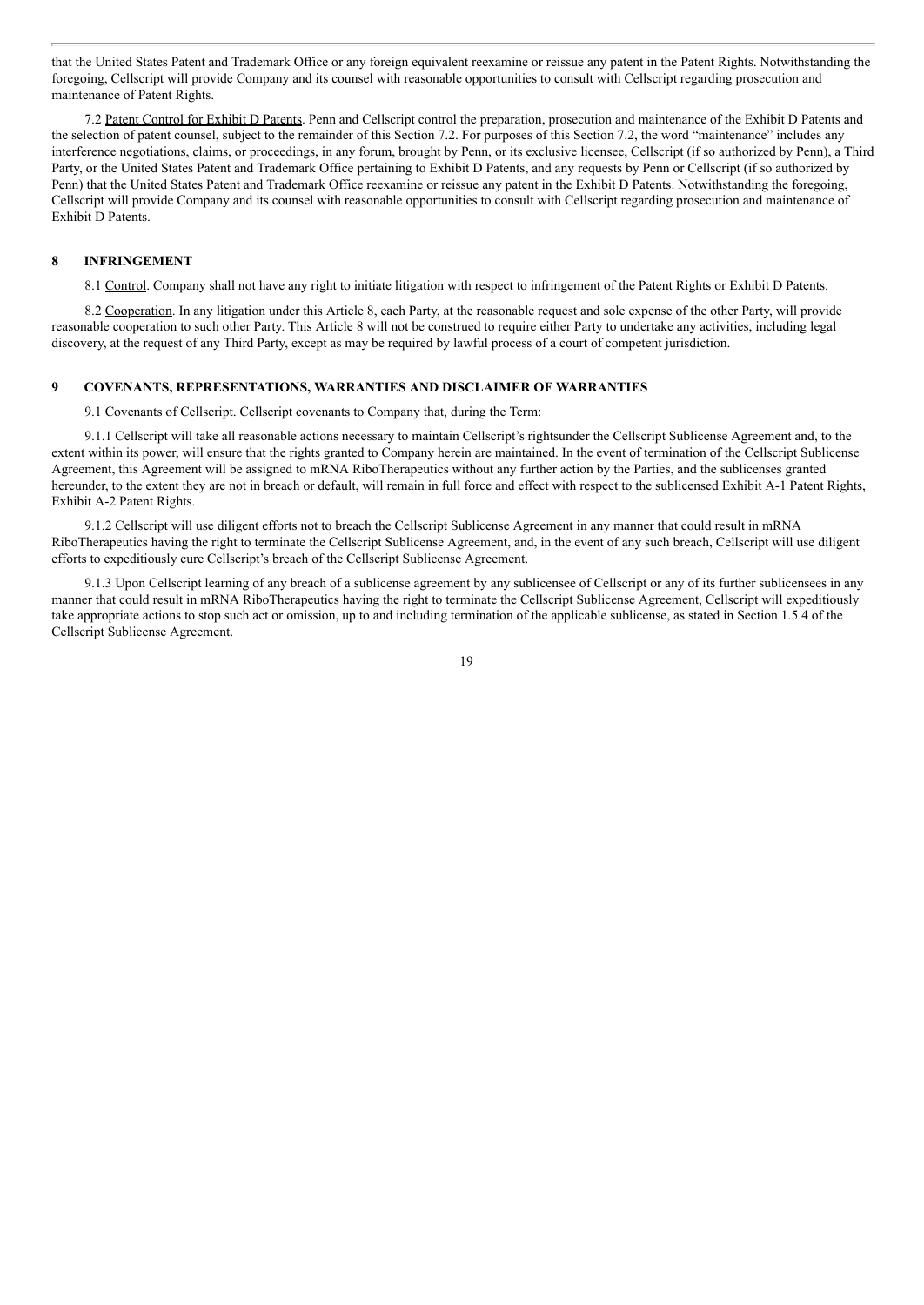9.1.4 Cellscript will make all payments due under the Cellscript Sublicense Agreement, and will make all required disclosures to mRNA RiboTherapeutics in connection therewith, in each case in a timely manner in accordance with the terms thereof.

9.1.5 Promptly following Cellscript's receipt of any material written notice or correspondence pertaining to the Sublicense that could reasonably be expected to adversely affect Company's rights under this Agreement, Cellscript will, to the extent permissible, furnish a copy of such notice or correspondence to Company, provided that Cellscript may redact portions of any such written notice or correspondence that does not relate to or impact Company's rights hereunder.

9.1.6 Cellscript acknowledges and agrees that, to the extent that Company reasonably and in good faith requests that the Parties engage with mRNA RiboTherapeutics to seek a reasonable amendment or modification to a provision of the Cellscript Sublicense Agreement that is applicable to Company, the Parties will engage with mRNA RiboTherapeutics to discuss such amendment or modification.

9.1.7 To the extent permissible, Cellscript will promptly notify Company if Cellscript receives a notice from mRNA RiboTherapeutics of intent to terminate the Penn License Agreement

9.1.8 Cellscript agrees that it will not sue, bring an action against, or otherwise assert any claim against Company or its Affiliates or Third Party sublicensees, or their successors in ownership (to which this Agreement or a sublicense under this Agreement is assigned according to terms and conditions for assignment pursuant to Section 15.5 or Section 1.5.5 herein) for infringement of or misappropriation of Patent Rights or Exhibit D Patents that are used by Company or its Affiliates or Third Party sublicensees or their successors in ownership solely in and for the Sublicensed Fields of Use under this Agreement, as Fields of Use are defined in Section 1.2, or the fields of use sublicensed to Company under the mRNA RiboTherapeutics Sublicense Agreement. **[\*\*\*]** This covenant shall terminate with the termination of this Agreement unless the termination is: (a) made under Section 6.3, and (b) within [\*\*\*] days following receipt of notice by Cellscript of termination under Section 6.3, is either: (i) resolved by Company and Cellscript in writing, or (ii) Company initiates a state or federal lawsuit contesting said termination ("**Contested Termination**"). In the event of a Contested Termination, this covenant shall continue to run during the **[\*\*\*]** days, and if a lawsuit is initiated, until said state or federal court enters a final decision from which no appeal has been or can be taken.

9.1.9 Cellscript will not amend the Cellscript Sublicense Agreement in any manner that would negatively affect the rights and/or obligations of the Company under this Agreement.

9.1.10 Cellscript will not exercise any right to terminate the Cellscript Sublicense Agreement.

9.2 Covenants of mRNA RiboTherapeutics. mRNA RiboTherapeutics covenants to Company as follows:

9.2.1 mRNA RiboTherapeutics will not terminate the Cellscript Sublicense Agreement without good and reasonable cause.

9.2.2 In the event of termination of the Cellscript Sublicense Agreement, provided that Company did not cause said termination of the Cellscript Sublicense Agreement and is not in breach or default under this Agreement, this Agreement will be assigned to mRNA RiboTherapeutics without any further action by Cellscript, mRNA RiboTherapeutics will accept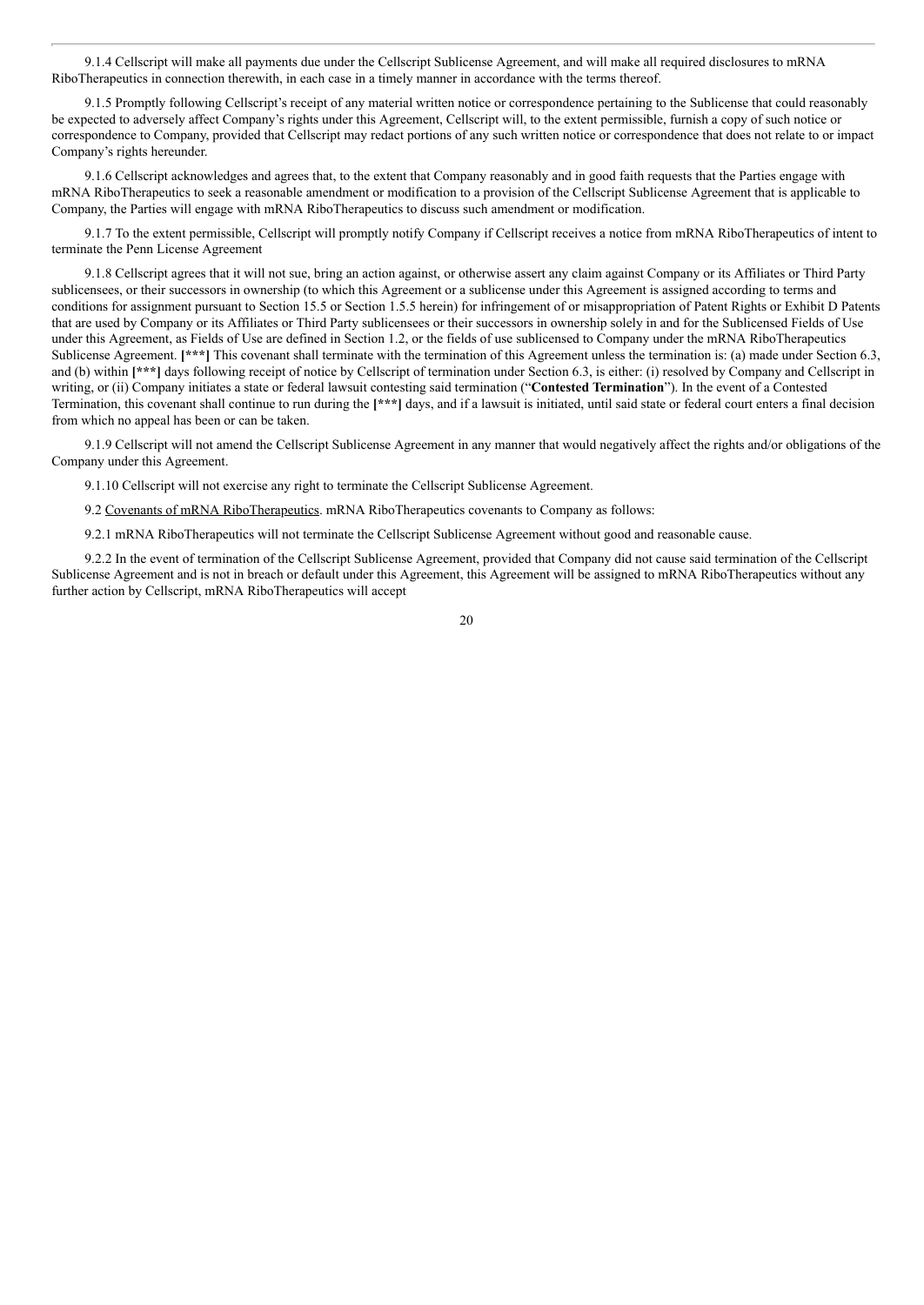assignment of this Agreement from Cellscript and this Agreement, including all of Company's outstanding Third Party sublicenses thereunder, will remain in full force and effect with respect to the sublicensed Exhibit A-1 Patent Rights and Exhibit A-2 Patent Rights, with mRNA RiboTherapeutics as the sublicensor instead of Cellscript, but the duties and obligations of mRNA RiboTherapeutics under the assigned Agreement will not be greater than the duties of Cellscript under this Agreement and the rights (including all financial consideration and other rights) of mRNA RiboTherapeutics under the assigned Sublicense will not be less than those of Cellscript under this Agreement, and mRNA RiboTherapeutics may, at its sole discretion, amend such assigned agreements to contain terms and conditions found in the Cellscript Sublicense Agreement; and Cellscript shall grant a separate sublicense to Company to use the Exhibit D Patents in the Sublicensed Fields of Use.

9.2.3 Upon mRNA RiboTherapeutics learning of any breach of a sublicense agreement by any sublicensee or any further sublicensees thereof in any manner that could result in mRNA RiboTherapeutics having the right to terminate the Cellscript Sublicense Agreement or Penn having the right to terminate the Penn License Agreement, mRNA RiboTherapeutics will expeditiously take appropriate actions to stop such act or omission, up to and including termination of the applicable sublicense.

9.2.4 mRNA RiboTherapeutics will make all payments due under the Penn License Agreement and will make all required disclosures to Penn in connection therewith, in each case in a timely manner in accordance with the terms thereof.

9.2.5 Promptly following mRNA RiboTherapeutics' or any of its affiliates' receipt of any material written notice or correspondence pertaining to the Company's sublicense agreement from Cellscript that would reasonably be expected to adversely affect Company's rights thereunder, mRNA RiboTherapeutics will, to the extent permissible, furnish a copy of such notice or correspondence to Cellscript and to Company, provided that mRNA RiboTherapeutics, as applicable, may redact portions of any such notice or correspondence that do not relate to or impact Company's rights.

9.2.6 mRNA RiboTherapeutics will promptly notify Cellscript and Company if it receives a notice from Penn of any intent to terminate the Penn License Agreement.

9.2.7 mRNA RiboTherapeutics agrees that mRNA RiboTherapeutics and its affiliates will not sue, bring an action against, or otherwise assert any claim against Company or its Affiliates or Third Party sublicensees or their successors in ownership (to which this Agreement or a sublicense under this Agreement is assigned according to terms and conditions for assignment pursuant to Section 15.5 or Section 1.5.5 herein) for infringement of or misappropriation of any Patent Rights (as defined in Section 1.2) that are used by Company or its Affiliates or Third Party sublicensees or their successors in ownership in the *In Vivo* Field of Use (as defined in Section 1.2) within the Sublicensed Fields of Use. For clarity, the foregoing covenant does not provide Company or its Affiliates or Third Party sublicensees or their successors in ownership immunity from any suit, action or claim for infringement of or misappropriation of Patent Rights if Company or its Affiliates or Third Party sublicensees or their successors in ownership use(s) any Patent Rights in a Field of Use that is not sublicensed to Company. For further clarity, the foregoing covenant also does not provide Company or its Affiliates or Third Party sublicensees or their successors in ownership immunity from any suit, action or claim for infringement of or misappropriation of any patent rights that are not Patent Rights (as defined in Section 1.2) if Company or its Affiliates or Third Party sublicensees or their successors in ownership use(s) any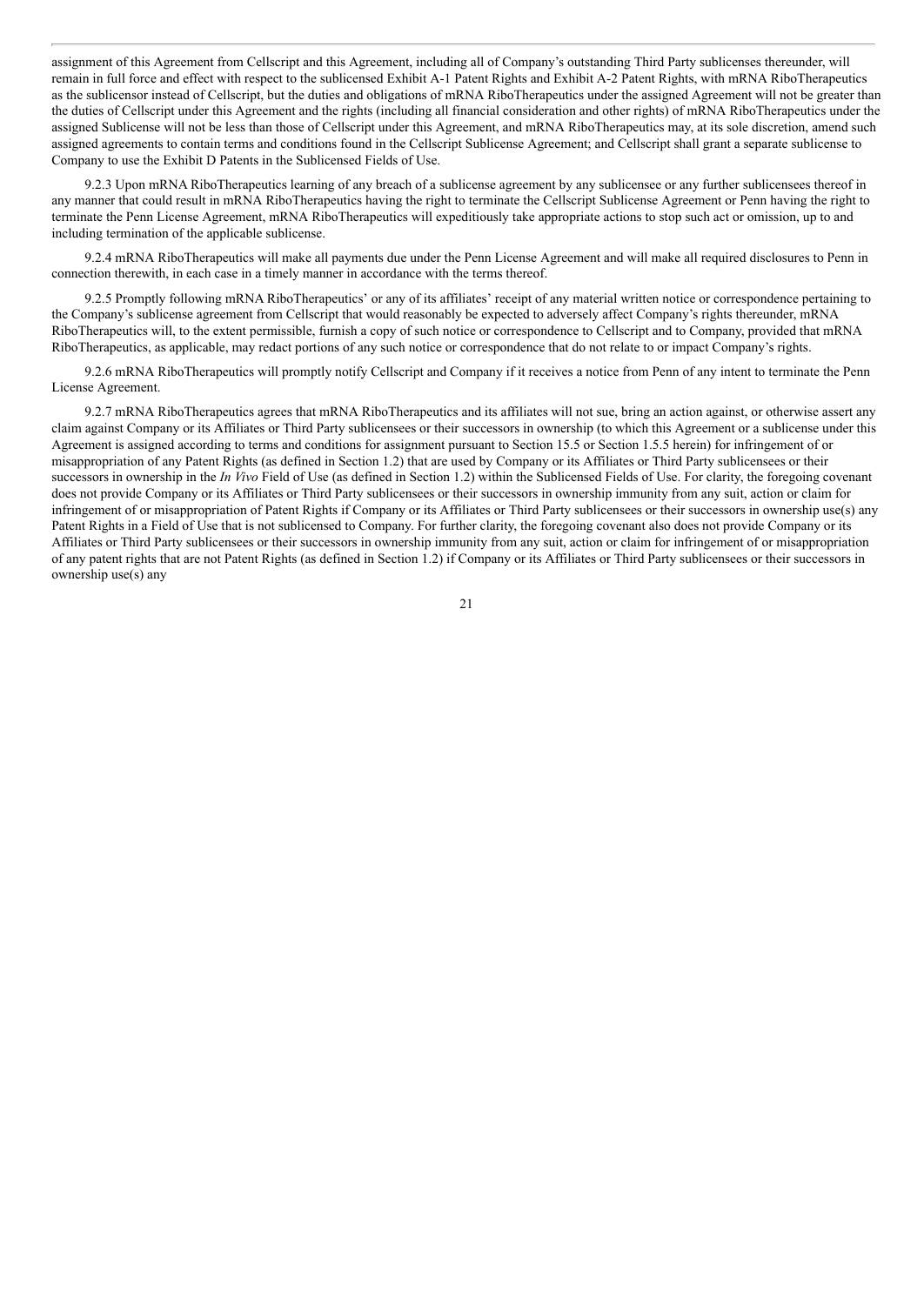such other patent rights, whether alone or in combination with use of Patent Rights. This covenant shall terminate with the termination of this Agreement unless the termination is a Contested Termination. In the event of a Contested Termination, this covenant shall continue to run during the **[\*\*\*]** days, and if a lawsuit is initiated, until said state or federal court enters a final decision from which no appeal has been or can be taken.

9.2.8 mRNA RiboTherapeutics will not amend the Cellscript Sublicense Agreement in any manner that would negatively affect the rights and/or obligations of the Company under this Agreement.

9.3 Covenants of Company. Company covenants to Cellscript and to mRNA RiboTherapeutics that, during the Term:

9.3.1 Company will not breach this Agreement, and to the extent within its power, will ensure that its Affiliates do not breach or cause breach of any sublicense under this Agreement in a manner that would result in mRNA RiboTherapeutics having the right to terminate the Cellscript Sublicense Agreement, and, in the event of any such breach, Company will use diligent efforts to cure (or cause to be cured) any such breach of this Agreement by Company or any breach of any sublicense under this Agreement by its Affiliates or Third Party sublicensees.

9.3.2 Upon Company learning of any breach of a sublicense agreement by any of its Affiliates or Third Party sublicensees or any of their further sublicensees that results in mRNA RiboTherapeutics having the right to terminate the Cellscript Sublicense Agreement, Company will use diligent efforts to cure (or cause to be cured) any such breach, up to and including termination or causing termination of the applicable sublicense, as stated in Section 1.5.4 of this Agreement.

9.3.3 Company will pay to Cellscript all payments due under this Agreement pursuant to Article 3 and in accordance with the terms in Articles 3 and Section 4.2 and will provide to Cellscript all information, reports and notices required in accordance with Sections 2.1, 2.3, 3.3, 3.4.3(a), 4.1, 4.4, 4.5 and 6.6 and in the form of the sample report attached as Exhibit C, in each case in accordance with the time periods set forth therein.

9.3.4 Promptly following mRNA RiboTherapeutics' or any of its affiliates' receipt of any material written notice or correspondence about an issue pertaining to the Sublicense or to any matter that would reasonably be expected to adversely affect in any respect Company's rights under this Agreement, mRNA RiboTherapeutics will, to the extent permissible, furnish a copy of such notice or correspondence to Company, provided that mRNA RiboTherapeutics may redact portions of any such notice or correspondence that do not relate to or impact Company's rights hereunder.

9.4 Representations and Warranties of Cellscript. As of the Effective Date, Cellscript, on behalf of itself and its affiliates, hereby represents and warrants to Company that:

9.4.1 (a) Cellscript has provided Company a true and correct redacted copy of the Cellscript Sublicense Agreement (including exhibits and amendments thereto), which has been redacted with respect to amounts paid or payable by Cellscript to mRNA RiboTherapeutics for said sublicense and for milestones and other fees and royalties for Fields of Use not sublicensed to Company (e.g., the *Ex Vivo* Field of Use) and certain other terms and conditions that do not pertain to or are immaterial to Company's rights herein, and (b) except for a separate license agreement from Penn to CELLSCRIPT, LLC related to certain patents pertaining to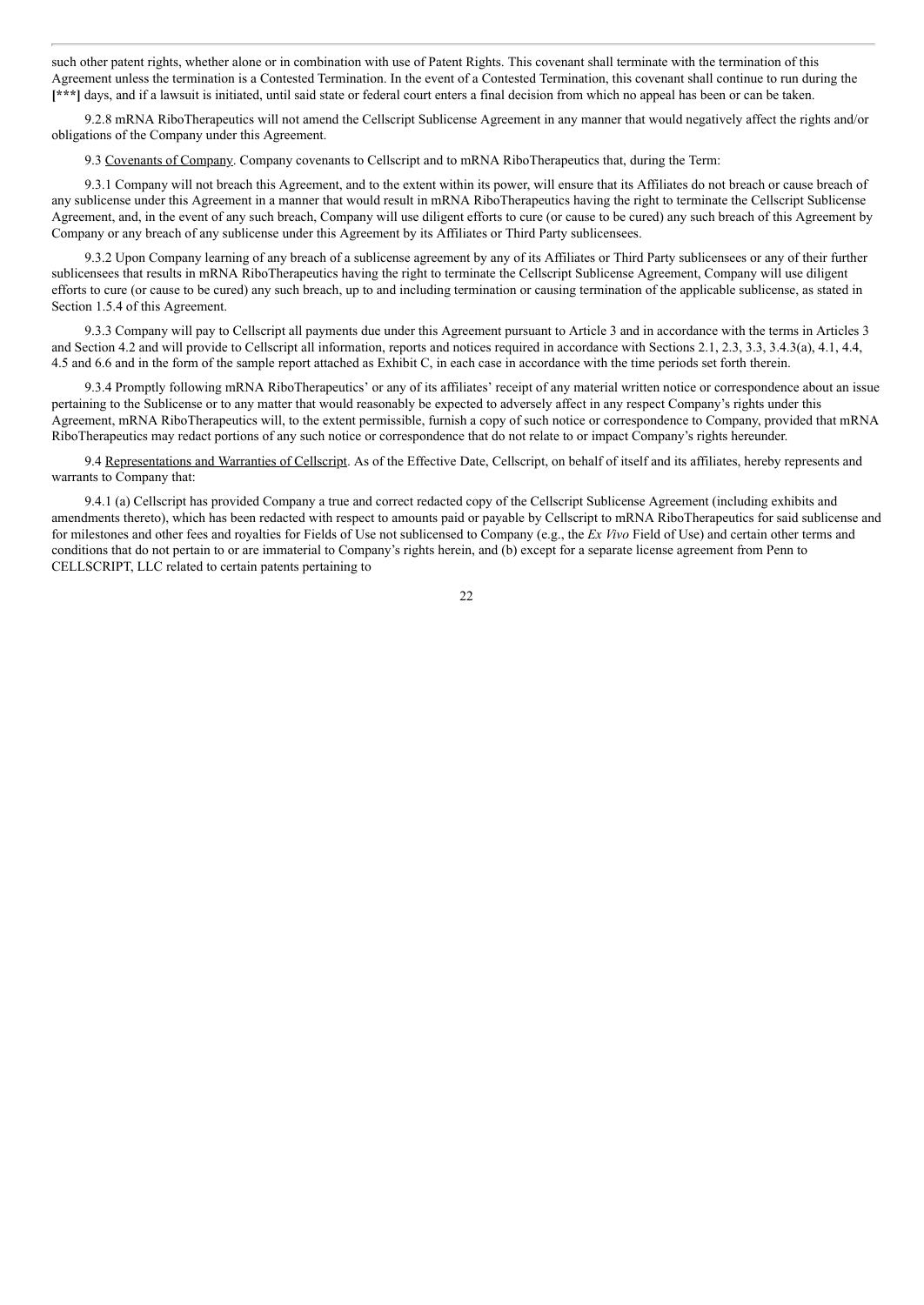reprogramming to iPS cells (which are the Exhibit D Patents sublicensed to Company solely for the *In Vivo* Field of Use in Section 1.7 of this Agreement), there are no other license or sublicense agreements, written or verbal, between Penn and Cellscript or between Cellscript or any affiliate thereof and mRNA RiboTherapeutics or any affiliate thereof.

9.4.2 Neither mRNA RiboTherapeutics nor Cellscript, nor any affiliate thereof has granted any other license or sublicense in Field of Use B or given any covenant not to sue for infringement of Patent Rights relating to the Penn License Agreement except for: (i) the Cellscript Sublicense Agreement, (ii) this Agreement, (iii) the mRNA RiboTherapeutics Sublicense Agreement, (iv) one Human *In Vivo* Therapeutics Field Sublicense from Cellscript (if any) that will be granted to a Third Party pursuant to Article 10 of this Agreement with respect to the Human *In Vivo* Therapeutics Field, and (v) one sublicense (if any) from mRNA RiboTherapeutics to said Third Party for the Diagnostic and Prognostic Field of Use.

9.4.3 Cellscript has not granted any liens or encumbrances in or to its rights in Patent Rights or the Cellscript Sublicense Agreement.

9.4.4 Cellscript has not breached or defaulted under any provision of the Cellscript Sublicense Agreement in any material respect or received any written notice from mRNA RiboTherapeutics of any claims for indemnification pursuant thereto.

9.4.5 To the knowledge of Cellscript, (a) there are no facts that would preclude Penn from having clear title to the Patent Rights or Exhibit D Patents, (b) there are no pending or threatened litigations, interferences, reexaminations, oppositions or like procedures involving Patent Rights or Exhibit D Patents, and (c) all of the issued patents within the Patent Rights or Exhibit D Patents are valid and enforceable, are in full force and effect and have not lapsed, expired or otherwise terminated.

9.4.6 Cellscript believes the terms and conditions of this Agreement are fully consistent with the terms and conditions of the Cellscript Sublicense Agreement and the Penn License Agreement.

9.4.7 Cellscript has not received any written notice of any claim by any person or entity challenging the sublicense rights of Cellscript or the validity or enforceability of the Patent Rights or Exhibit D Patents.

[*Remainder of page left blank*]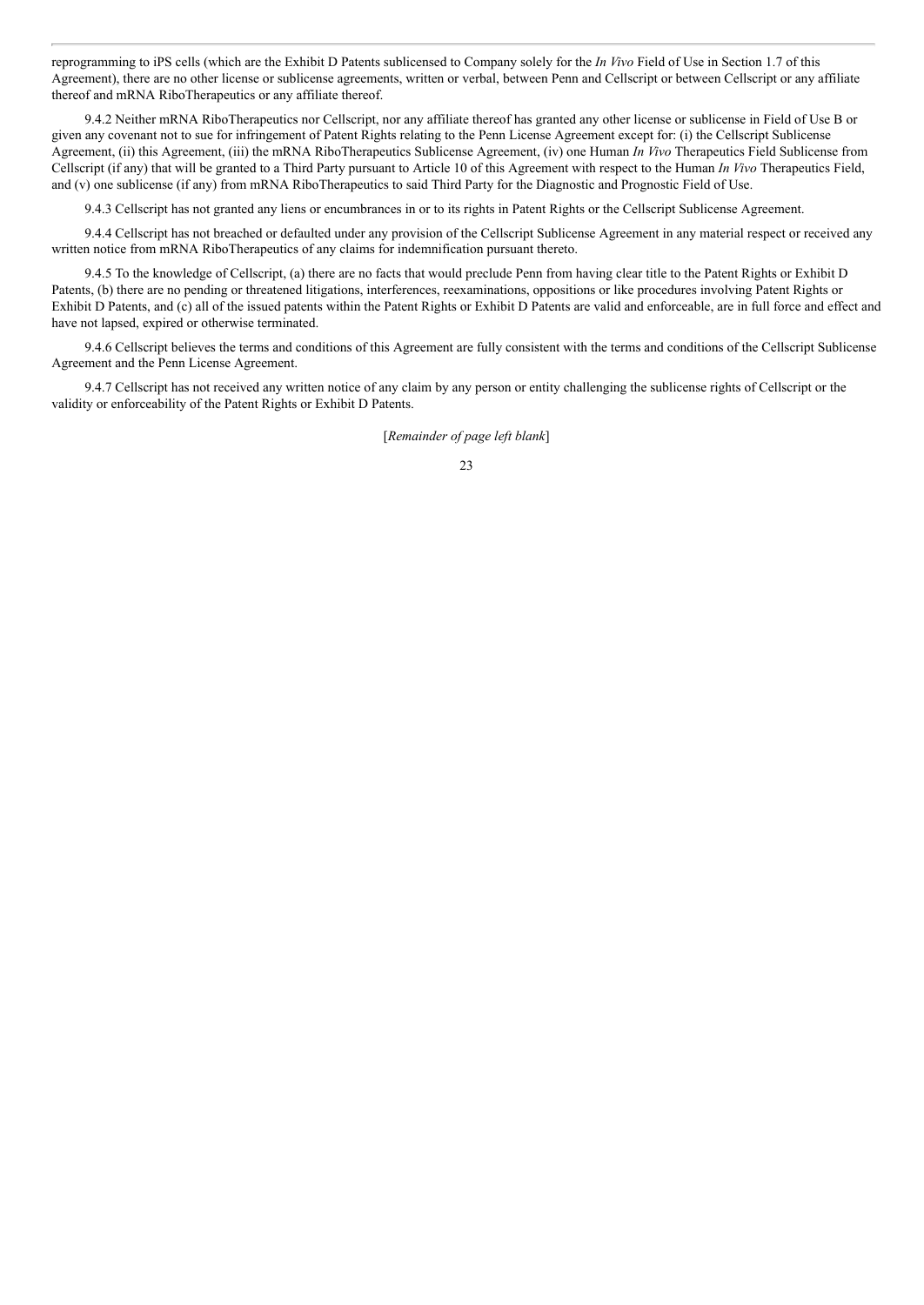9.4.8 The Fields of Use sublicensed to Company in this Agreement are different and distinct from and do not overlap with the fields of use sublicensed to Company by mRNA RiboTherapeutics in the mRNA RiboTherapeutics Sublicense Agreement and any products researched, developed, manufactured or commercialized in fields of use granted under this Agreement are subject only to the payment and other obligations under this Agreement, and are not subject to payment and other obligations under the mRNA RiboTherapeutics Sublicense Agreement.

9.4.9 Cellscript believes that the representations and warranties of Cellscript in this Agreement, do not, taken as a whole: (i) contain any untrue statement of a material fact; or (ii) omit to state any material fact necessary to make the statements or facts contained therein, in light of the circumstances under which they were made, not misleading. Cellscript has not knowingly withheld any information with respect to the Cellscript Sublicense Agreement, the Penn License Agreement or the Patent Rights or Exhibit D Patents that would reasonably be expected to be material to Company's decision to enter into this Agreement.

9.5 Representations and Warranties of mRNA RiboTherapeutics. As of the Effective Date, mRNA RiboTherapeutics hereby represents and warrants to Company that:

9.5.1 Either mRNA RiboTherapeutics or Cellscript has provided Company with a true and correct redacted copy of the Penn License Agreement (including exhibits and amendments thereto) which has been redacted with respect to the amounts paid or payable to Penn by licensee for said license and for milestones and other fees and royalties for Fields of Use which are not sublicensed to Company herein (e.g., the *Ex Vivo* Field of Use) and certain other terms and conditions that do not pertain to or are immaterial to Company's rights in the Sublicensed Fields of Use or the fields of use sublicensed to Company under the mRNA RiboTherapeutics Sublicense Agreement, and a paragraph describing Penn's retained right to grant a non-exclusive sublicense to one party for ten products for humans in the Infectious Disease Vaccine Subfield of Field of Use B.

9.5.2 Except for a separate license agreement from Penn to Cellscript related to certain patents and patent applications pertaining to reprogramming to iPS cells that are not part of Patent Rights herein (which are the Exhibit D Patents which are sublicensed to Company as stated in Section 1.7 of this Agreement), and the Cellscript Sublicense Agreement, there is no other outstanding license or sublicense agreement in Field of Use B pertaining to Patent Rights nor any covenant, written or verbal, not to sue for infringement of Patent Rights pertaining to Field of Use B between: (i) Penn and mRNA RiboTherapeutics or any affiliate thereof; or (ii) Penn and Cellscript or any affiliate thereof; or (iii) mRNA RiboTherapeutics or any affiliate thereof and Cellscript or any affiliate thereof.

9.5.3 Neither mRNA RiboTherapeutics nor any affiliate thereof has granted any other license or sublicense or agreed not to sue for infringement of Patent Rights in Field of Use B relating to the Penn License Agreement, except for: (i) the Cellscript Sublicense Agreement; (ii) this Agreement to Company, (iii) the mRNA RiboTherapeutics Sublicense Agreement to Company, (iv) one Human *In Vivo* Therapeutics Field Sublicense from Cellscript (if any) that will be granted to a Third Party pursuant to Article 10 of this Agreement with respect to the Human *In Vivo* Therapeutics Field, and (v) one sublicense (if any) from mRNA RiboTherapeutics to said Third Party for the Diagnostic and Prognostic Field of Use.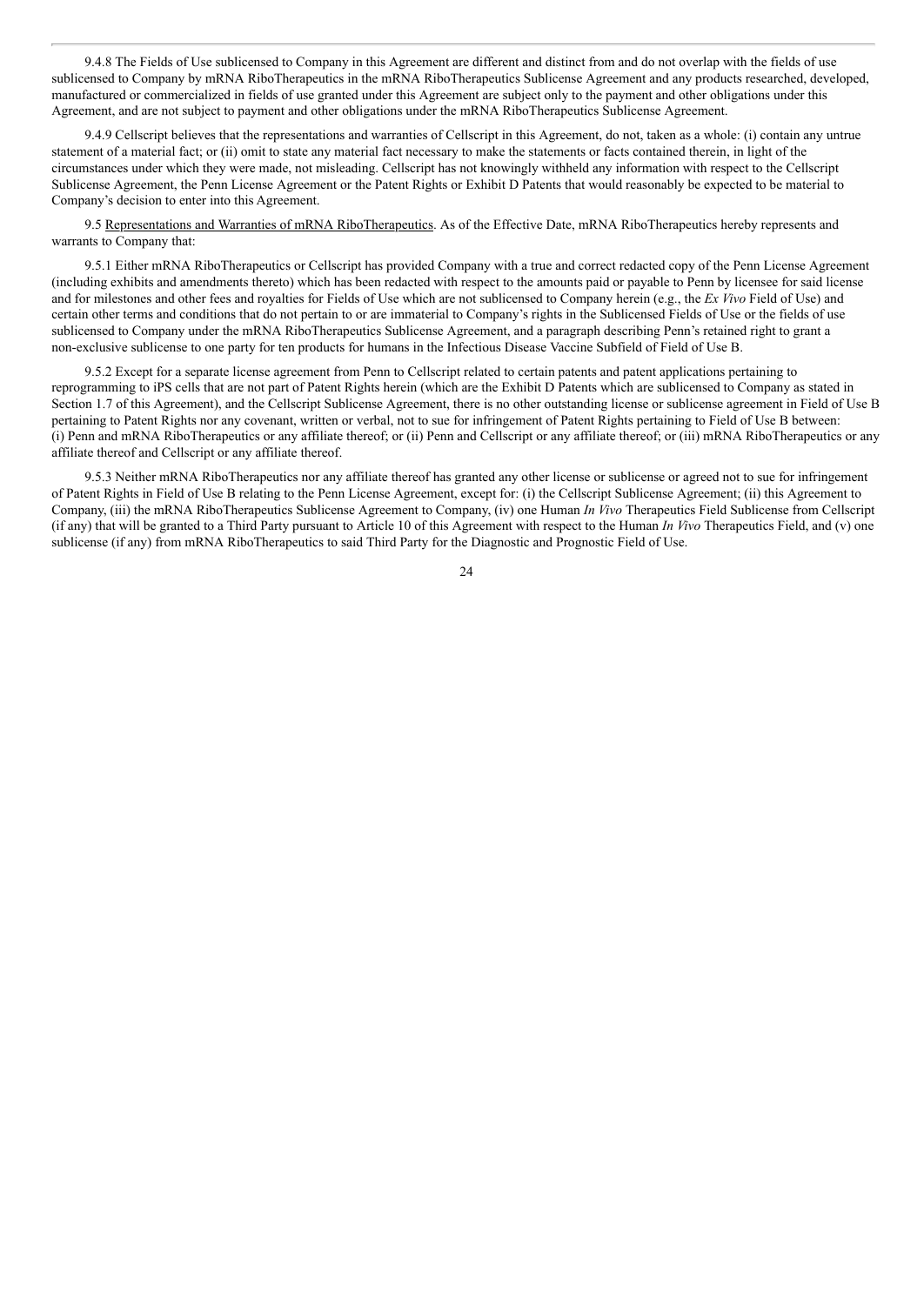9.5.4 Neither mRNA RiboTherapeutics nor any affiliate thereof has granted any liens or encumbrances in or to its rights in Patent Rights or the Cellscript Sublicense Agreement.

9.5.5 Cellscript has not breached or defaulted under any provision of the Cellscript Sublicense Agreement in any material respect or received any written notice from mRNA RiboTherapeutics of any claims for indemnification pursuant thereto and mRNA RiboTherapeutics has not breached or defaulted under any provision of the Penn License Agreement in any material respect or received any written notice from Penn of any claims for indemnification pursuant thereto.

9.5.6 To the knowledge of mRNA RiboTherapeutics, (a) there are no facts that would preclude Penn from having clear title to the Patent Rights, (b) there are no pending or threatened litigations, interferences, reexaminations, oppositions or like procedures involving any such Patent Rights and (c) all of the issued patents within the Patent Rights are valid and enforceable, are in full force and effect and have not lapsed, expired or otherwise terminated.

9.5.7 mRNA RiboTherapeutics believes the terms and conditions of this Agreement are fully consistent with the terms and conditions of the Cellscript Sublicense Agreement and the Penn License Agreement.

9.5.8 mRNA RiboTherapeutics has not received, any written notice of any claim by any person or entity challenging the sublicense rights of Cellscript or the validity or enforceability of the Patent Rights.

9.5.9 The fields of use sublicensed to Company in the mRNA RiboTherapeutics Sublicense Agreement are distinct from and do not overlap with the Fields of Use sublicensed to Company in this Agreement and any products researched, developed, manufactured or commercialized in fields of use granted under the mRNA RiboTherapeutics Sublicense Agreement are subject only to the payment and other obligations of the mRNA RiboTherapeutics Sublicense Agreement, and are not subject to payment and other obligations under this Agreement.

9.5.10 mRNA RiboTherapeutics believes that the representations and warranties of mRNA RiboTherapeutics in this Agreement, do not, taken as a whole, (i) contain any untrue statement of a material fact; or (ii) omit to state any material fact necessary to make the statements or facts contained therein, in light of the circumstances under which they were made, not misleading. mRNA RiboTherapeutics has not knowingly withheld any information with respect to the Cellscript Sublicense Agreement, the Penn License Agreement or the Patent Rights that would reasonably be expected to be material to Company's decision to enter into this Agreement.

9.6 Representations and Warranties of Company. Company hereby represents and warrants to Cellscript and to mRNA RiboTherapeutics that, as of the Effective Date:

9.6.1 Company is duly organized and validly existing under the laws of the jurisdiction of its incorporation and has full corporate power and authority to enter into this Agreement.

9.6.2 Company is in good standing with all relevant governmental authorities.

9.6.3 Company has taken all corporate actions necessary to authorize the execution and delivery of this Agreement and the performance of its obligations under this Agreement.

9.6.4 The performance of the obligations of Company under this Agreement do not conflict with or constitute a default under its charter documents, any contractual obligation of Company or any court order.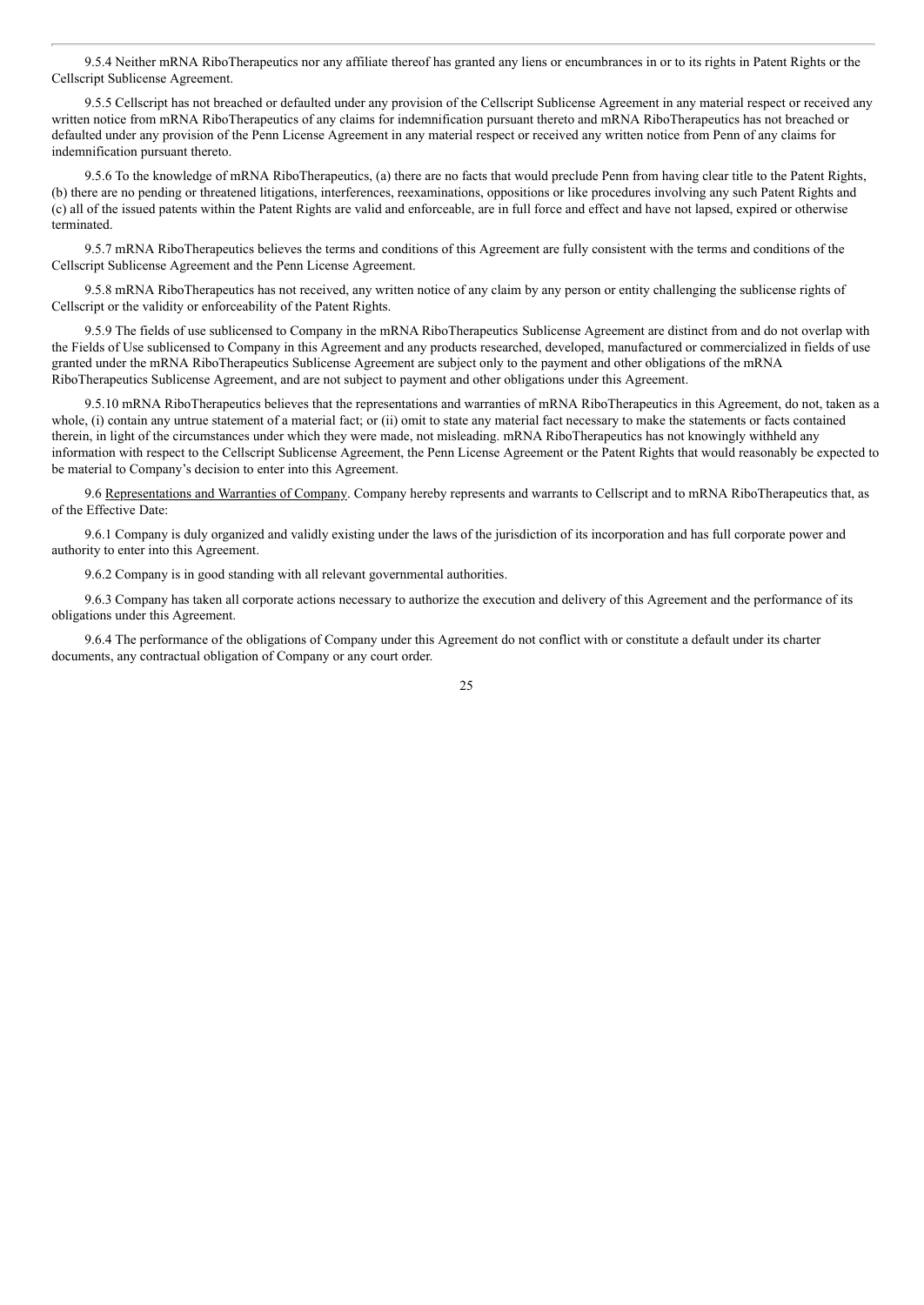9.6.5 Company and its attorneys have reviewed the patents and patent applications comprising Patent Rights including both Exhibit A-1 Patent Rights and Exhibit A-2 Patent Rights that are listed in Exhibit A attached hereto.

9.6.6 Company has experience with and is familiar with the inventions covered by Patent Rights and understands the use, purpose and benefits thereof.

9.6.7 Company has read the redacted copy of the Penn License Agreement (including exhibits and amendments thereto) that was provided to Company by mRNA RiboTherapeutics or Cellscript.

9.6.8 Company has read the redacted copy of the Cellscript Sublicense Agreement (including exhibits and amendments thereto) that was provided to Company by Cellscript or mRNA RiboTherapeutics.

9.6.9 Company believes that the representations and warranties of Company in this Agreement, do not, taken as a whole, (i) contain any untrue statement of a material fact; or (ii) omit to state any material fact necessary to make the statements or facts contained therein, in light of the circumstances under which they were made, not misleading. Company has not knowingly withheld any information with respect to the any of Company's above statements that would reasonably be expected to be material to Cellscript's decision to enter into this Agreement.

9.7 Disclaimer of Warranties. EXCEPT AS SPECIFICALLY SET FORTH IN THIS ARTICLE 9, NO PARTY MAKES ANY REPRESENTATION OR WARRANTY, EXPRESS OR IMPLIED, INCLUDING ANY IMPLIED WARRANTY OF MERCHANTABILITY OR FITNESS OR SUFFICIENCY OF PATENT RIGHTS OR EXHIBIT D PATENTS FOR A PARTICULAR PURPOSE, APPLICATION OR USE, NON-INFRINGEMENT, OR ANY OTHER STATUTORY WARRANTY.

## **10 ADDITIONAL TERMS REGARDING SUBLICENSING**

10.1 Purpose of this Article. This Article 10 sets forth terms and conditions for further sublicensing by Primary Sublicensors in the Human *In Vivo* Therapeutics Field, wherein, for the purposes of this Article 10:

- (a) "**sublicensing**" herein means any grant of a sublicense, covenant not to sue, or option for current or future rights under Patent Rights, and the noun "**sublicense**" herein means a document that grants such sublicense, covenant not to sue, or option for current or future rights under Patent Rights;
- (b) "**Primary Sublicensors**" herein means (i) mRNA RiboTherapeutics, (ii) Cellscript, and (iii) any affiliate of (i) or (ii) that is granted a sublicense in the Human *In Vivo* Therapeutics Field; and
- (c) "**Human** *In Vivo* **Therapeutics Field**" herein means any or all therapeutic and prophylactic use(s) in humans in the *In Vivo* Field of Use in Field of Use B.

For clarity and the absence of doubt, Article 10 shall not be interpreted in any way so as to limit, restrict or impose any terms or conditions on Primary Sublicensors' rights to grant sublicenses under Patent Rights to any party at any time for any Field of Use other than the Human *In Vivo* Therapeutics Field.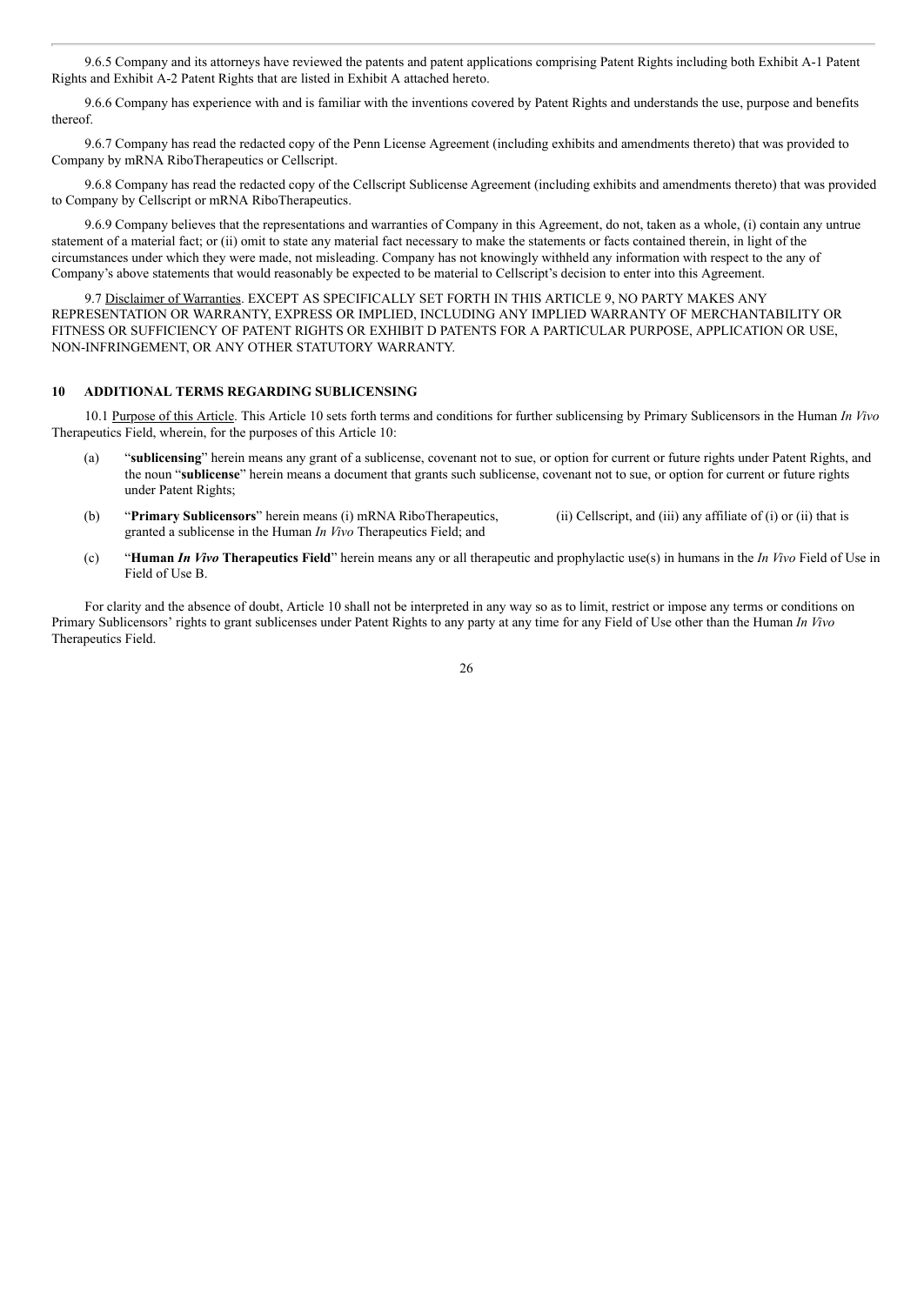10.2 Human *In Vivo* Therapeutics Field Sublicenses. Subject to the rights of the Primary Sublicensors and their respective owners under Section 10.4, Cellscript, mRNA RiboTherapeutics and Company agree that, from the Effective Date **[\*\*\*]**, mRNA RiboTherapeutics and Cellscript will not grant and will ensure that other Primary Sublicensors will not grant Human *In Vivo* Therapeutics Field Sublicenses, including this Sublicense, to **[\*\*\*]**

"**Human** *In Vivo* **Therapeutics Field Sublicense**" means a sublicense to make, have made, use, import, offer for sale, sell and/or have sold any number of products covered by Patent Rights comprising or incorporating modified RNA for the Human *In Vivo* Therapeutics Field, but excluding Product Sublicenses.

10.3 Product Sublicenses. Subject to the rights of the Primary Sublicensors and their respective owners under Section 10.4, Cellscript, mRNA RiboTherapeutics and Company agree that, from the Effective Date until **[\*\*\*]**, Cellscript and mRNA RiboTherapeutics will (and will ensure that the other Primary Sublicensors will):

(a) grant Product Sublicenses only to **[\*\*\*]**,

wherein "**Product Sublicenses**" herein mean sublicenses under Patent Rights to research, develop, manufacture and/or commercialize specific products **[\*\*\*]**, for a therapeutic or prophylactic use in humans in the *In Vivo* Field of Use, and

#### wherein **[\*\*\*]**

(b) only grant Product Sublicenses for a total of **[\*\*\*]** products in the aggregate by all of the Primary Sublicensors across all such Product Sublicenses, **[\*\*\*]**

(c) except as set forth in Sections 10.2 and 10.3, not otherwise grant sublicenses under the Patent Rights to research, develop, manufacture and/or commercialize products comprising or incorporating **[\*\*\*]**.

10.4 Sale of a Primary Sublicensor. Company understands and agrees that the owners of each of mRNA RiboTherapeutics and Cellscript shall have the right to sell all or any part of the outstanding stock or ownership interest or the business or the assets thereof, as applicable, of mRNA RiboTherapeutics and/or Cellscript and/or any of their respective affiliates that **[\*\*\*]** at any time and without any conditions pursuant to this Agreement other than the requirements under Section 15.5,

except that, as a condition to any such sale occurring prior to April 1, 2020:

(a) the owners of each of mRNA RiboTherapeutics and Cellscript will sell mRNA RiboTherapeutics or Cellscript to only one (1) Third Party purchaser, **[\*\*\*]**; and

(b) without in any way negating or ceding or giving up any of their current rights to sell all or any part of the stock, ownership interest, business or assets of mRNA RiboTherapeutics and/or Cellscript or to discuss any such sale with any potential purchaser at any time, including from the Effective Date of this Agreement until [\*\*\*], the owners of mRNA RiboTherapeutics and Cellscript agree not to conduct Active Marketing of such sale of a Primary Sublicensor prior to **[\*\*\*]**,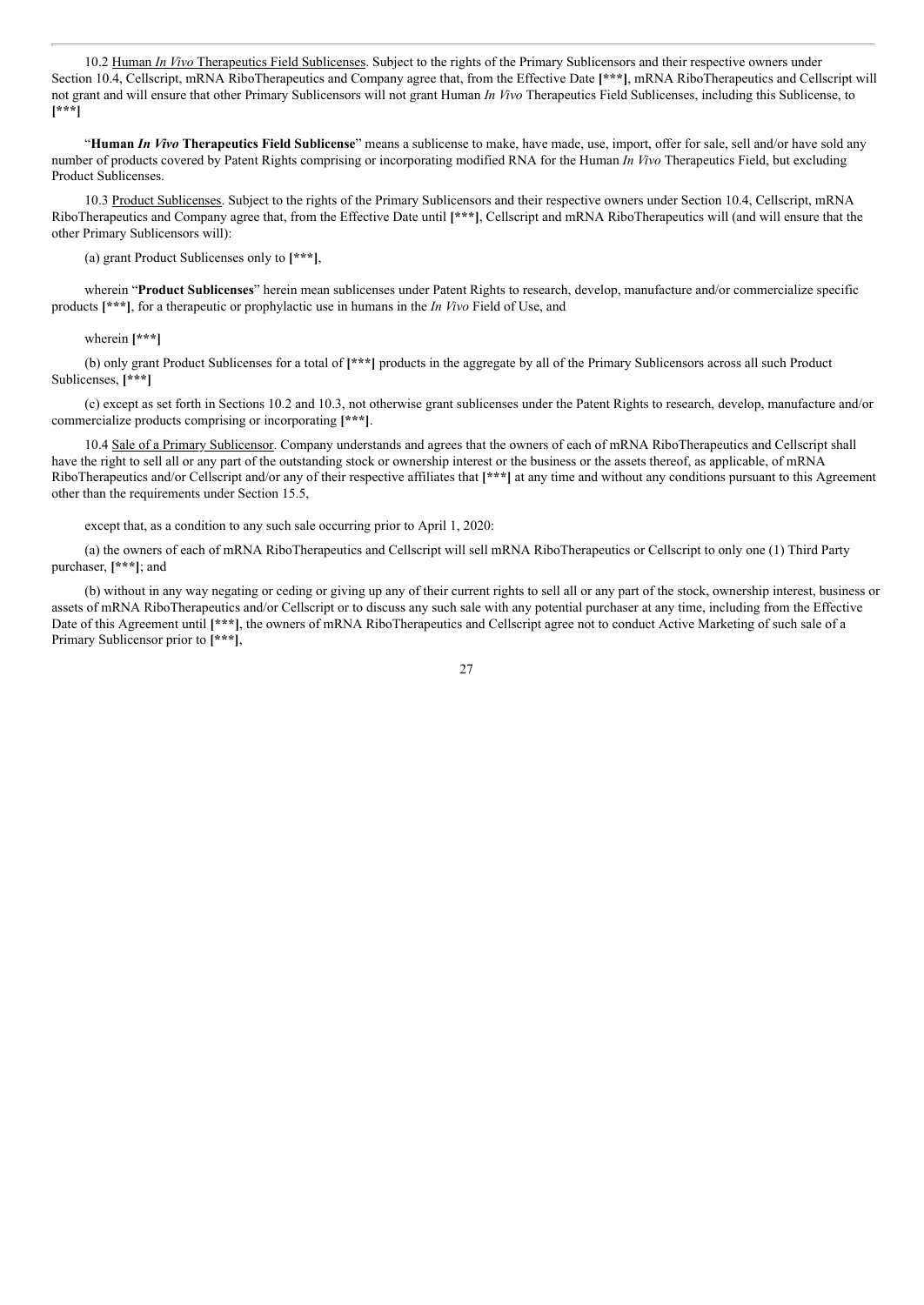wherein "**[\*\*\*]**" herein means **[\*\*\*]**; and

for the avoidance of doubt, Company agrees that this Section 10.4(a) shall not be interpreted so as to prohibit the owners of mRNA RiboTherapeutics and/or Cellscript from proposing or discussing **[\*\*\*]**;

(c) the purchaser of mRNA RiboTherapeutics or Cellscript, respectively, will pay **[\*\*\*]**;

(d) on the effective date of any such sale of **[\*\*\*]** and the purchaser and their assignees and successors in ownership thereof shall have all the same rights as are held by Company under this Agreement to:

- (i) grant Human *In Vivo* Therapeutics Field Sublicenses to affiliates and Third Parties without being subject to any restrictions, limitations, or terms and conditions that apply to the Primary Sublicensors under Sections 10.2, and
- (ii) grant Product Sublicenses to affiliates and any Third Parties to research, develop, manufacture and/or commercialize any number of products comprising modified RNA covered by Patent Rights for any therapeutic or prophylactic use in humans in the *In Vivo* Field of Use without being subject to any of the restrictions, limitations or requirements that the sublicensee is a Small Biotech Company as is required of the Primary Sublicensors in Section 10.3; and

(e) on the effective date of any such sale of more than fifty percent (50%) of the outstanding stock or ownership interest or all of the business or assets of mRNA RiboTherapeutics or Cellscript, all of the rights of the Primary Sublicensors to grant Product Sublicenses pursuant to Section 10.3 shall remain only with the Primary Sublicensors for which their stock, ownership interest, business and assets were not sold.

## **[\*\*\*]**

10.5 From **[\*\*\*]**, Primary Sublicensors and any owners, assignees or successors in ownership thereof shall have the right to grant any number of Human *In Vivo* Therapeutics Field Sublicense(s) to any parties without any conditions (other than those imposed by the Penn License Agreement or the Cellscript Sublicense Agreement) and to grant any number of Product Sublicenses or any other sublicenses of any kind under Patent Rights to any parties without any limitations or restrictions or requirements whatsoever under this Article 10.

## **11 LIMITATION OF LIABILITY; DISCLAIMER.**

11.1 Limitation of Liability. CELLSCRIPT, mRNA RIBOTHERAPEUTICS AND PENN WILL NOT BE LIABLE TO COMPANY, ITS AFFILIATES, SUBLICENSEES, SUCCESSORS OR ASSIGNS, OR ANY THIRD PARTY WITH RESPECT TO ANY CLAIM: ARISING FROM COMPANY'S USE OF THE PATENT RIGHTS, EXHIBIT D PATENTS, LICENSED PRODUCTS OR ANY OTHER TECHNOLOGY LICENSED UNDER THIS AGREEMENT; OR ARISING FROM THE COMPANY'S, COMPANY'S AFFILIATES' OR COMPANY'S SUBLICENSEES' DEVELOPMENT, TESTING, MANUFACTURE, USE OR SALE OF LICENSED PRODUCTS. NOTWITHSTANDING ANYTHING IN THIS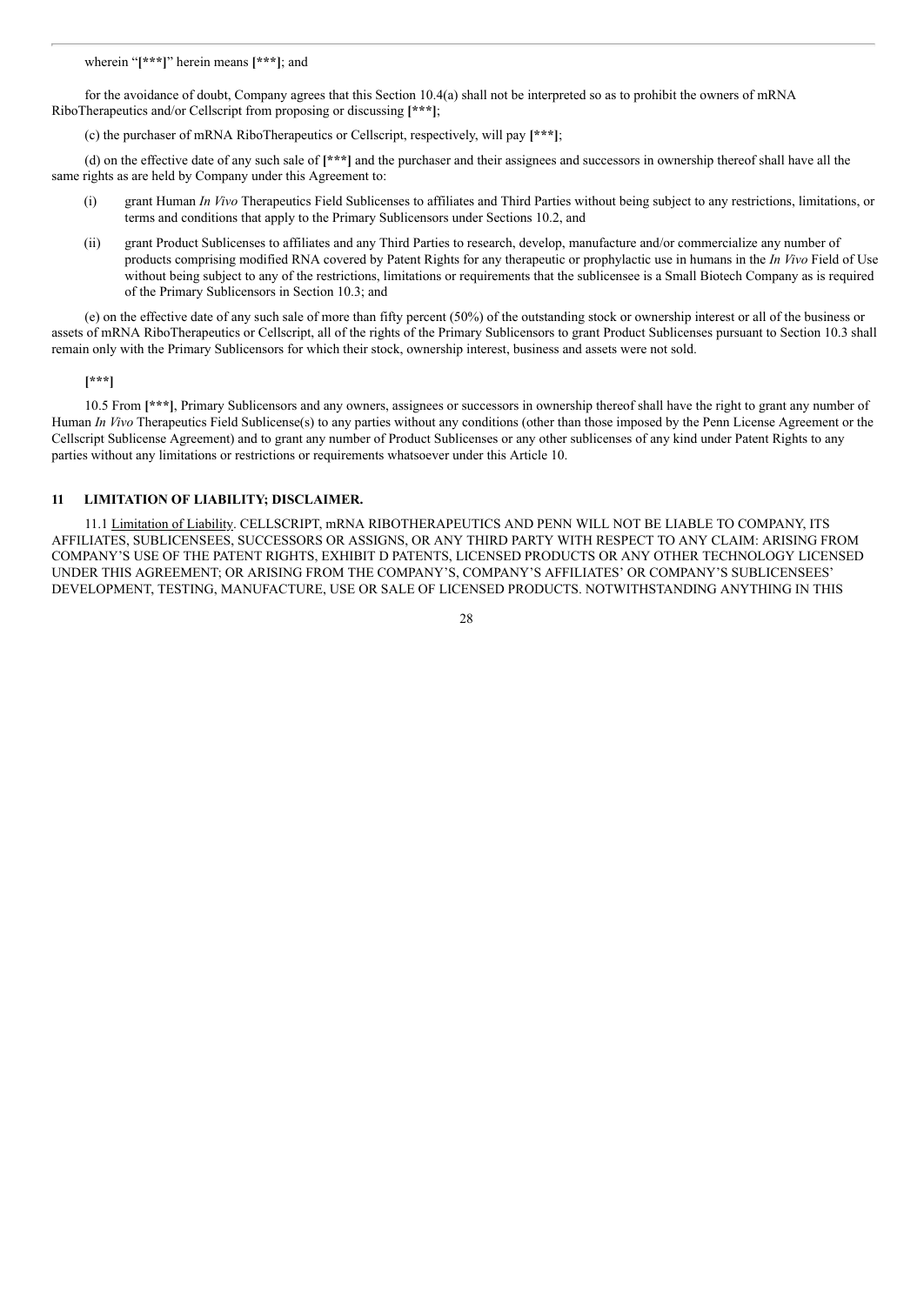AGREEMENT OR OTHERWISE, NONE OF CELLSCRIPT, mRNA RIBOTHERAPEUTICS, PENN, OR COMPANY WILL BE LIABLE TO THE OTHER OR ANY THIRD PARTY WITH RESPECT TO ANY SUBJECT MATTER OF THIS AGREEMENT FOR ANY INDIRECT, PUNITIVE, SPECIAL OR CONSEQUENTIAL DAMAGES, EVEN IF SUCH PARTY HAS BEEN INFORMED OR SHOULD HAVE KNOWN OF THE POSSIBILITY OF SUCH DAMAGES; PROVIDED THAT THIS SECTION 11.1 WILL NOT APPLY: (a) TO A PARTY'S INDEMNIFICATION RIGHTS AND OBLIGATIONS UNDER ARTICLE 12 OR ARTICLE 13; (b) IN CIRCUMSTANCES OF GROSS NEGLIGENCE OR INTENTIONAL MISCONDUCT BY A PARTY OR ITS AFFILIATES; OR (c) WITH RESPECT TO A PARTY'S LIABILITY FOR BREACH OF ARTICLE 5 or 10.

11.2 Disclaimer. THE PATENT RIGHTS, EXHIBIT D PATENTS, LICENSED PRODUCTS AND ANY OTHER TECHNOLOGY LICENSED UNDER THIS AGREEMENT ARE PROVIDED ON AN "AS IS" BASIS. EXCEPT AS EXPRESSLY SET FORTH IN THIS AGREEMENT, NONE OF CELLSCRIPT, mRNA RIBOTHERAPEUTICS, PENN, OR COMPANY MAKE ANY REPRESENTATIONS OR WARRANTIES, EXPRESS OR IMPLIED, INCLUDING BUT NOT LIMITED TO ANY WARRANTY OF ACCURACY, COMPLETENESS, PERFORMANCE, MERCHANTABILITY, FITNESS FOR A PARTICULAR PURPOSE, COMMERCIAL UTILITY, NON-INFRINGEMENT, VALIDITY OR TITLE.

### **12 PENN INDEMNIFICATION**

12.1 Indemnification. Company will defend, indemnify, and hold harmless each Penn Indemnified Party from and against any and all Penn Liabilities with respect to an Indemnification Event. The term "**Penn Indemnified Party**" means each of Penn and its trustees, officers, faculty, students, employees, contractors, and agents. For clarity, Cellscript is not a Penn Indemnified Party. The term "Penn Liabilities" means all damages, awards, deficiencies, settlement amounts, defaults, assessments, fines, dues, penalties, costs, fees, liabilities, obligations, taxes, liens, losses, lost profits and expenses (including, but not limited to, court costs, interest and reasonable fees of attorneys, accountants and other experts) that are incurred by a Penn Indemnified Party or awarded or otherwise required to be paid to Third Parties by a Penn Indemnified Party. The term "Indemnification Event" means any Claim against one or more Penn Indemnified Parties arising out of or resulting from: **[\*\*\*]**. The term *"***Claim***"* in this Article 12 means any charges, complaints, actions, suits, proceedings, hearings, investigations, claims or demands.

12.2 Reimbursement of Costs. Company will pay directly all Penn Liabilities incurred for defense or negotiation of any Claim or will reimburse Penn for all documented Penn Liabilities incident to the defense or negotiation of any Claim within **[\*\*\*]** days after Company's receipt of invoices for such fees, expenses and charges.

12.3 Control of Litigation. Company controls any litigation or potential litigation involving the defense of any Claim, including the selection of counsel, with input from Penn. Penn reserves the right to protect its interest in defending against any Claim by selecting its own counsel, with any attorneys' fees and litigation expenses paid for by Company, pursuant to Sections 12.1 and 12.2.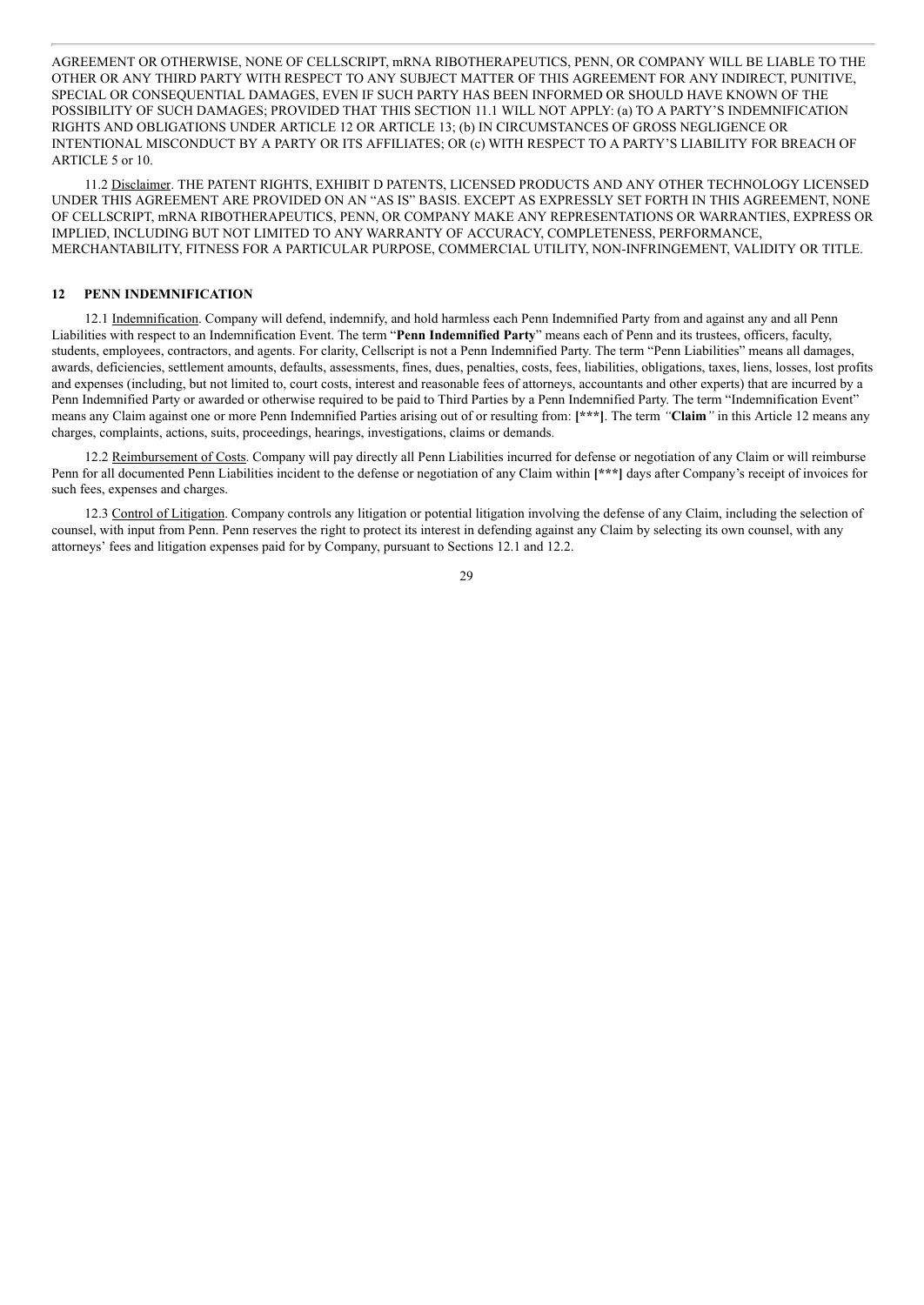12.4 Other Provisions. Company will not settle or compromise any Claim giving rise to Penn Liabilities in any manner that imposes any restrictions or obligations on Penn or grants any rights to the Patent Rights, Exhibit D Patents or the Licensed Products without Penn's prior written consent. If Company fails or declines to assume the defense of any Claim within **[\*\*\*]** days after notice of the Claim, or fails to reimburse a Penn Indemnified Party for any Penn Liabilities pursuant to Sections 12.1 and 12.2 within the **[\*\*\*]** day time period set forth in Section 12.2, then Penn may assume the defense of such Claim for the account and at the risk of Company, and any Penn Liabilities related to such Claim will be conclusively deemed a liability of Company. The indemnification rights of the Penn Indemnified Parties under this Article 12 are in addition to all other rights that a Penn Indemnified Party may have at law, in equity or otherwise.

#### **13 OTHER INDEMNIFICATION**

13.1 Indemnification by Company. Company will indemnify, defend and hold harmless Cellscript and its affiliates, and its or their respective directors, officers, employees and agents ("**Cellscript Indemnified Parties**"), from and against any and all liabilities, damages, losses, costs and expenses including the reasonable fees of attorneys (collectively "**Losses**") arising out of or resulting from any and all Third Party suits, claims, actions, proceedings, payment obligations or demands ("**Claims**" in this Article 13) to the extent based upon:

13.1.1 the gross negligence or willful misconduct of Company, its Affiliates or Third Party sublicensees and its or their respective directors, officers, employees and agents, in connection with Company's performance of its obligations or exercise of its rights under this Agreement;

13.1.2 any breach of any representation or warranty or express covenant made by Company under this Agreement; or

13.1.3 the development, testing, use, manufacture, commercialization, sale or other disposition of Licensed Products by or on behalf of Company or its Affiliates or Third Party sublicensees, assignees or vendors or Third Parties, including, but not limited to, for (x) any product liability or other Claim of any kind related to use by a Third Party of a Licensed Product, (y) any Claim by a Third Party that Company's practice of any of the Patent Rights or Exhibit D Patents or the design, composition, manufacture, use, sale or other disposition of any Licensed Product infringes or violates any patent, copyright, trade secret, trademark or other intellectual property right of such Third Party, and (z) any Claim by a Third Party relating to clinical trials or studies for Licensed Products;

except, in each case above, to the extent such Claim arose out of or resulted from or is attributable to any acts or omissions of Cellscript or its directors, officers, employees and agents, or other circumstances for which Cellscript has an indemnity obligation pursuant to Section 13.2 below.

13.2 Indemnification by Cellscript. Cellscript will indemnify, defend and hold harmless Company and its Affiliates, and its or their respective directors, officers, employees and agents ("**Company Indemnified Parties**"), from and against any and all Losses arising out of or resulting from any and all Claims to the extent based upon:

13.2.1 the gross negligence or willful misconduct of Cellscript or its directors, officers, employees and agents, in connection with Cellscript's performance of its obligations or exercise of its rights under this Agreement; or

13.2.2 any breach of any representation or warranty or express covenant made by Cellscript under this Agreement; or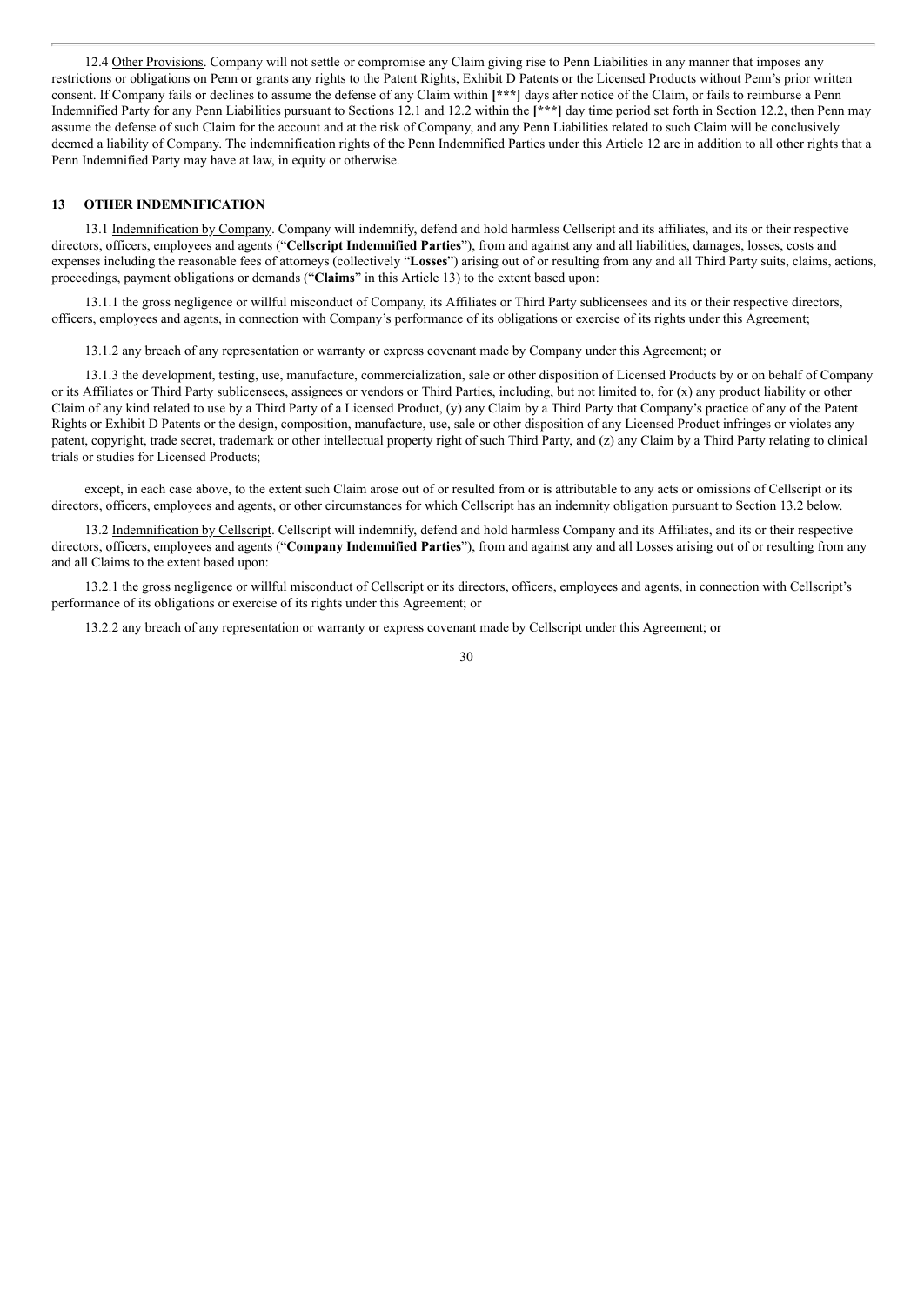except, in each case above, to the extent such Claim arose out of or resulted from or is attributable to any acts or omissions of Company or its Affiliates or Third Party sublicensees or contractors and its or their respective directors, officers, employees and agents or other circumstances for which Company has an indemnity obligation pursuant to Section 13.1 above.

13.3 Procedure. If an Indemnified Party entitled to indemnification under Sections 13.1 or 13.2 seeks such indemnification (wherein "**Indemnified Party**" in this Article 13 means a "Company Indemnified Party" and/or an "Cellscript Indemnified Party"), such Indemnified Party will:

(i) inform the indemnifying Party in writing of a Claim as soon as reasonably practicable after such Indemnified Party receives notice of such Claim;

(ii) permit the indemnifying Party to assume direction and control of the defense of the Claim (including the sole right to settle such Claim at the sole discretion of the indemnifying Party, *provided that* (a) such settlement or compromise does not admit any fault or negligence on the part of the Indemnified Party, or impose any obligation on, or otherwise materially adversely affect, the Indemnified Party or other Party and (b) the indemnifying Party first obtains the written consent of the Indemnified Party with respect to such settlement, which consent will not be unreasonably withheld);

(iii) cooperate as reasonably requested (at the expense of the indemnifying Party) in the defense of the Claim; and

(iv) undertake reasonable steps to mitigate any Losses with respect to the Claim.

Notwithstanding anything in this Agreement to the contrary, the indemnifying Party will have no liability under Sections 13.1 or 13.2, as the case may be, for Claims settled or compromised by the Indemnified Party without the indemnifying Party's prior written consent.

### **14 INSURANCE**

14.1 Coverages. Company will procure and maintain insurance or self-insurance that covers the following minimum liability amounts with respect to personal injury, bodily injury and property damage arising out of Company's performance under this Agreement: (a) during the Term, comprehensive general liability, including broad form and contractual liability, in a minimum amount of **[\*\*\*]** combined single limit per occurrence and in the aggregate; (b) prior to the commencement of clinical trials involving Licensed Products, clinical trials a minimum amount of **[\*\*\*]** combined single limit per occurrence and in the aggregate; and (c) prior to the Sale of the first Licensed Product, product liability a minimum amount of **[\*\*\*]** combined single limit per occurrence and in the aggregate. Penn and Cellscript may review periodically the adequacy of the minimum amounts of insurance or self-insurance for each liability coverage area required by this Section 14.1, and Penn and Cellscript reserve the right to request Company to adjust the limits accordingly to the extent existing limits are not commercially reasonable. The required minimum amounts of insurance or self-insurance do not constitute a limitation on Company's liability or indemnification obligations to Penn or Cellscript under this Agreement.

#### **15 ADDITIONAL PROVISIONS**

15.1 Independent Contractors. The Parties are independent contractors. Nothing contained in this Agreement is intended to create an agency, partnership or joint venture between the Parties. At no time will either Party make commitments or incur any charges or expenses for or on behalf of the other Party.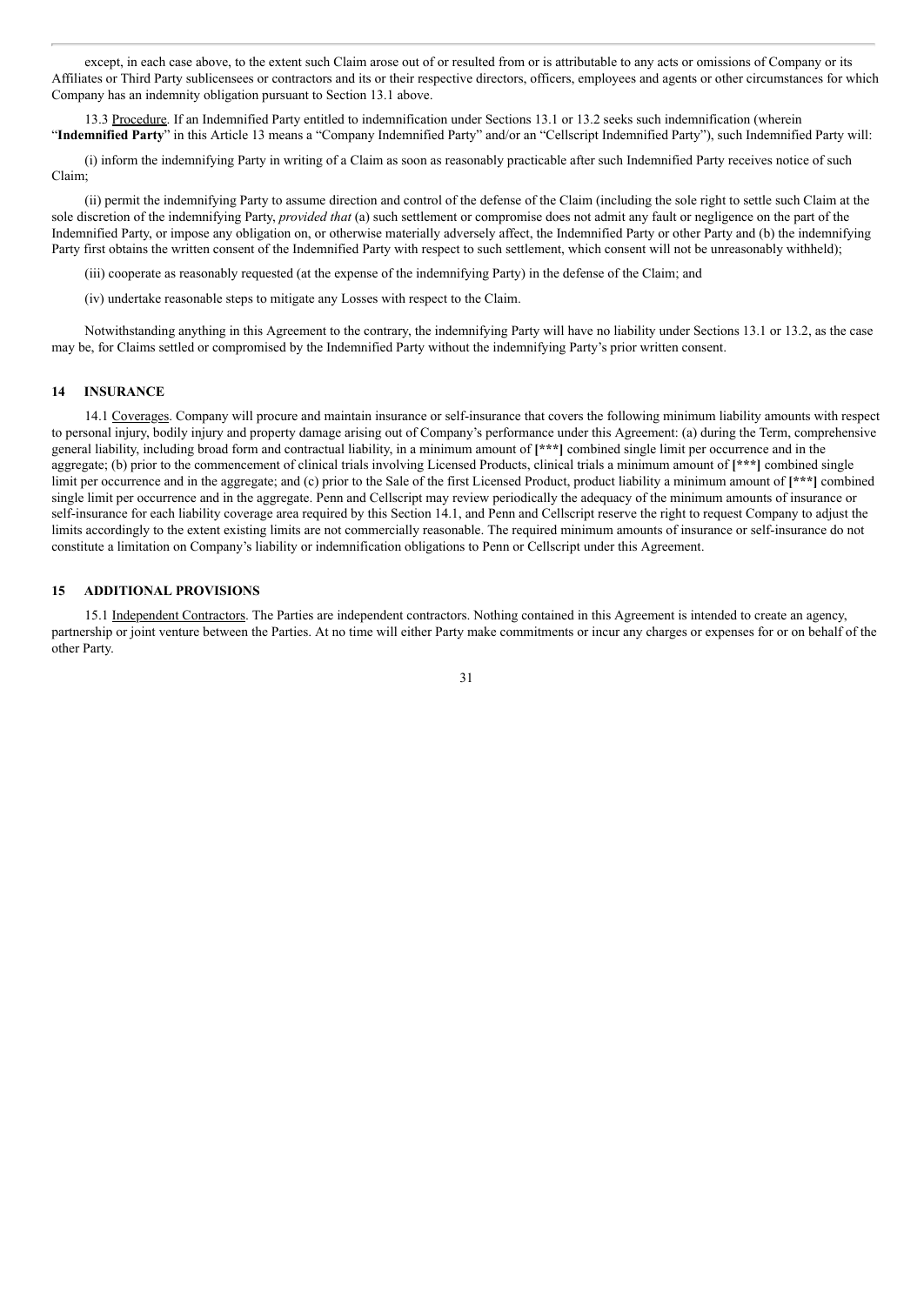15.2 No Discrimination. Company will not discriminate against any employee or applicant for employment because of race, color, sex, sexual or affectional preference, age, religion, national or ethnic origin, handicap, or veteran status.

15.3 Compliance with Laws. Company must comply with all prevailing laws, rules and regulations that apply to its activities or obligations under this Agreement. For example, Company will comply with applicable United States export laws and regulations. The transfer of certain technical data and commodities may require a license from the applicable agency of the United States government and/or written assurances by Company that Company will not export data or commodities to certain foreign countries without prior approval of the agency. Penn and Cellscript do not represent that no license is required, or that, if required, the license will issue.

15.4 Modification, Waiver & Remedies. This Agreement may only be modified by a written amendment that is executed by an authorized representative of each Party. Any waiver must be express and in writing. No waiver by either Party of a breach by the other Party will constitute a waiver of any different or succeeding breach. Unless otherwise specified, all remedies are cumulative.

[*Remainder of page left blank*]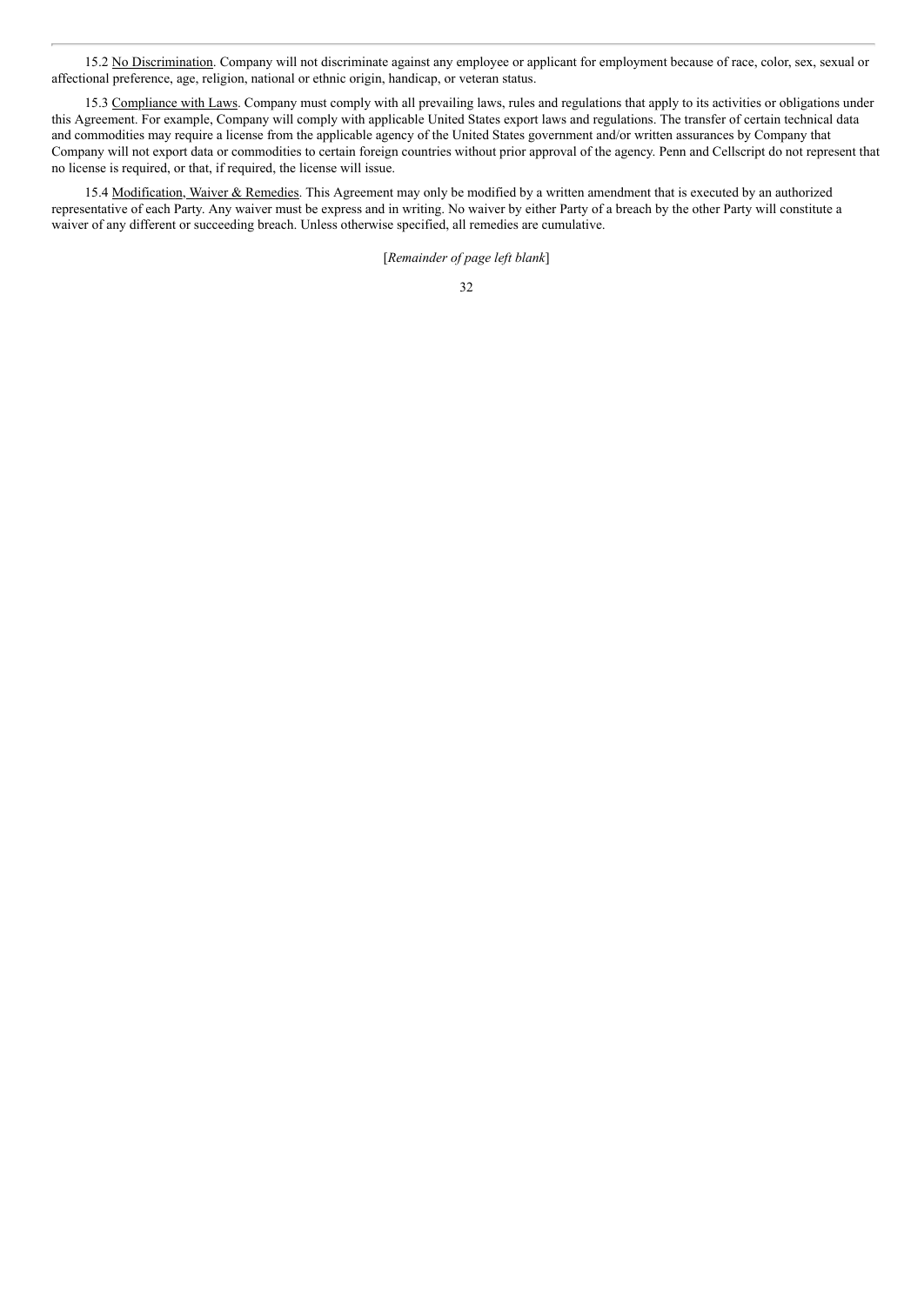15.5 Assignment. This Agreement may not be assigned (by operation of law or otherwise) by either Party without the prior written consent of the other Party (which consent will not be unreasonably withheld); *except that*, either Party may assign this Agreement without such consent to an affiliate or to a Third Party successor that purchases greater than fifty percent  $(>=50\%)$  of the outstanding stock or ownership interest or all or substantially all of such Party's business or assets to which this Agreement relates, whether by sale of shares or ownership interest, merger, consolidation, sale of assets or otherwise, *provided* that, prior to said transfer, the intended assignee agrees in writing to be legally bound by this Agreement in the place and stead of the assignor and provides the non-assigning Party with a copy of said assignee's written undertaking. Neither Party will grant a security interest in the Sublicense or this Agreement during the Term. Any prohibited assignment or security interest in contravention of the foregoing will be null and void. The rights and obligations of the Parties under this Agreement will be binding upon and inure to the benefit of the successors and permitted assigns of the Parties, and the name of a Party appearing herein will be deemed to include the name of such Party's successors and permitted assigns to the extent necessary to carry out the intent of this Section 15.5.

15.6 Notices. Any notice or other required communication (each, a "**Notice**") must be in writing, addressed to the Party's respective Notice Address listed on the signature page, and delivered: (a) personally, with signed receipt; (b) by certified mail, postage prepaid, return receipt requested; (c) by recognized overnight courier service, charges prepaid; or (d) by facsimile. A Notice will be deemed received: if delivered personally, on the date of delivery; if mailed, **[\*\*\*]** days after deposit in the United States mail; if sent via courier, **[\*\*\*]** business day after deposit with the courier service; or if sent via facsimile, upon receipt of confirmation of transmission provided that a confirming copy of such Notice is sent by certified mail, postage prepaid, return receipt requested.

15.7 Severability & Reformation. If any provision of this Agreement is held to be invalid or unenforceable by a court of competent jurisdiction, then the remaining provisions of this Agreement will remain in full force and effect. Such invalid or unenforceable provision will be automatically revised to be a valid or enforceable provision that comes as close as permitted by law to the Parties' original intent.

15.8 Headings & Counterparts. The headings of the articles and sections included in this Agreement are inserted for convenience only and are not intended to affect the meaning or interpretation of this Agreement. This Agreement may be executed in one or more counterparts, each of which when executed and delivered by facsimile, electronic transmission, or by mail delivery, will be an original and all of which shall constitute one and the same instrument.

15.9 Governing Law. This Agreement will be governed in accordance with the laws of the Commonwealth of Pennsylvania, without giving effect to the conflict of law provisions of any jurisdiction.

15.10 Dispute Resolution. If a dispute arises between the Parties concerning any right or duty under this Agreement, then the Parties will confer, as soon as practicable, in an attempt to resolve the dispute. If the Parties are unable to resolve the dispute amicably, then the Parties will submit to the exclusive jurisdiction of, and venue in, the state and Federal courts located in the Eastern District of Pennsylvania with respect to all disputes arising under this Agreement. Notwithstanding anything herein to the contrary, in the event of an actual or threatened breach of this Agreement, the aggrieved Party may seek provisional equitable relief (including restraining orders, specific performance or other injunctive relief) in any court of competent jurisdiction to protect the interests of such Party.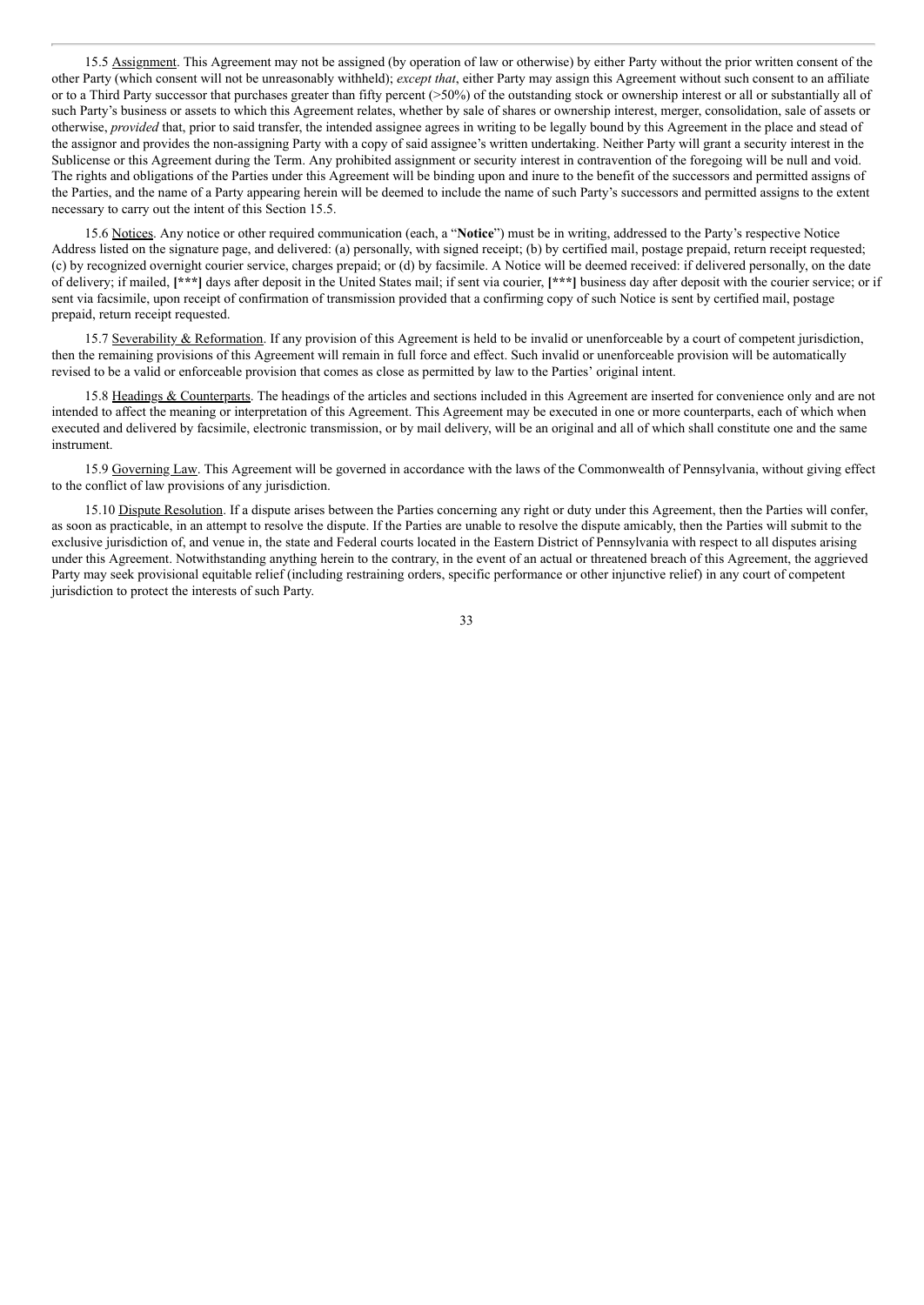15.11 Further Assurance. Each Party shall duly execute and deliver, or cause to be duly executed and delivered, such further instruments and do and cause to be done such further acts and things, including the filing of such assignments, agreements, documents and instruments, as may be necessary or as the other Party may reasonably request in connection with this Agreement or to carry out more effectively the provisions and purposes hereof, or to better assure and confirm unto such other Party its rights and remedies under this Agreement.

15.12 Interpretation. Except where the context otherwise requires, wherever used, the singular shall include the plural, the plural the singular, the use of any gender shall be applicable to all genders and the word "or" is used in the inclusive sense (and/or). The captions of this Agreement are for convenience of reference only and in no way define, describe, extend or limit the scope or intent of this Agreement or the intent of any provision contained in this Agreement. The term "including" as used herein shall mean including, without limiting the generality of any description preceding such term. The language of this Agreement shall be deemed to be the language mutually chosen by the Parties and no rule of strict construction shall be applied against either Party hereto. The Parties acknowledge and agree that new products and uses for products that are covered by Patent rights may be developed based on new advances in scientific knowledge. As such, the Parties' agree that, if Company is of the opinion that such advances have resulted in changes which warrant interpretation of whether such new products or uses are included within the Sublicensed Fields of Use granted to Company herein, the Parties agree to discuss and negotiate in good faith the need for an amendment or clarification of the meaning of the rights or Fields of Use granted to Company in Section 1.1 of this Agreement in order to try to find a solution that is agreeable to the Parties. Then, if the Parties have not agreed on the necessity or the wording of such amendment within **[\*\*\*]** days after beginning good faith discussions, the Parties agree that, either both Parties will jointly agree on and appoint one independent Third Party, or each of the Parties will appoint one independent Third Party and those Third Parties will appoint one additional independent Third Party (all of which Third Parties will be qualified and skilled in the scientific field and have knowledge of law related to patents and licenses) to decide whether such amendment is required to properly reflect this intention. If the appointed independent Third Party or Third Parties decide(s) that said amendment is required, the Parties hereby agree to so amend this Agreement accordingly. If the appointed independent Third Party or Third Parties decide(s) that said amendment is not required, there is no obligation on either Party to amend this Agreement. The costs of the appointed independent Third Party or Third Parties will be borne by the Party whose view has not been confirmed by such Third Party(ies).

15.13 Integration. This Agreement with its Exhibits and the Confidentiality Agreement contain the entire agreement between the Parties with respect to the Patent Rights, Exhibit D Patents and the Sublicense and supersede all other oral or written representations, statements, or agreements with respect to such subject matter.

15.14 Condition Precedent to Execution of this Agreement. The Parties understand and agree that each Party's willingness to enter into this Agreement is contingent upon the execution of both this Agreement and the mRNA RiboTherapeutics Sublicense Agreement, which grants certain other rights to Company under Patent Rights than the rights granted to Company in this Agreement.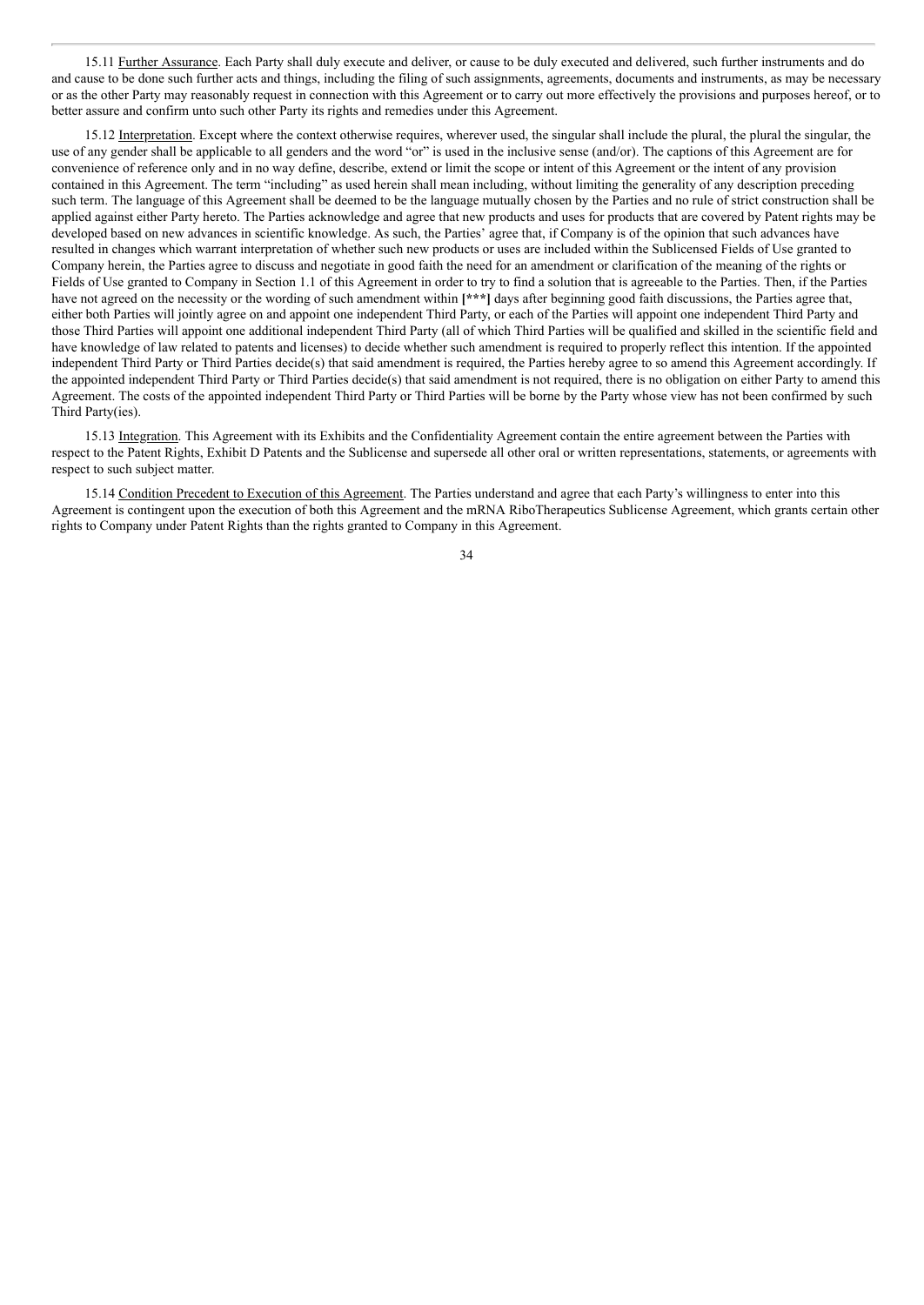15.15 Entire Agreement. This Agreement and the separate mRNA RiboTherapeutics Sublicense Agreement set forth the complete, final and only agreements with respect to the subject matter hereof and supersede all other agreements and understandings between the Parties with respect to the subject matter hereof. The Parties acknowledge and agree that this Agreement and the mRNA RiboTherapeutics Sublicense Agreement are separate and distinct agreements and there will be no "cross default" with respect to this Agreement and the mRNA RiboTherapeutics Sublicense Agreement.

# [SIGNATURE PAGE FOLLOWS]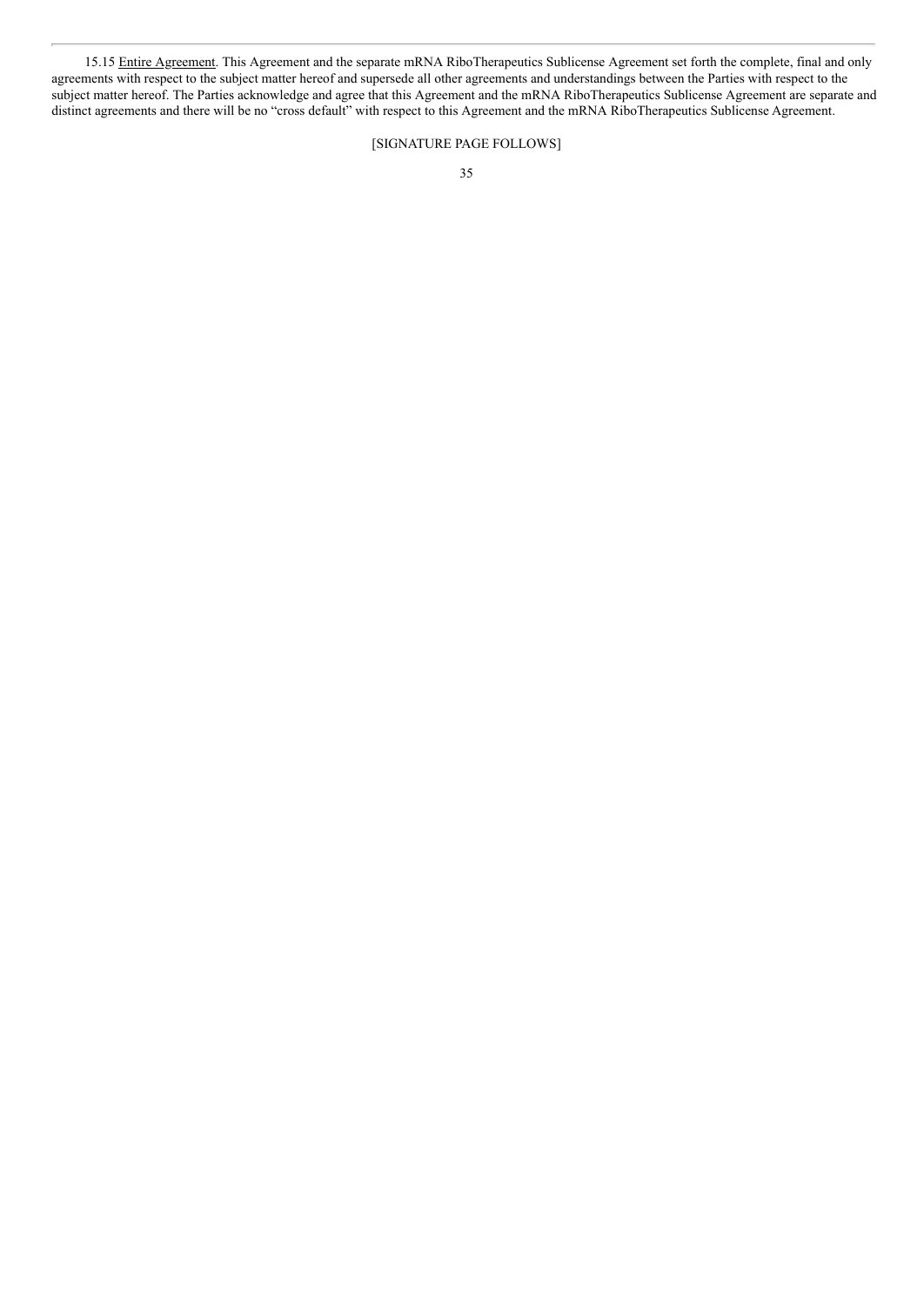Each Party has caused this Agreement to be executed by its duly authorized representative.

## **CELLSCRIPT, LLC BioNTech AG**

| By:    | [***] | Bv:    | [***] |
|--------|-------|--------|-------|
| Name:  | [***] | Name:  | [***] |
| Title: | [***] | Title: | [***] |

Address: CELLSCRIPT, LLC Address: BioNTech AG Madison, WI 53713 Mainz<br>
USA German

## **mRNA RIBOTHERAPEUTICS, INC.,**

which is executing this Agreement solely with respect to the following provisions:

- Section 6.5.1, solely with respect to acceptance of sublicense agreements assigned by Cellscript;
- Section 9.2 (9.2.1through 9.2.8);
- Section 9.5 (9.5.1 through 9.5.10); and
- Article 10.

By: [\*\*\*] Name:  $\overline{[***]}$ Title: [\*\*\*]

Address: mRNA RiboTherapeutics, Inc. 726 Post Road Madison, WI 53713 USA

726 Post Road An der Goldgrube 12 Germany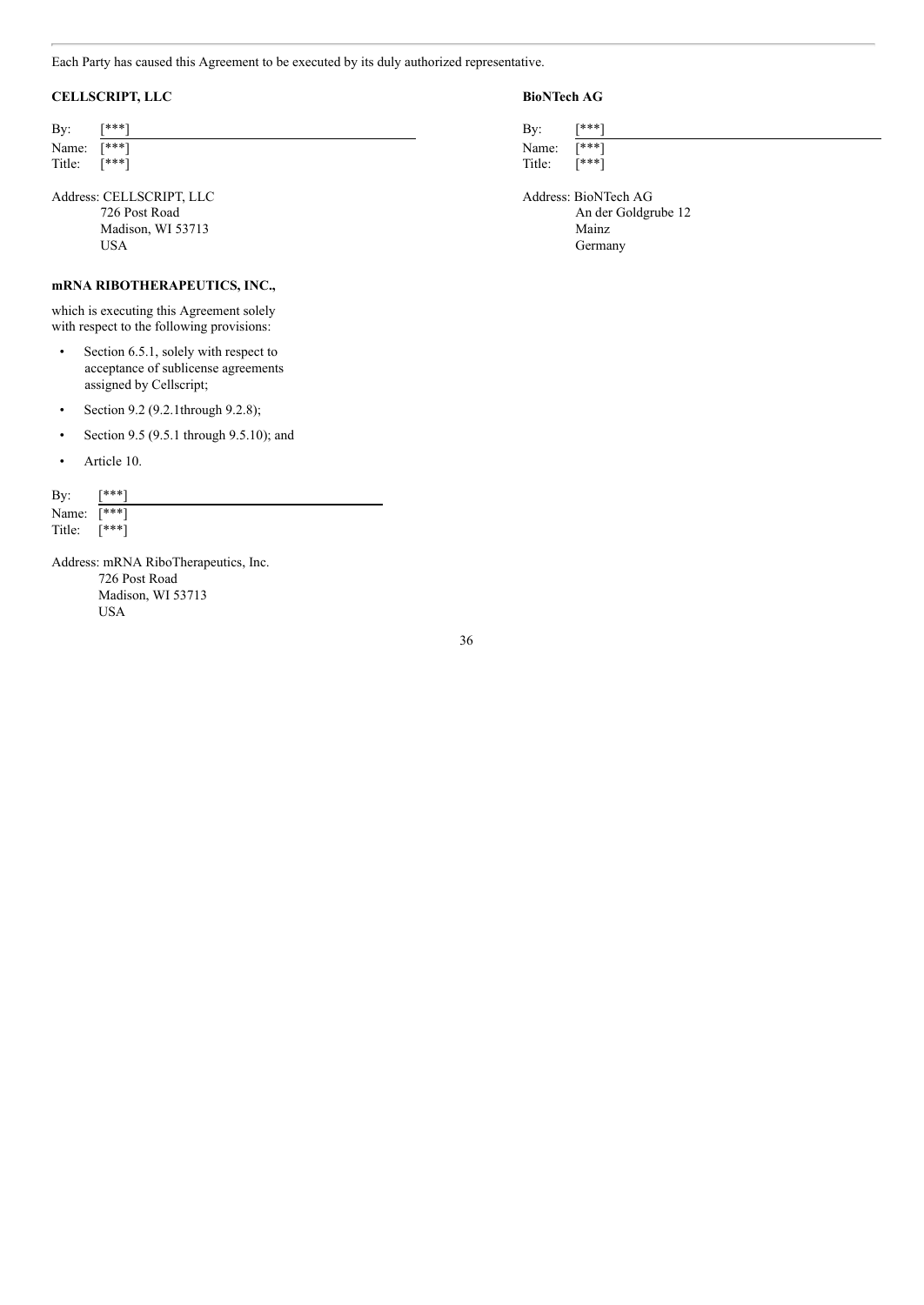# **EXHIBIT INDEX**

- Exhibit A Patents and Patent Applications in Patent Rights
- Exhibit B Sublicense Disclosure Report
- Exhibit C Form of Royalty Report
- Exhibit D Cellscript's Exhibit D Patents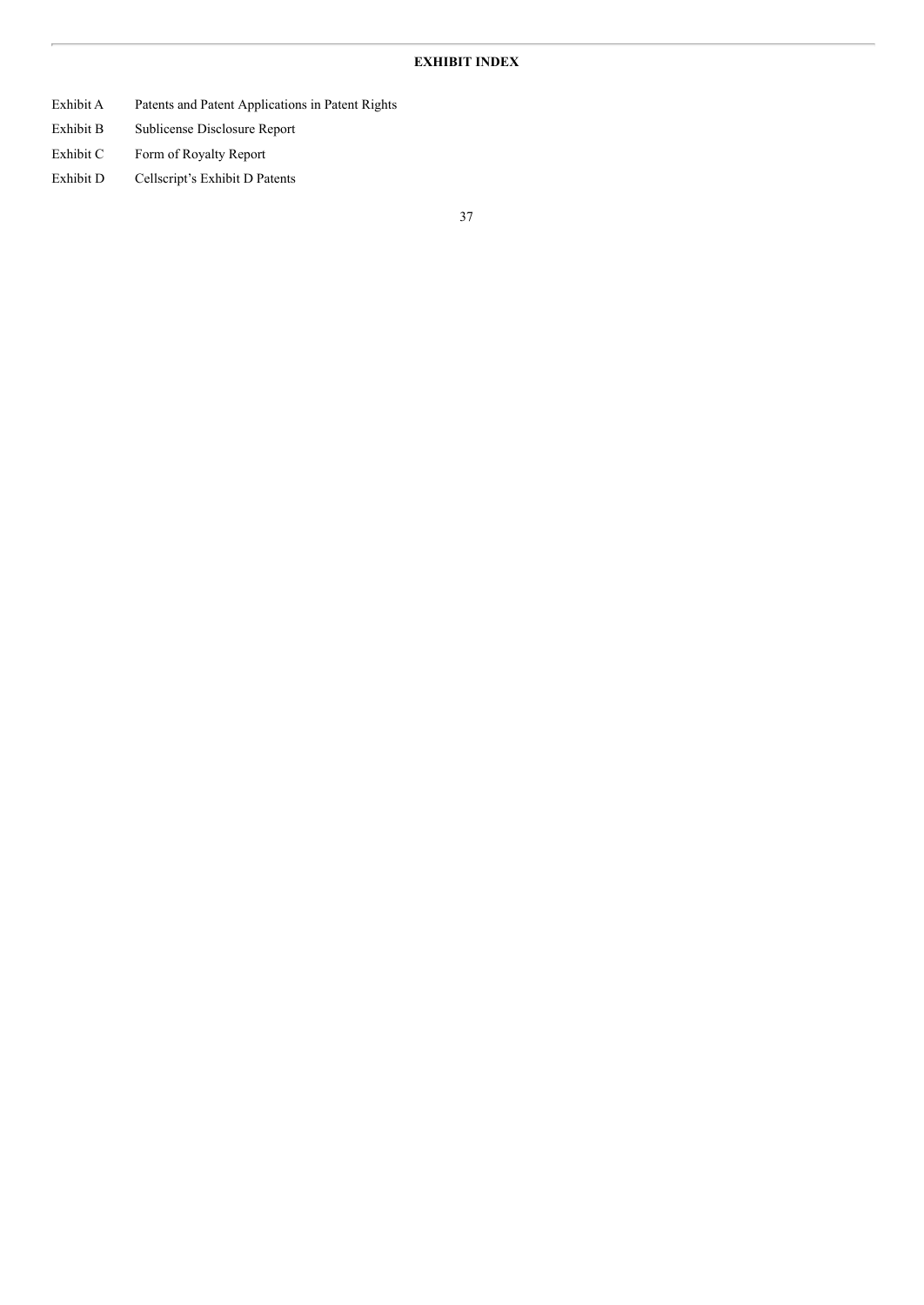[\*\*\*]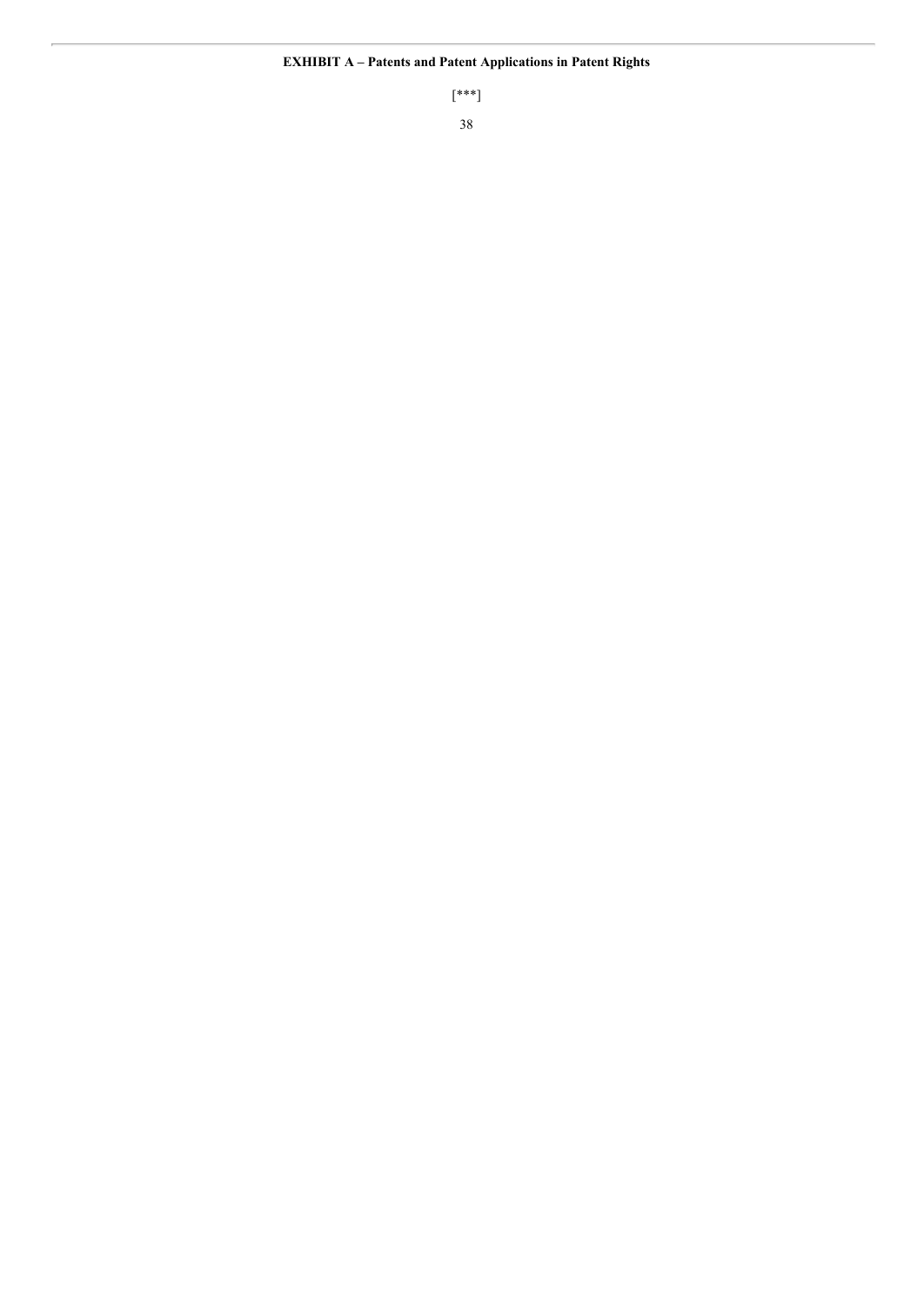[\*\*\*]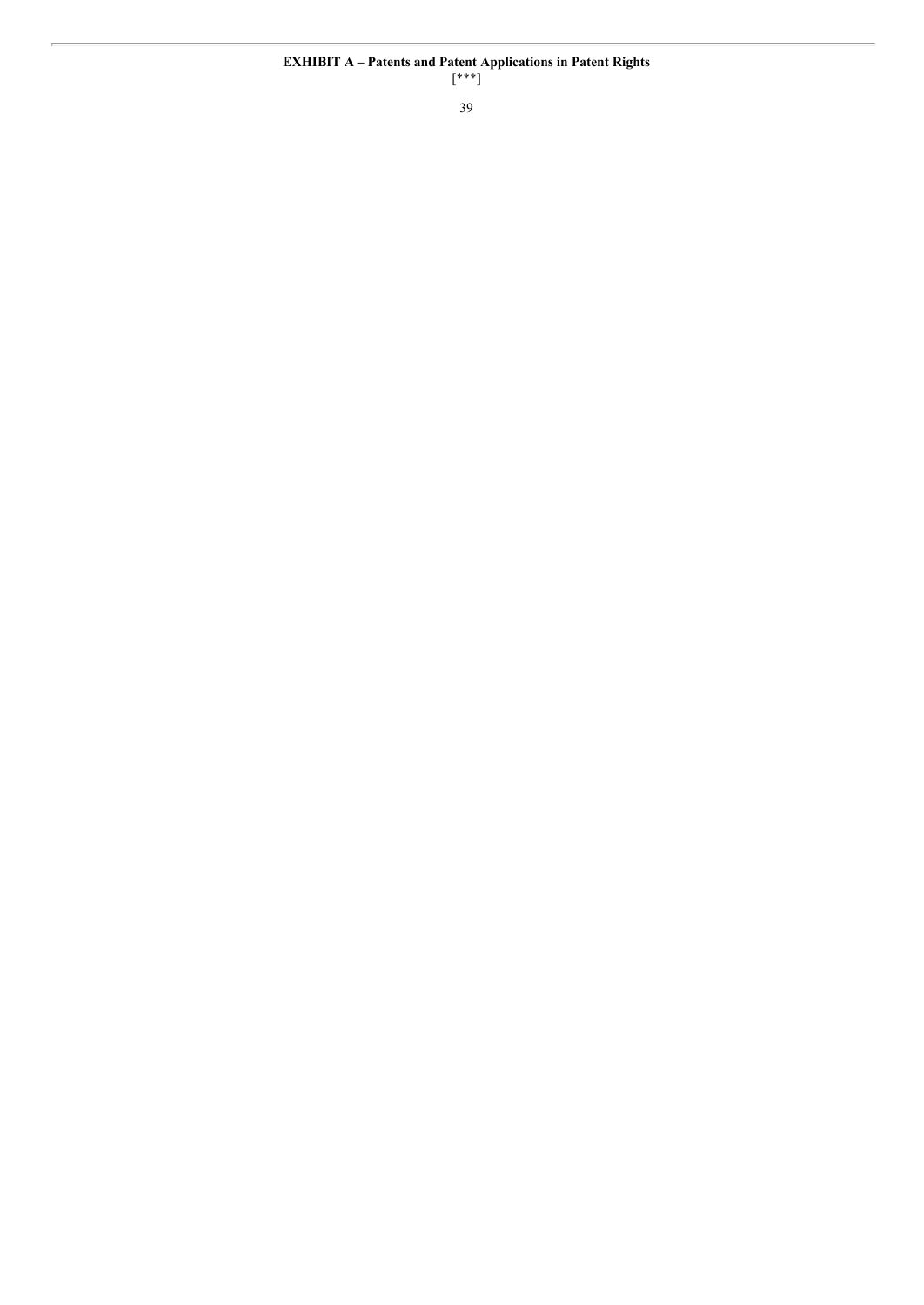#### **E x h i b i t B Sublicense Disclosure Report**

[ \* \* \* ]